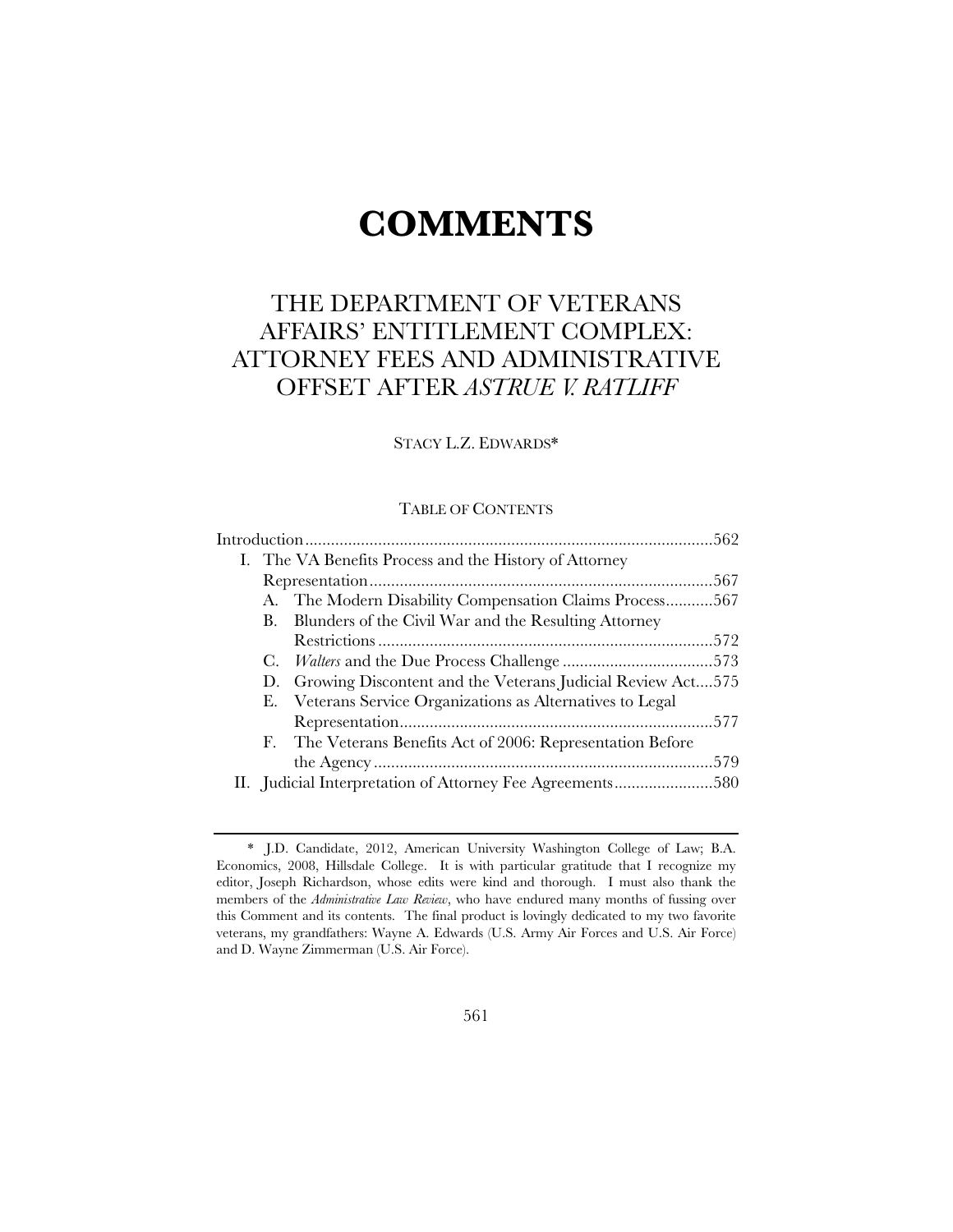562 *ADMINISTRATIVE LAW REVIEW* [63:3

|  | C. Attorney Entitlement Tied to the "Award of Past-Due             |  |
|--|--------------------------------------------------------------------|--|
|  |                                                                    |  |
|  | D. Ratliff and Statutory Entitlement to Fees: A Matter of          |  |
|  |                                                                    |  |
|  | III. Administrative Offset and Attorney Fees: Intersecting Laws586 |  |
|  | IV. VA Has No Authority to Shift the Entitlement Scheme588         |  |
|  |                                                                    |  |
|  |                                                                    |  |
|  |                                                                    |  |
|  |                                                                    |  |

#### INTRODUCTION

E. An Anticipated VA Response .................................................. 594 Conclusion ................................................................................................. 596

The Department of Veterans Affairs (VA) administers a benefits system designed to be largely paternalistic.<sup>1</sup> An important aspiration of this benefits scheme is that the process should be navigable by a veteran without savvy legal prowess or the assistance of an attorney.<sup>2</sup> Although the regulations governing attorney involvement have changed, the intentions behind them have not: VA insists it must protect veterans from lawyers.<sup>3</sup> Congress, however, is less skeptical of legal representation and has enacted statutes designed to encourage lawyers to take the cases of deserving veterans that might prove too difficult to win otherwise.4

<sup>1</sup>*. See, e.g.*, Kenneth M. Carpenter, *Why Paternalism in Review of the Denial of Veterans Benefits Claims is Detrimental to Claimants*, 13 KAN. J.L. & PUB. POL'Y 285, 285–86 (2003) (mentioning the nonadversarial, pro-claimant, and ex parte system of adjudication that contributes to the "paternalism" of veterans law).

<sup>2</sup>*. See, e.g.*, Hodge v. West, 155 F.3d 1356, 1362 (Fed. Cir. 1998) ("This court and the Supreme Court both have long recognized that the character of the veterans' benefits statutes is strongly and uniquely pro-claimant."); *see also* Henderson v. Shinseki, 131 S. Ct. 1197, 1205–06 (2011) ("The contrast between ordinary civil litigation . . . and the system that Congress created for the adjudication of veterans' benefits claims could hardly be more dramatic.").

<sup>3</sup>*. See, e.g.*, Accreditation of Agents and Attorneys; Agent and Attorney Fees, 73 Fed. Reg. 29,852, 29,866 (preamble to final rule issued May 22, 2008) (codified at 38 C.F.R. § 14.636 (2010)) (reflecting suspicions that contingent fee agreements present "a more specific risk of exploitation" because attorneys have a "better sense of the value of a particular veteran's claim than the veteran does").

<sup>4</sup>*. See* 38 U.S.C. § 5904(c)–(d) (2006) (allowing attorneys to collect fees and setting forth the requirements for Department of Veterans Affairs (VA) enforcement of fee agreements).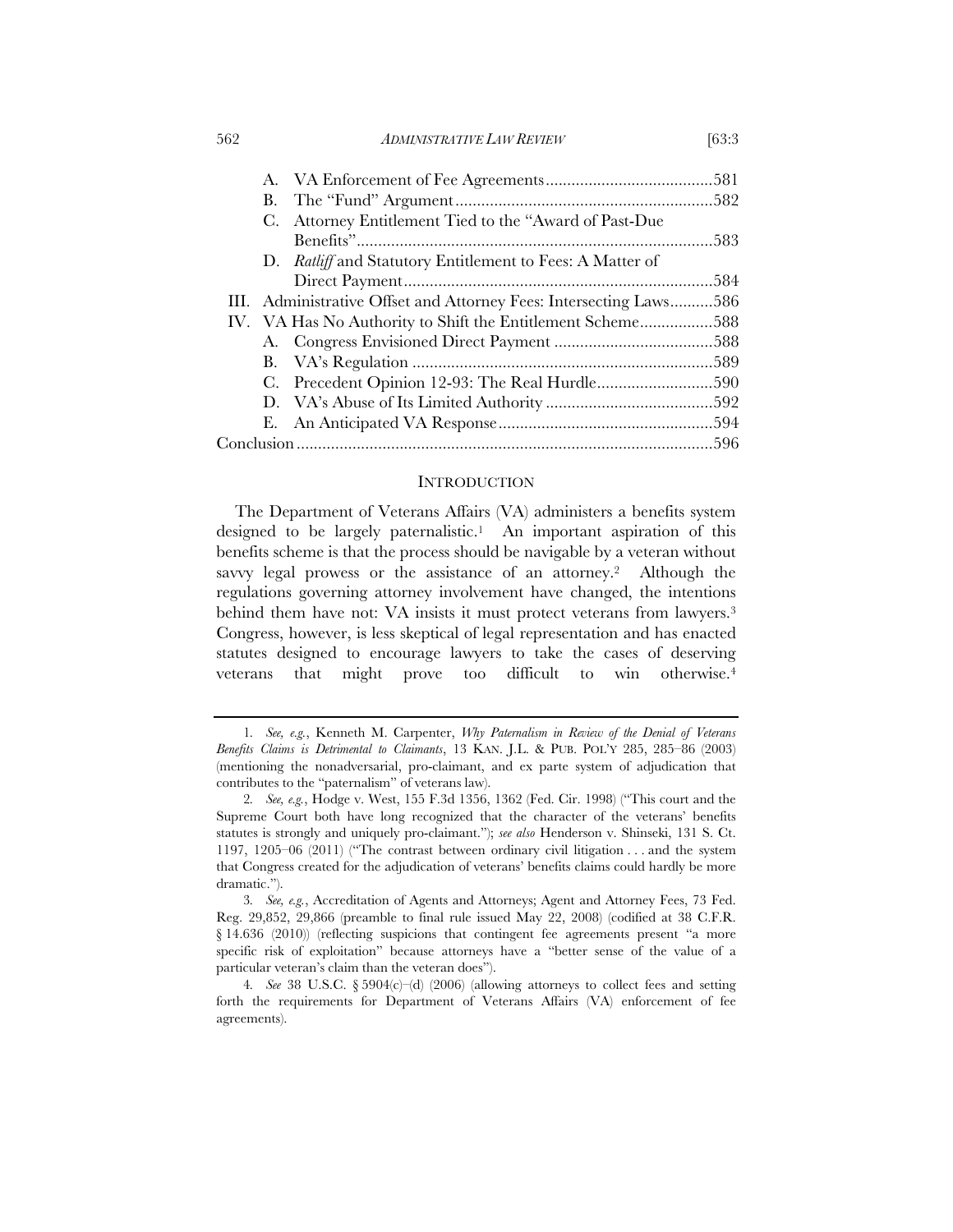As part of this congressionally mandated incentive structure, the Equal Access to Justice Act  $(EAJA)^5$  is available as a way for plaintiffs, through VA's pockets, to pay the fees for lawyers who "win" against the government before the Court of Appeals for Veterans Claims (CAVC).6 The EAJA does not compensate attorneys for work done on the vast majority of veterans' claims, which never reach the courts but are instead adjudicated at the agency level.7 There is, however, a separate compensation scheme to encourage attorney participation in the adjudication of VA benefits.

To ensure lawyers were not discouraged from representing veterans at this first, crucial stage, Congress instituted a contingency fee system: an attorney who succeeds in gaining benefits can receive 20% of the veteran's past-due benefits award directly from the Secretary of Veterans Affairs.8 This largely straightforward system has raised few problems for attorneys and veterans—in most cases VA simply parcels out 20% to the attorney and then hands over the rest to the veteran. However, there is a small but critical area of complexity involving veterans who for whatever reason will

<sup>5</sup>*. See* 28 U.S.C. § 2412(b), (d) (2006) (allowing a court to award to a nongovernment prevailing party reasonable attorney fees when the position of the United States was not substantially justified); *see also* U.S. COURT OF APPEALS FOR VETERANS CLAIMS, ANNUAL REPORTS FOR 2000–2009, http://www.uscourts.cavc.gov/documents/ Annual\_Report\_FY\_2009\_October\_1\_2008\_to\_September\_30\_2009.pdf (documenting that in 2009 the Court of Appeals for Veterans Claims (CAVC) granted 2,385 Equal Access to Justice Act (EAJA) fee applications and denied or dismissed only 38). This highlights the need for attorneys to hold VA accountable earlier in the adjudication process, at the agency level. *See, e.g.*, Carpenter, *supra* note 1 (asserting attorney representation throughout the administrative appellate process is necessary to ensure the record is fully developed and veterans receives all benefits they are entitled to).

<sup>6</sup>*. See* 28 U.S.C. § 2412(d)(2)(F) (including the CAVC in the definition of *court*).

<sup>7.</sup> In 2010, veterans filed more than 1.1 million claims for disability. DEP'T OF VETERANS AFFAIRS, FY 2010 PERFORMANCE AND ACCOUNTABILITY REPORT I-3 [hereinafter VA FY 2010 P&A REP.]. 150,475 preliminary requests for appeal were also filed; of these only 57,925 appeals to the Board of Veterans' Appeals (BVA) were perfected. BD. OF VETERANS' APPEALS, REPORT OF THE CHAIRMAN FISCAL YEAR 2010 17–21, http://www.bva.va.gov/docs/Chairmans\_Annual\_Rpts/BVA2010AR.pdf. These figures illustrate that the vast majority of veterans claims are handled at the agency level.

<sup>8</sup>*. See* 38 U.S.C. § 5904(d) (mandating that to qualify for direct payment the fee agreement must specify direct payment, meet statutory requirements, and be appropriately filed with VA). Firms are free to charge a greater fee percentage so long as it is still deemed reasonable. *See id.* § 5904(a)(5) (establishing a 20% fee as presumptively reasonable and giving VA discretion to decide beyond that). However, VA does not "protect" these higher fees and it is up to the attorney to collect from the client. *See* Payment of Fees, 38 C.F.R.  $\S 14.636(g)(2)$  (2010) ("A fee agreement . . . that specifies a fee greater than 20 percent of past-due benefits awarded . . . [is] considered to be an agreement in which the . . . attorney is responsible for collecting any fees . . . without assistance from VA.").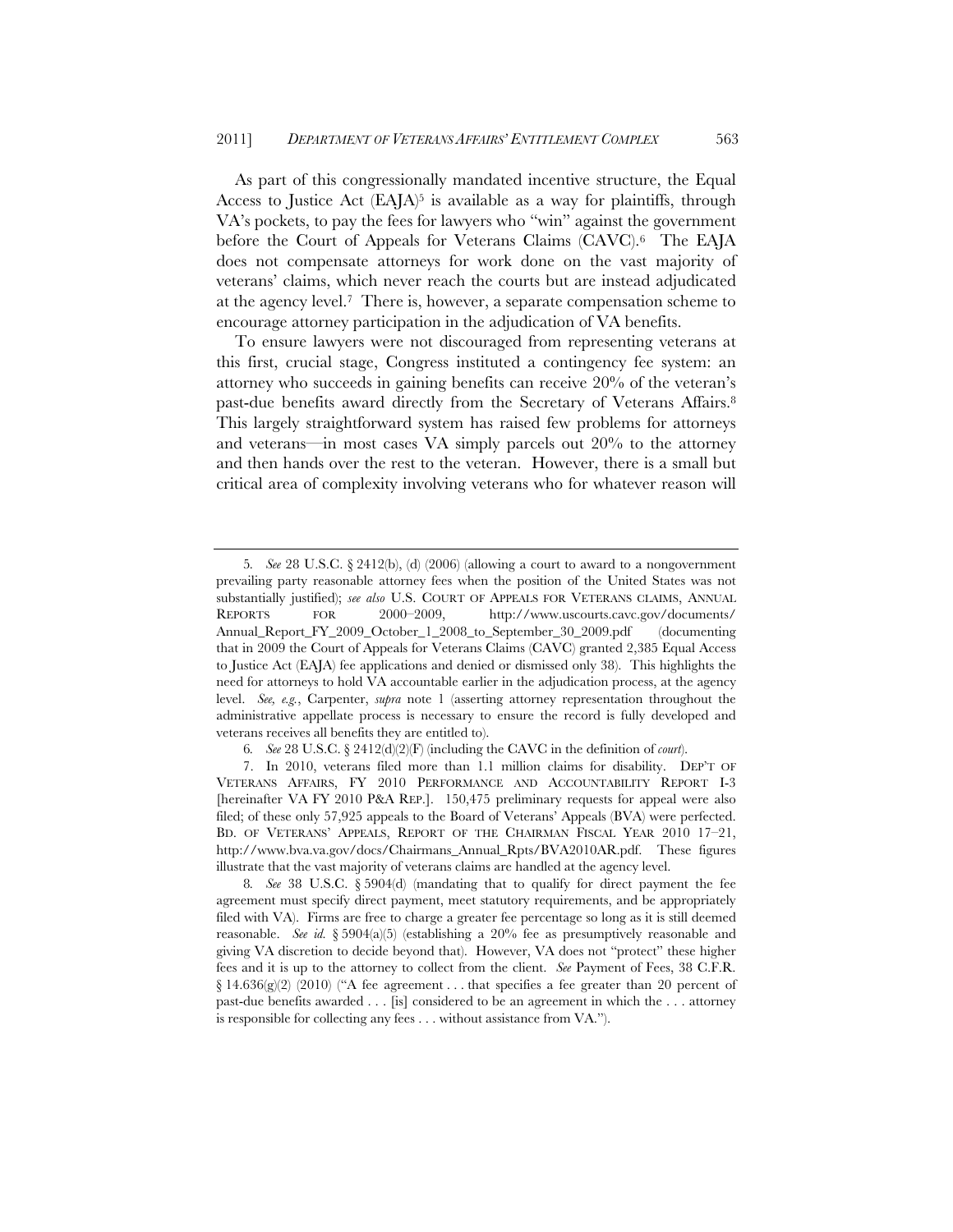not receive the entirety of their award.<sup>9</sup> In these cases, the question becomes whether attorneys are to receive 20% of the original award or 20% of the award after offset or withholding.

For veterans who still receive some portion of their award, the answer is on the books. By statute, contingency fees are to be calculated from any past-due benefits awarded on the basis of the claim;10 "award" does not mean amount payable to the veteran but the actual award prior to any withholding.11 *Snyder v. Nicholson*<sup>12</sup> held that *award*, in the "parlance of veterans' benefits," means "the amount stated as the award for success in pursuit of a claim for benefits."13 Thus, even though a veteran might receive only a portion of his award, the attorney will still receive 20% of the original.14 This all flows from the idea that contingency fees in veterans' benefits cases belong, by statute, to the attorney—and are thus payable directly from the benefits awarded on the claim, rather than being calculated from the actual payment to the veteran.15

This result reflects Congress's decision to promote attorney participation in the VA process by guaranteeing enforcement of a 20% contingency fee agreement should the veteran win the claim.16 But VA regulations institute a caveat: a contingency fee agreement will be upheld only if the award of past-due benefits "results in a cash payment to a claimant . . . from which the fee may be deducted."17 By using *results*, VA asserts that contingency fee agreements lose their statutory protection if the claimant, by virtue of

<sup>9.</sup> It could be that the veteran is incarcerated and only entitled to a reduced portion of benefits during his confinement, *see* 38 U.S.C*.* § 5313, or perhaps the veteran is already receiving an offsetting benefit such as a pension, *see id.* § 5304(a) (restricting receipt of multiple types of benefits, such as both compensation and retirement pay). This Comment deals almost exclusively with the cases of veterans whose awards are offset toward their debt to the United States.

<sup>10</sup>*. Id.* § 5904(d) (setting forth the requirements for a fee to qualify for direct payment).

<sup>11.</sup> Snyder v. Nicholson, 489 F.3d 1213, 1219 (Fed. Cir. 2007).

<sup>12. 489</sup> F.3d 1213, 1219 (Fed. Cir. 2007).

<sup>13</sup>*. Id.* (emphasizing "awarded" as clearly and unambiguously referring to what the veteran has won from the government).

<sup>14</sup>*. See id.* at 1219–20 (determining that while an incarcerated veteran may receive a temporary reduction in benefits received, his attorney is still entitled to, and should receive, 20% of the award—just as if the veteran was to receive full benefits).

<sup>15</sup>*. Cf.* Astrue v. Ratliff, 130 S. Ct. 2521, 2526–27 (2010) (holding that an attorney prevailing against the Social Security Administration has no statutory entitlement to an EAJA fee because the statute's plain text awards fees to the *litigant* as the "prevailing party").

<sup>16</sup>*. See* Scates v. Principi, 282 F.3d 1362, 1366 (Fed. Cir. 2002) (characterizing Congress's establishment of direct payment as an "offsetting benefit" compensating for the mandatory low fee percentage). There are other types of fee agreements available to attorneys, though this Comment focuses on contingency fee agreements. *See infra* note 124.

<sup>17.</sup> Payment of Fees, 38 C.F.R. § 14.636(h)(iii) (2010).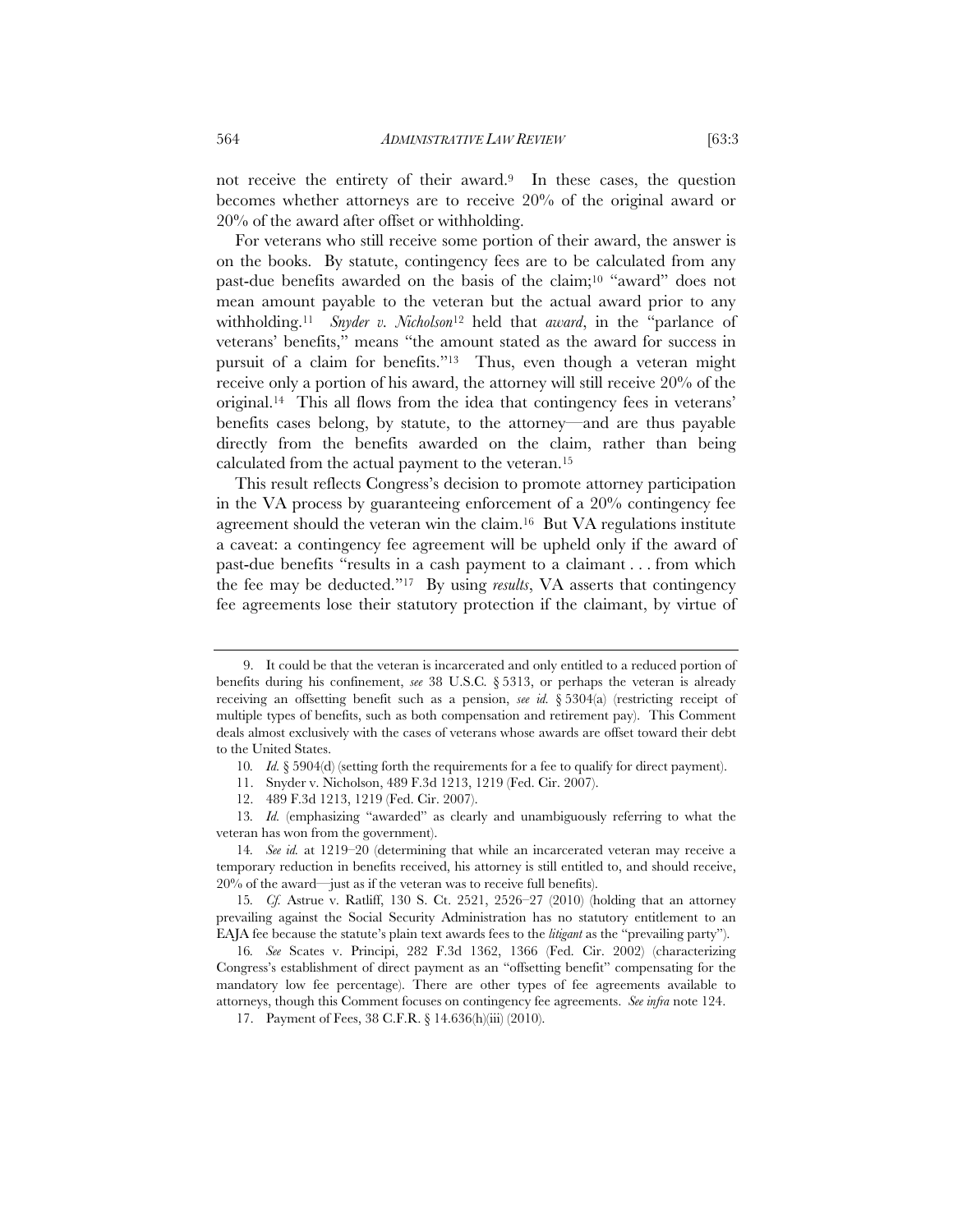indebtedness to the United States, does not receive any payment at all.18 If no "fund" of past-due benefits is created, VA maintains that there is no percentage of that fund to which an attorney can be entitled.19 VA further reasons that if the veteran, as assignor, has no right to receive payment of any part of the past-due benefits, then his attorney, as assignee, cannot have such a right either.<sup>20</sup> This policy has troubling consequences: by protecting only the fee agreements of veterans *not* in debt to the government beyond their claims' values, VA in fact ensures that some of the neediest veterans cannot retain legal representation.21

VA's line drawing, protecting the fee agreements of veterans who emerge from their administrative battles with even a little something left in their award but refusing to enforce the agreements of those who break even or still have debt, needs explanation. Administrative offset is a concept not yet squarely dealt with in veterans law,<sup>22</sup> but the Supreme Court has recently provided an analytical framework in *Astrue v. Ratliff*.23 Although *Ratliff* dealt not with contingency fees but with the award of EAJA fees, the decision offers a useful comparison. The Court decided that if the pertinent statute does not specify that fees are payable directly to the attorney, the fees will not be severed from the claimant's overall award and will be applied to the claimant's debt to the government.24 That EAJA awards the prevailing party with fees "in which her attorney may have a beneficial

<sup>18</sup>*. See* VA Opinion of the General Counsel, Precedent Opinion 12-93 (Dec. 21, 1993) [hereinafter Precedent Opinion 12-93], http://www.va.gov/ogc/docs/1993/PRC12- 93.doc (interpreting "results in a cash payment" to require a fund, whatever the amount, to be actually paid to the veteran); Summary of Precedent Opinions of the General Counsel, O.G.C. Precedent 12-93, 59 Fed. Reg. 4752, 4753 (Feb. 1, 1994).

<sup>19.</sup> Precedent Opinion 12-93, *supra* note 18.

<sup>20</sup>*. Id.* at cmt. 10 (declaring a contingent fee agreement as in "the nature of an assignment of the veteran's right to receive the portion of past-due benefits covered by the fee agreement").

<sup>21.</sup> An important assumption underlying this Comment is that while pro bono representation of veterans has always been permitted, statutes and regulations prohibiting compensation result in fewer lawyers practicing veterans law and thus more obstacles in obtaining representation. Pro bono attorneys and other free legal help can only take on so many cases, *see infra* note 122 and accompanying text, and the opportunity for compensation is of course an excellent—if not critical—incentive for attorney participation, *see infra* note 224.

<sup>22</sup>*. See* Snyder v. Nicholson, 489 F.3d 1213, 1220 n.2 (Fed. Cir. 2007) (declining to reach the validity of 38 C.F.R. § 20.609 (2007), which contains identical language to its successor, 38 C.F.R. § 14.636 (2008)).

<sup>23. 130</sup> S. Ct. 2521 (2010).

<sup>24</sup>*. See id.* at 2529–30 (concluding that without statutory protection, the contractual nature of a fee agreement is in essence overridden by the agency's duty to collect outstanding debts).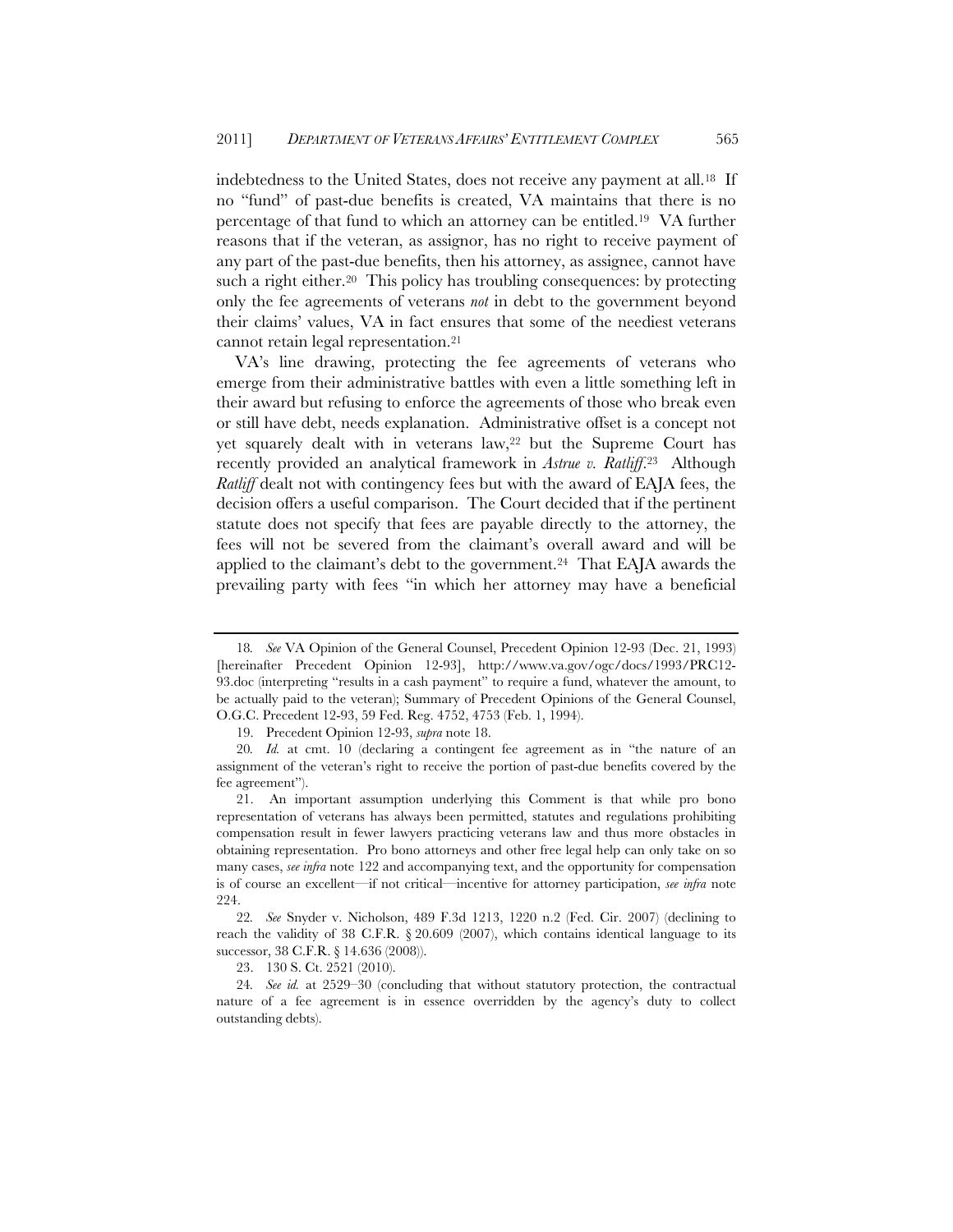interest or a contractual right" does not resolve the essential question of whether the attorney was entitled by statute to direct payment prior to offset.25 Enforceable entitlement to direct payment is thus not a question of contracts or interest but of statutory rights and protection.26 While the Supreme Court was firm in its declaration that EAJA fees are fair game for administrative offset,27 it also established that resolution of similar cases depends on whether the governing statutes provide that fees are payable directly to the attorney.<sup>28</sup> If so, such fees may not be taken by the government to satisfy the claimant's obligations.29

Although the recent ruling in *Ratliff* instructs courts to look to the underlying statute when determining if attorneys are entitled to receive direct payment of fees despite the operation of administrative offset, VA has instead decided to interpret its regulations so that attorney fees will not be paid if the claimant does not receive an actual cash payment.<sup>30</sup> This interpretation relies on two pieces of agency regulatory issuances: 38 C.F.R. § 14.636(h), which upholds contingency fees only under certain conditions,31 and Precedent Opinion 12-93, which reads administrative offset into the regulation and was issued by the VA Office of General Counsel (OGC).32

29*. See id.* at 2524 (summarizing that all funds payable by the United States are subject to offset unless exempted by statute).

<sup>25</sup>*. Id.* at 2526–27.

<sup>26</sup>*. Id.*; *see also* Hanlin v. United States, 316 F.3d 1325, 1329 (Fed. Cir. 2003) (explaining that "[t]he statute and the regulation set forth [VA's] authority and obligation to act" and rejecting an implied-in-fact contract or promissory undertaking theory with regards to payment of attorney fees); *cf. Ratliff*, 130 S. Ct. at 2528–29 (remarking that contractual or assignment relationships are unnecessary if the statute provides a basis for entitlement).

<sup>27</sup>*. Ratliff* was in reality a unanimous decision; Justice Sotomayor wrote a concurring opinion, joined by Justices Stevens and Ginsburg, only to note that while the law was clear and she was compelled to find with the majority, she did not like it. *Ratliff*, 130 S. Ct. at 2529–33 (Sotomayor, J., concurring) (deploring the practical effect of undermining the aim of the EAJA).

<sup>28</sup>*. Id.* at 2527–28 (majority opinion) ("Congress knows how to make fees awards payable directly to attorneys where it desires to do so.").

<sup>30.</sup> Precedent Opinion 12-93, *supra* note 18.

<sup>31.</sup> Specifically, (i) the total fee cannot exceed  $20\%$  of the past-due benefits awarded, (ii) the amount must be contingent on whether the claim is resolved in favor of the veteran, and (iii) the award of past-due benefits must result in a cash payment from which the fee may be deducted. Payment of Fees, 38 C.F.R. § 14.636(h) (2010).

<sup>32.</sup> Precedent Opinion 12-93, *supra* note 18; *see also* 38 C.F.R. § 14.507 (classifying a written legal opinion of the Office of General Counsel as a "conclusive" interpretation and binding unless it is designated as "advisory only"); *cf.* 38 U.S.C. § 501 (2006) (giving the Secretary authority to "prescribe all rules and regulations which are necessary or appropriate to carry out the laws administered by the Department and are consistent with those laws").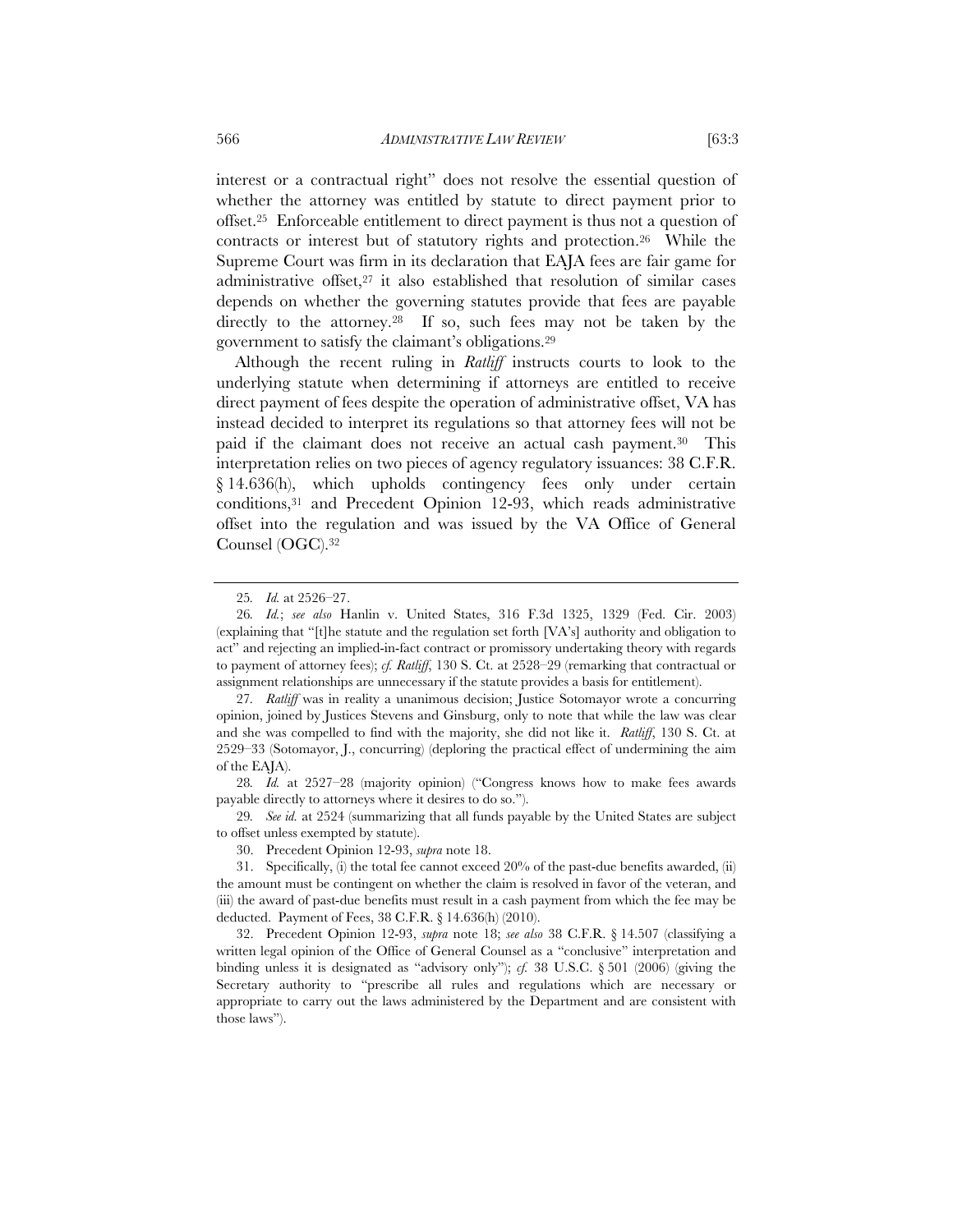This Comment challenges VA's regulations as departing from the clear language of 38 U.S.C. § 5904(d) and undercutting Congress's intent to establish by statute an attorney's right to direct payment out of past-due benefits awarded. Part I briefly sketches the VA benefits system as it stands today, outlining the evolving role of attorneys and explaining the history of VA's grudging acceptance of their increased participation. Part II analyzes *Ratliff* and relevant Federal Circuit cases to explain how the courts have interpreted Congress's provisions for attorney involvement as evidence of its intent. Part III examines the underlying statutes that establish direct payment for attorneys and provide for administrative offset, as well as the accompanying regulations. Finally, Part IV explains why the VA's position on administrative offset is an unreasonable interpretation of the underlying statute and a measure exceeding its authority.

# I. THE VA BENEFITS PROCESS AND THE HISTORY OF ATTORNEY **REPRESENTATION**

The history of veterans' benefits in America is rich and colorful. It illustrates how the country feels about its returning heroes and also tracks the changing societal perceptions regarding disability.33 Attorneys have played a variety of roles in this history—sometimes foiling the system and other times championing it. This Part will first explain how the disability compensation system works today, next returning to the beginning of VA history to trace the involvement of attorneys as the process has changed.

#### *A. The Modern Disability Compensation Claims Process*

A veteran seeking disability compensation<sup>34</sup> must first, of course, make a claim—a process typically initiated by filing a request for benefits at one of the fifty-seven Veterans Affairs Regional Offices (ROs).35 The RO must

<sup>33.</sup> For a more thorough introduction to the history of veterans benefits, see DEP'T OF VETERANS AFFAIRS, VA HISTORY IN BRIEF (2010) [hereinafter VA HISTORY IN BRIEF], http://www.va.gov/opa/publications/archives/docs/history\_in\_brief.pdf.

<sup>34.</sup> There are numerous claims for benefits other than disability compensation claims that can be made, such as pension claims or dependency and indemnity compensation claims. *See* PAUL M. SCHOENHARD, VETERANS AFFAIRS LAW (forthcoming 2011) (manuscript at 7-1 to -30, 9-1 to -14) (on file with author) (explaining these and various additional benefits, such as education assistance); Thomas J. Reed, *Parallel Lines Never Meet: Why the Military Disability Retirement and Veterans Affairs Department Claim Adjudication Systems Are a Failure*, 19 WIDENER L.J. 57, 73–82 (2009) (discussing the various types of benefits claims a veteran may file and their accompanying standards of proof and adjudication procedures).

<sup>35.</sup> *See* 38 U.S.C. § 5101(a) ("A specific claim . . . must be filed in order for benefits to be paid . . . under the laws administered by the Secretary."); Claims for Disability Benefits, 38 C.F.R. § 3.151 (2010) (espousing similar language). This Comment only purports to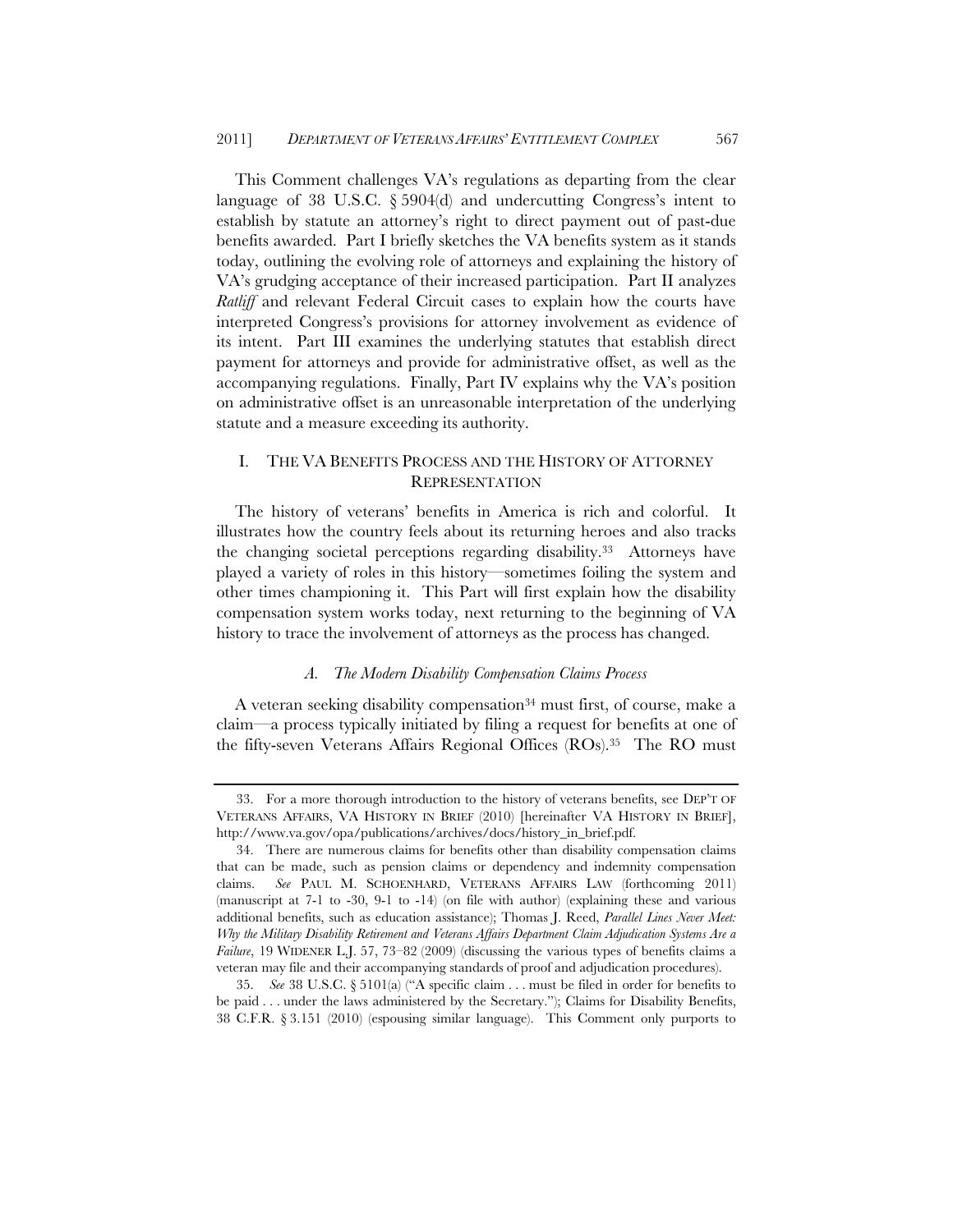review the application and assist the veteran with locating military service and medical records,36 retrieving medical records from treatments at VA facilities,<sup>37</sup> and obtaining any records of other administrative disability adjudications the veteran has disclosed.38 A veteran dissatisfied with the RO's determination of the existence, nature, or severity of the disability can then request a rehearing<sup>39</sup> or appeal the decision to the Board of Veterans Appeals (BVA).<sup>40</sup> This requires the filing of a Notice of Disagreement (NOD),41 which triggers the first opportunity for representation by a compensated attorney.42Following receipt of an NOD, the RO issues a Statement of the Case, which sets forth the legal basis for the decision and summarizes the evidence considered.<sup>43</sup> This gives the veteran a chance to prepare evidence in rebuttal and informs the veteran of the additional procedural requirements needed to push the case through to the BVA.44

The BVA is the final stage in agency adjudication and review.45 The

40. 38 U.S.C. § 7105.

45*. See* DEP'T OF VETERANS AFFAIRS, FEDERAL BENEFITS FOR VETERANS: DEPENDENTS & SURVIVORS 103–04 (2010) (designating the BVA as the appellate body that "makes decisions on appeals on behalf of the Secretary of Veterans Affairs" as opposed to the

sketch the basic path for resolution of a disability compensation claim; for an excellent and in-depth articulation of the process see SCHOENHARD, *supra* note 34, at 5-1 to -18; and Reed, *supra* note 34, at 82–97.

<sup>36. 38</sup> U.S.C. § 5103A(c)(1); VA Assistance in Developing Claims, 38 C.F.R.  $§ 3.159(c)(3).$ 

<sup>37. 38</sup> U.S.C. § 5103A(c)(2); 38 C.F.R. § 3.159(c)(2).

<sup>38. 38</sup> U.S.C. § 5103A(c)(3); 38 C.F.R. § 3.159(c)(2).

<sup>39. 38</sup> U.S.C. § 7105(d); Review of Benefit Claims Decisions, 38 C.F.R. § 3.2600(a). This may be undertaken by way of a Decision Review Officer. *See* 38 C.F.R. § 3.2600(a) (giving a claimant sixty days to request this sort of view as an alternative to the "traditional appellate process"). Although this route sounds like a tempting alternative to adjudication, it acts as a trap for the unwary veteran and can add years to a claim. *See, e.g.*, Benjamin W. Wright, Comment, *The Potential Repercussions of Denying Disabled Veterans the Freedom to Hire an Attorney*, 19 FED. CIR. B.J. 433, 438–39 (2010) (reporting that it takes, on average, 645 days for a Decision Review Officer to reach a decision).

<sup>41</sup>*. Id.* § 7105(b); 38 C.F.R. § 3.2600.

<sup>42. 38</sup> U.S.C. § 5904(c); Payment of Fees, 38 C.F.R. § 14.636(c). The assertion requires one caveat: attorneys may be compensated for work done prior to a veteran's decision to file a claim, encompassing tasks such as document review. *See, e.g.*, VETERANS BENEFITS MANUAL 1546 (Barton F. Stichman & Ronald B. Abrams eds., 2010)

<sup>43. 38</sup> U.S.C. § 7105(d)(1); Statement of the Case, 38 C.F.R. § 19.29.

<sup>44</sup>*. See* 38 U.S.C. § 7105(d)(3) (giving the claimant sixty days from the mailing of the Statement of the Case to file a formal appeal, which must set out "specific allegations of error of fact or law" and clearly identify the benefits sought);  $38 \text{ C.F.R.}$  §  $19.30$  (specifying that to perfect an appeal the veteran must file VA Form 9); *see also* Victoria L. Collier & Drew Early, *Cracks in the Armor: Due Process, Attorney's Fees, and the Department of Veterans Affairs*, 18 ELDER L.J. 1, 16 (2010) (outlining the consequences of legal and procedural hurdles imposed in addition to the filing of a Notice of Disagreement (NOD).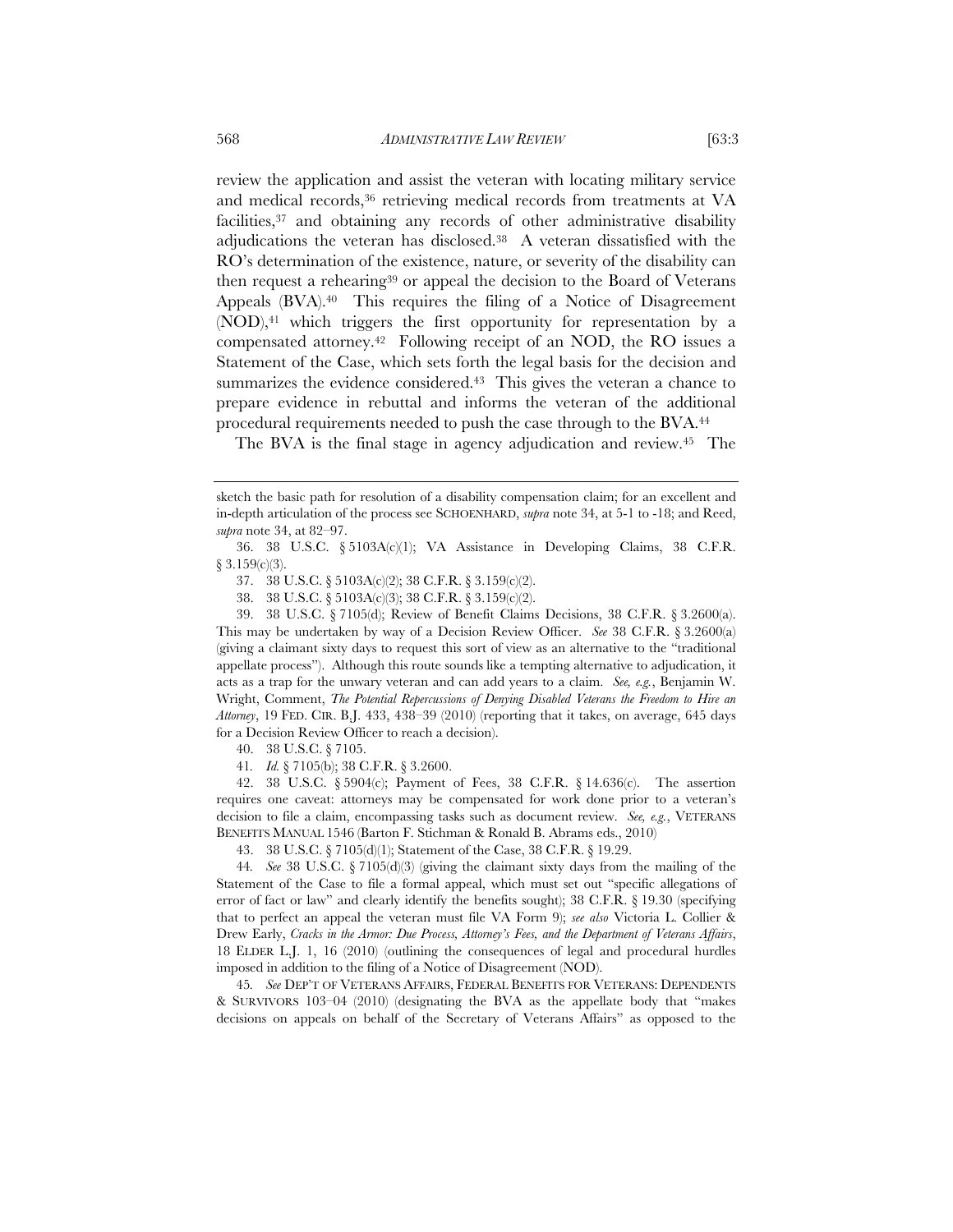BVA may grant relief, deny relief, or remand the case to the RO for further development.46 In so doing, the BVA must demonstrably base its decision on the entire record before the agency and consider all evidence and provisions of law and regulation.47 If adversely affected by the decision of the BVA, the veteran has a right to appeal to the CAVC.<sup>48</sup>

The CAVC's appellate jurisdiction is limited: the CAVC may not undertake de novo review of the BVA's findings of fact<sup>49</sup> and can set aside or reverse a finding of fact only if it is clearly erroneous.50 To prevail at the CAVC the veteran will usually be forced to demonstrate the BVA mistakenly applied the law.51 Because the CAVC is only looking for legal errors and will ignore factual disputes unless glaringly incorrect, the presence of a lawyer at this stage becomes more essential to the outcome of a claim—especially because VA will almost certainly be represented.52

From there, veterans' claims follow a more familiar course through the Court of Appeals for the Federal Circuit<sup>53</sup> and occasionally on to the Supreme Court.54 These Article III courts can review the actual validity and interpretation of VA regulations and statutes.55 However, in contrast even to the CAVC's very limited authority to consider facts,<sup>56</sup> these Article III courts may not disturb the factual determinations made below; the application of the law to the facts of a particular case is likewise precluded

CAVC, which is an "independent court" and not part of VA).

<sup>46. 38</sup> U.S.C. § 7104; 38 C.F.R. § 19.4.

<sup>47. 38</sup> U.S.C. § 7104(d); 38 C.F.R. § 19.7.

<sup>48</sup>*. See* 38 U.S.C. § 7266(a); *see also id.* § 7252 (giving the CAVC exclusive jurisdiction over appeals from BVA).

<sup>49</sup>*. See* 38 U.S.C. § 7261(c) ("In no event shall findings of fact made by [the BVA] be subject to trial de novo by the Court.").

<sup>50</sup>*. Id.* § 7261(a)(4).

<sup>51.</sup> The CAVC has considerably more latitude to review legal determinations than factual determinations. *Compare id.* § 7261(a)(1) (granting the CAVC blanket authority to decide all legal matters, including interpretation of the Constitution, the relevant statutes, and the governing regulations), *and id.*  $\S 7261(a)(3)$  (enabling the CAVC to set aside VA decisions, findings, conclusions, and rules only if arbitrary and capricious, contrary to the Constitution, or in excess of statutory jurisdiction), *with id.*  $\S 7261(a)(4)$  (allowing the CAVC to set aside findings of fact only if clearly erroneous).

<sup>52</sup>*. See, e.g.*, Matthew J. Dowd, Note, *No Claim Adjudication Without Representation: A Criticism of 38 U.S.C. § 5904(c)*, 16 FED. CIR. B.J. 53, 79–80 (2006) (quoting the remarks of two CAVC judges who emphasize the imperative of legal assistance at this stage in benefits proceedings).

<sup>53. 38</sup> U.S.C. § 7292(c).

<sup>54</sup>*. Id*.

<sup>55</sup>*. See id.* § 7292(d)(1) (giving the Federal Circuit power to interpret all relevant questions of veterans law and set aside regulations).

<sup>56</sup>*. See supra* note 51 and accompanying text (describing CAVC jurisdiction).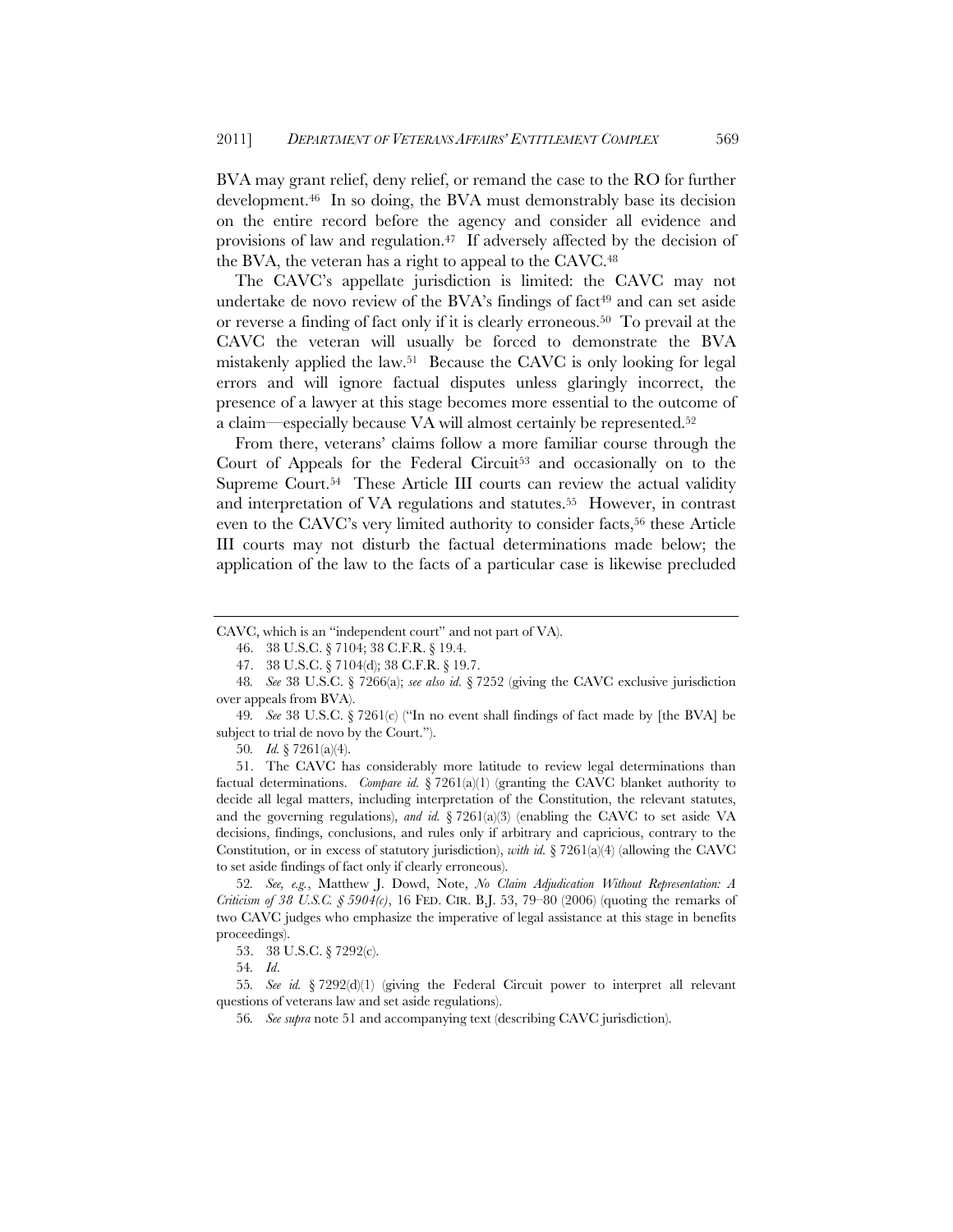from review.<sup>57</sup>

When a veteran's disability claim achieves final resolution and is granted by VA, two types of compensation benefits are offered: continuing monthly payments to compensate the veteran going forward58 and a lump sum award of past-due benefits compensating the veteran for accumulated benefits since the effective date of the claim.59 In general, the effective date is the day the claim was first filed at the RO—even if it takes years for the veteran's case to be resolved or if a veteran seeks to reopen an old claim based on clear and unmistakable error.<sup>60</sup> A lengthy adjudication process thus has vast implications for the amount of benefits eventually received by veterans as well as their quality of life in the meantime.<sup>61</sup>

59. Definitions, 38 C.F.R. § 20.3(n). In essence, past-due benefits reflect all the benefits the veteran was entitled to receive before a final decision was made on the claim. *See, e.g.*, Snyder v. Nicholson, 489 F.3d 1213, 1217–18 (Fed. Cir. 2007) (explaining that the disability forms the basis of the claim, and "[a]ny compensation not paid to the claimant in a given month becomes a 'past-due benefit'"). Thus, if a veteran filed a claim in January 2000, and was ultimately determined to be 10% disabled in January 2001, he would receive a lump sum reflecting the past-due benefits he did not receive for the past year as well as a monthly payment reflecting the compensation assigned to a 10% disability rating. *Cf.* Schedule for Rating Disabilities, 38 C.F.R. pt. 4; DEP'T OF VETERANS AFFAIRS, VETERANS COMPENSATION BENEFITS RATE TABLES (2009), http://www.vba.va.gov/bln/21/rates/ comp01.htm.

60*. See* 38 U.S.C. § 5110 (qualifying the rule in that the effective date shall be the later of the date the claim was filed and the date entitlement to disability compensation began, and listing effective date rules for claims for increased ratings and claims filed within one year of discharge from the armed services); 38 C.F.R. § 3.400 (applying the statutory language).

61. Compensation rates are keyed toward inability to work due to a service-connected injury or condition. *See* Essentials of Evaluative Rating, 38 C.F.R. § 4.1 (2010) (the ratings "represent as far as can practicably be determined the average impairment in earning capacity" due to an injury occurring in service). However, the rating tables are not based on actual impairment but instead reflect a determination of averages: even though a particular veteran may be able to manage a successful career despite the loss of his leg—which carries a 50% disability rating—he is still entitled to that sum. *Id.* Although societal aversion to the overinclusion inherent in such a system is understandable, it is a vestige of the "old way" of thinking about veterans benefits as merit or need-based rather than as entitlements. *See, e.g.*,

<sup>57</sup>*. See* 38 U.S.C. § 7292(d)(2) (prohibiting the Federal Circuit from reviewing factual disputes except to the extent they involve constitutional issues). The Supreme Court could undertake a factual review, but I have assumed this is unlikely.

<sup>58</sup>*. See* Schedule for Rating Disabilities, 38 C.F.R. pt. 4 (2010) (setting forth the hundreds of disabilities qualifying for monthly compensation and tabulating the severity of each); *see also* DEP'T OF VETERANS AFFAIRS, VETERANS COMPENSATION BENEFITS RATE TABLES (2009), http://www.vba.va.gov/bln/21/rates/comp01.htm (listing the monthly compensation rates associated with each level of disability; for example, in 2009 a single veteran who was 20% disabled would receive \$243 a month). For an explanation of how to use disability compensation tables and rates, see SCHOENHARD, *supra* note 34, at 5-22 to -30.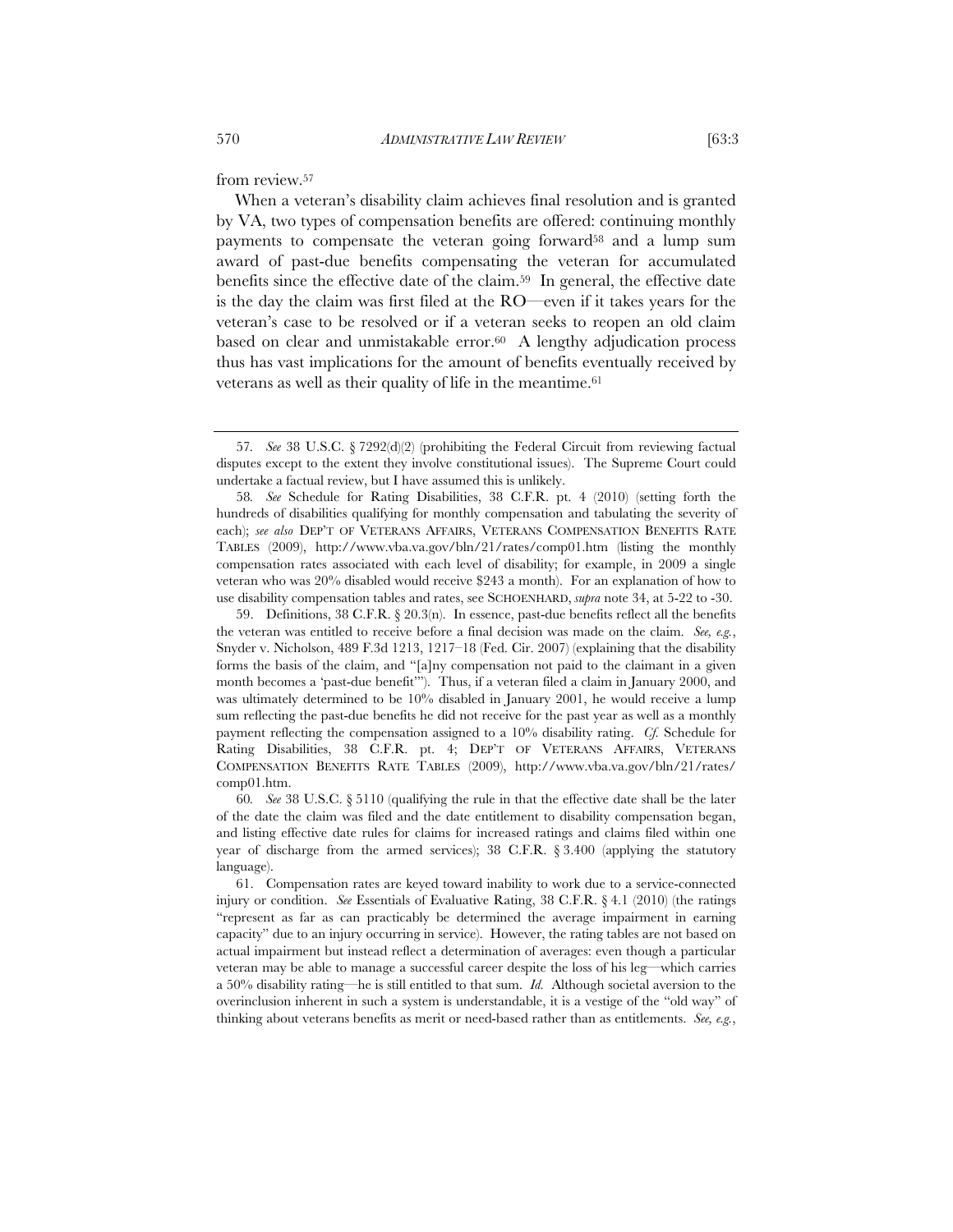Unfortunately, obtaining a final and accurate resolution of a veteran's case can take years. While the RO may be reasonably quick to give an initial decision, $62$  an appeal to the BVA usually takes five years or more. $63$ This is partly due to the extraordinary number of claims VA receives almost 1.1 million filed in 2010.64 Inaccuracies only extend the process; VA's records show 84% accuracy for initial entitlement claims.65 The Federal Circuit has expressed its particular frustration with frequent mistakes that go unnoticed (and sometimes uncorrected).66 In large part, accuracy problems are linked to deficiencies in the development of claims missing examinations, inadequate medical opinions, and lack of training completed by VA staff.<sup>67</sup> Fully developing the record before the agency is thus the key to a successful claim for benefits.68

63. The average veteran waits 656 days from the filing of an NOD to a final decision from the BVA. *Id.* at II-20. *See also* Wright, *supra* note 39, at 439 (explaining that the fiveyear approximation assumes that a veteran can immediately answer VA's denial and that it is more likely that a veteran will require time to prepare an appeal).

64*. See* VA FY 2010 P&A REP., *supra* note 7, at I-3 (mentioning that it is not just the volume but also the complexity of claims that continues to increase).

65*. Id.* at I-18.

66*. See, e.g.*, Dambach v. Gober, 223 F.3d 1376, 1381 (Fed. Cir. 2000) (noting that the particular case had been in contest for seven years and was first remanded because of an inaccurate doctor's report and then again to determine if the doctor was an independent medical expert, leading the court to urge in exasperation that it "would be appropriate for the Veterans Court to set a deadline by which this veteran's case will be concluded"); *see also* VA FY 2010 P&A REP., *supra* note 7, at II-165 (finding that at the Veterans Affairs Regional Offices (ROs) inspected in 2010, staff incorrectly processed 27% of the benefit claims reviewed). Of the errors caught by VA's quality assurance program, 14% went uncorrected despite staff statements to the contrary. *Id.*

67. *See* U.S. GOV'T ACCOUNTABILITY OFFICE, GAO-06-120T, VA DISABILITY BENEFITS: ROUTINE MONITORING OF DISABILITY DECISIONS COULD IMPROVE CONSISTENCY (2005) (showing great discrepancies across ROs, with average compensation varying as much as 63% and the percentage of exam reports containing the required information varying from 57% to 92%); U.S. GOV'T ACCOUNTABILITY OFFICE, GAO-08- 561, VETERANS' BENEFITS: INCREASED FOCUS ON EVALUATION AND ACCOUNTABILITY WOULD ENHANCE TRAINING AND PERFORMANCE MANAGEMENT FOR CLAIMS PROCESSORS 3 (2008) (complimenting VA's standard training curriculum for claims processors but finding staff was not held accountable for meeting the requirements and there was no policy outlining consequences for those who fail to do so).

68*. See* Carpenter, *supra* note 1, at 285 (noting that it is not only the legal character of the representation that matters, but it is critical that representation take place before the record is closed). *See also* James T. O'Reilly, *Burying Caesar: Replacement of the Veterans Appeals* 

Peter Blanck, *"The Right to Live in the World": Disability Yesterday, Today, and Tomorrow*, 13 TEX. J. C.L. & C.R. 367, 370–72 (2007) (detailing the changes in how society views disability and compensation benefits).

<sup>62.</sup> VA FY 2010 P&A REP.*, supra* note 7, at II-10 (finding that initial rating decisions take an average of 166 days).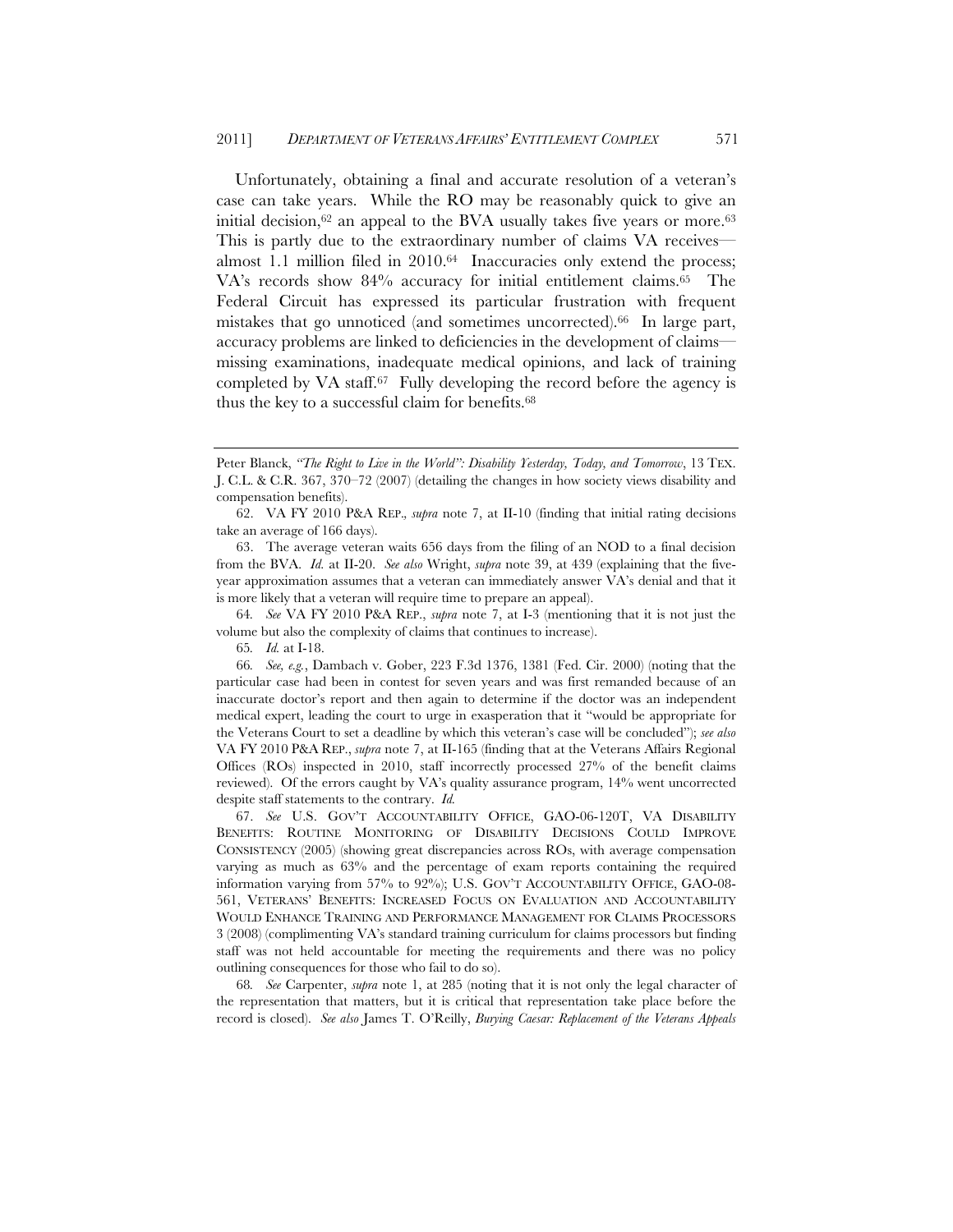#### *B. Blunders of the Civil War and the Resulting Attorney Restrictions*

America boasts a long tradition of providing benefits to veterans, stretching all the way back to Plymouth Colony.<sup>69</sup> The Civil War, however, sorely taxed America's resolve to support benefits programs for the returning heroes.70 Widespread, blatant misuse of the era's benefits programs resulted in severe aversion to mixing veterans and attorneys.71

The Civil War left 1.9 million veterans eligible for assistance,<sup>72</sup> and the government dedicated vast funds for their assistance—at one point in 1893 nearly half the federal budget.73 Attorneys flocked to veterans law in droves. Far from being generally responsible, the new attorney bar succeeded in spawning "a morass of fraud" and digging a "bottomless pit of extravagance,"74 complete with agents traveling the country persuading veterans to manufacture an infirmity and to blame it on the war.75 Society was already straining, and it perceived attorneys as nothing but leeches on an already exhausted system.76

This tide of attorneys did not pass unchallenged; Congress enacted attorney fee limitations to discourage lawyers from becoming unnecessarily involved in veterans law. The first fee limitation—\$5 per claim—was enacted in 1862 during the early stages of the Civil War; two years later this fee increased to \$10.77 This limitation was designed "to protect the veteran from extortion or improvident bargains with unscrupulous lawyers"78 and

- 74*. Id.* at 376 (quoting *The Democrats and the Pensions*, N.Y. TIMES, Dec. 9, 1898, at 6).
- 75*. Id.* at 380.
- 76*. Id.* at 376–81.

77*. See* Walters v. Nat'l Ass'n of Radiation Survivors, 473 U.S. 305, 359–60 (1985) (Stevens, J., dissenting) (tracing this history of fee limitations). *See generally* Collier & Early, *supra* note 44, at 5 (explaining that \$5 made sense when the claims process consisted of filling out a form and the claims themselves were simple to handle and adjudicate); Dowd, *supra* note 52, at 60–61 (further exploring the history of VA fee agreements).

78*. Walters*, 473 U.S. at 360; *see* CONG. GLOBE, 37TH CONG., 2D SESS. 2101 (1862)

*Process is Needed to Provide Fairness to Claimants*, 53 ADMIN. L. REV. 223, 240–41 (2001) (mentioning missed or unscheduled exams, unobtained records, and decisions not compliant with remand instructions that plague VA on appeal and add time and cost to the process).

<sup>69</sup>*. See, e.g.*, VA HISTORY IN BRIEF, *supra* note 33, at 3 (relating that in 1636, Plymouth Colony provided money to those who were injured while defending the settlement).

<sup>70</sup>*. See, e.g.*, Collier & Early, *supra* note 44, at 5–8 (describing the public sentiment that led to government distrust of attorneys involved in veterans' claims).

<sup>71</sup>*. See, e.g.*, Blanck, *supra* note 61, at 369–85 (detailing the extensive fraud and the resulting public outcry against veterans perceived to be milking the system).

<sup>72</sup>*. See* VA HISTORY IN BRIEF, *supra* note 33, at 4. This number only includes Union veterans; former Confederate soldiers were ineligible for any federal veterans benefits until they were pardoned in 1958. *Id.* Of course at that point, there was only one Confederate veteran left. *Id.*

<sup>73.</sup> Blanck, *supra* note 61, at 374.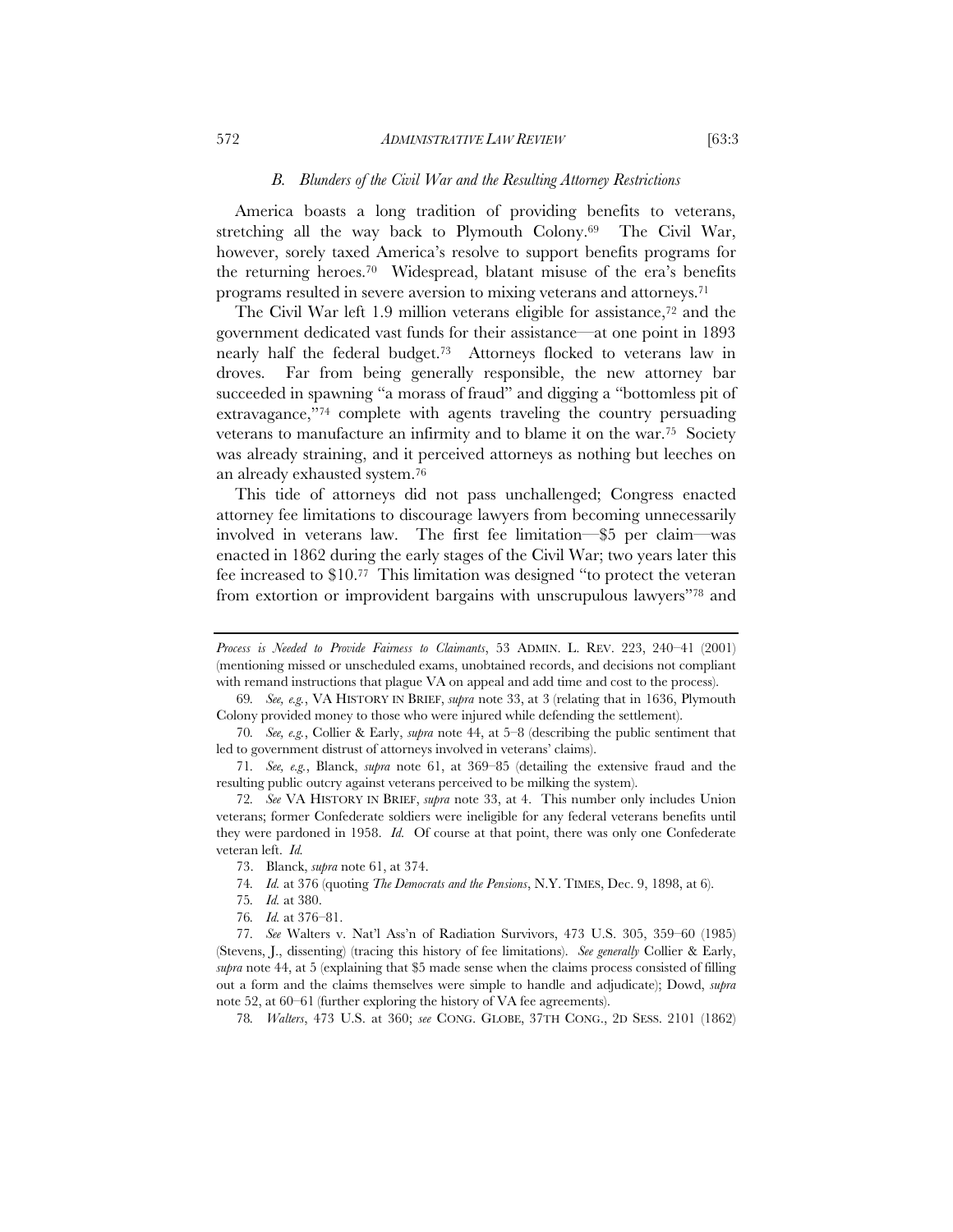encompassed reasonable compensation for the attorney's time, which was mainly spent locating and filling out the proper form.79 Fee limitations ensured that attorneys could not siphon away a veteran's benefits award, but they did not create an incentive for a lawyer to "win" for his client. Because the fee was collected regardless of whether the benefits claim was successful, the fee limitations instead created an incentive to maximize volume of claims.80

But as \$10 became a less valuable prize, even a lawyer filing a high number of claims could not make much of a living. Eventually, there was no incentive at all for attorneys to meaningfully participate in the administration of veterans' benefits.81 Despite minor statutory changes over time, Congress made no mentionable change to attorney fees<sup>82</sup> and left the \$10 limit intact for almost 120 years.<sup>83</sup> Thus, by the 1980s, few lawyers practiced before VA or even cared to.84

#### *C.* Walters *and the Due Process Challenge*

Though veterans, legislators, and attorneys disputed the restrictions,  $85$ 

81*. See* James D. Ridgway, *The Veterans' Judicial Review Act Twenty Years Later: Confronting the New Complexities of the Veterans Benefits System*, 66 N.Y.U. ANN. SURV. AM. L. 251, 260 (2010) (observing that despite a few dominating claims agents, the restrictions on attorney fees allowed a "vast network" of Veterans Service Organizations (VSOs) to replace attorneys by the time of the Veterans Judicial Review Act (VJRA)).

82. Throughout, Congress's intentions were to protect veterans from predatory attorneys and claims agents. *See* Collier & Early, *supra* note 44, at 9 (discussing the retention of the fee limitations despite changes in the benefits system).

83. Dowd, *supra* note 52, at 61. *See also* Ridgway, *supra* note 81, at 256–57 & nn. 29–31 (crediting Vietnam veterans' fight over Agent Orange as breaking the "Iron Triangle" of VA, veterans affairs congressional affairs committees and various VSOs that were opposed to judicial review).

84*. See* VETERANS BENEFITS MANUAL, *supra* note 42, at 1544 (identifying the erosion of the value of a \$10 fee as a "virtual economic bar to the hiring of an attorney").

85*. See, e.g.*, Collier & Early, *supra* note 44, at 11–12 (documenting a general "[d]iscontent at the lack of effective representation for veterans" in the years prior to judicial

<sup>(</sup>expressing Congress's intention to "prevent the numerous frauds" by limiting compensation to a level in accord with "services actually rendered").

<sup>79.</sup> Justice Stevens estimated this to be equivalent to a \$580 fee in 1985. *Walters*, 473 U.S. at 361. The success of the claim was irrelevant to collection of the fees—attorneys received the fee just for filling out the paperwork and forwarding it along. *Id.*

<sup>80.</sup> George Lemon provides the best stand-out example: he handled more than 125,000 pension claims for \$10 apiece—a hefty sum by any standards. Blanck, *supra* note 61, at 380–81; *see also* Collier & Early, *supra* note 44, at 7–8 (estimating that "[a] minimum" of one-fourth of all claims submitted were illegitimate or fraudulent). This led to a "moral economy of veterans benefits" with complicated societal judgments as to who was worthy and who was faking. Blanck, *supra* note 61, at 376–85 (quoting historian Larry Logue) (citation omitted).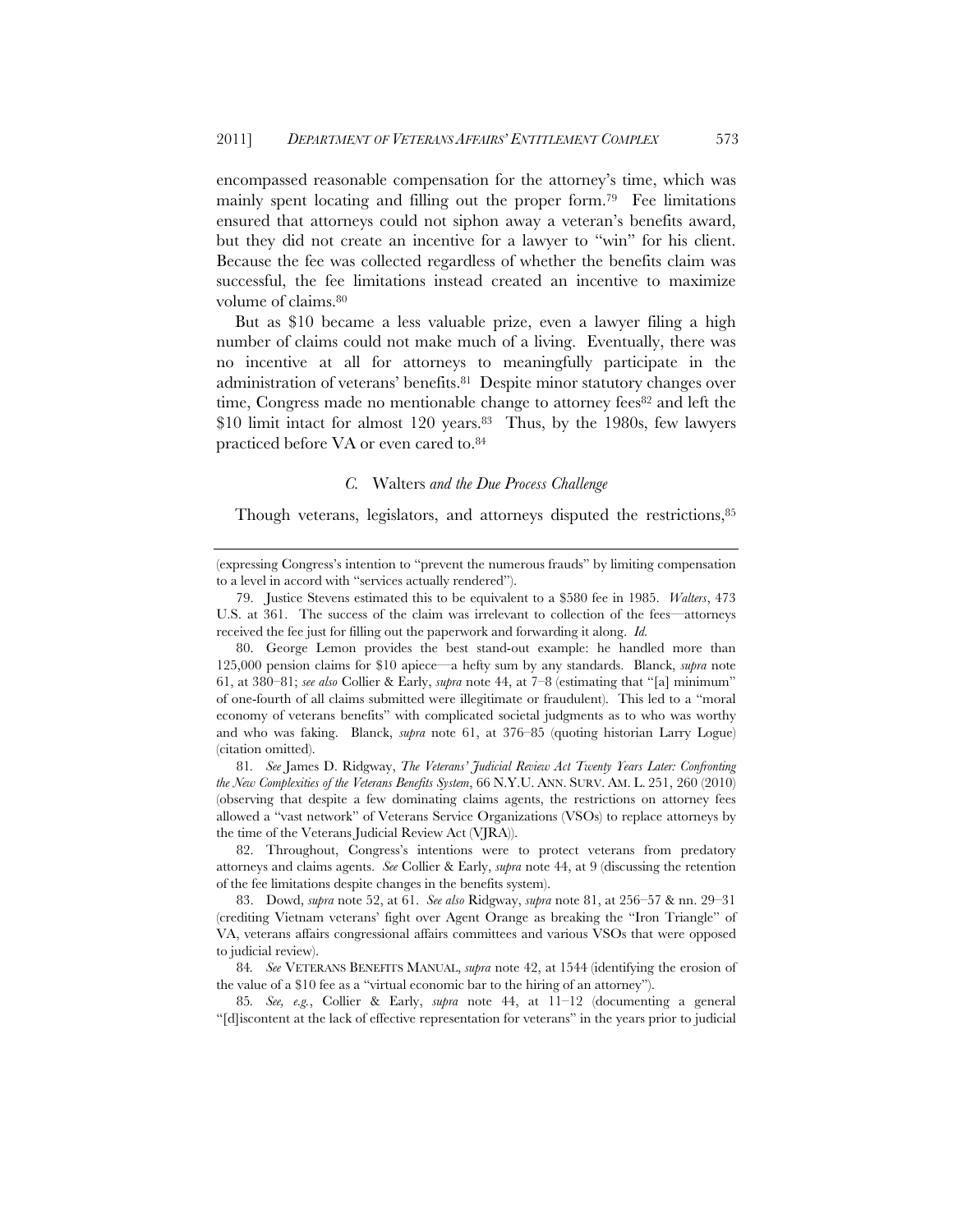only one—ultimately unsuccessful—legal challenge occurred, resolved in 1985 by the Supreme Court in *Walters v. National Ass'n of Radiation Survivors*.86 In *Walters*, the Supreme Court declared that veterans' due process rights were not violated by restrictions on representation.87 It also rebuked the district court, which had held that the fee limitation denied veterans any realistic opportunity to obtain legal representation,<sup>88</sup> for being so hasty to cast out over a century worth of practice.89

The Supreme Court found the district court's *Mathews v. Eldridge*<sup>90</sup> analysis absolutely lacking, taking special issue with its faulty weighing of the government interest.91 Primarily concerned with protecting Congress's purpose behind the statutory scheme, the Court was convinced that eliminating fee agreements would wreak havoc on the system.92 It stressed that the veterans' disability system did not contemplate adversarial proceedings—which was to be "expected" considering the enormous number of claims VA received each year.<sup>93</sup> The government's interest in maintaining an orderly, paternalistic system was thus significant.94

Determining that the government's interest consisted in perpetuating a benefits process "as informal and nonadversarial as possible," the Court found that introducing lawyers into the equation would only serve to frustrate that goal.95 Although the opinion focused on protecting the

86. 473 U.S. 305 (1985).

87*. Id.*

88. Nat'l Ass'n of Radiation Survivors v. Walters, 589 F. Supp. 1302 (N.D. Cal. 1984), *rev'd*, 473 U.S. 305 (1985).

89*. Walters*, 473 U.S. at 322–23.

90. 424 U.S. 319 (1976).

91*. See id.* (admonishing the district court for "cavalierly dismissing a long-asserted congressional purpose").

92*. Id.* at 324–25.

93*. See id.* at 309–10 (mentioning the 800,000 claims received in 1978).

94*. See id.* at 321–22 (finding that the government's interest has been consistently asserted since the Civil War).

95*. See id*. at 323–25 (listing as probable consequences of lawyer involvement a prolonged decisionmaking process, great financial cost, longer records, and "the possibility of judicial review" (quoting Gagnon v. Scarpelli, 411 U.S. 778 (1973)). The Supreme Court was dismissive of the district court's determination that the system was already adversarial. *See id.* at 324 n.11 (finding that the statements of a few veterans and attorneys were not

review). Senator Tom Daschle expressed his dissatisfaction with VA procedures and lamented its arbitrary, behind-the-times adjudication of claims involving Post-Traumatic Stress Disorder, exposure to herbicides such as Agent Orange, and encounters with radiation. *See generally* Tom Daschle, *Making the Veterans Administration Work for Veterans*, 11 J. LEGIS. 1 (1984). He was also critical of the idea that providing judicial review would make the system adversarial. *See id.* at 11–12 (arguing that the appeals process is "already adversarial" and that a veteran must face opposition that "acts as both defendant and judge").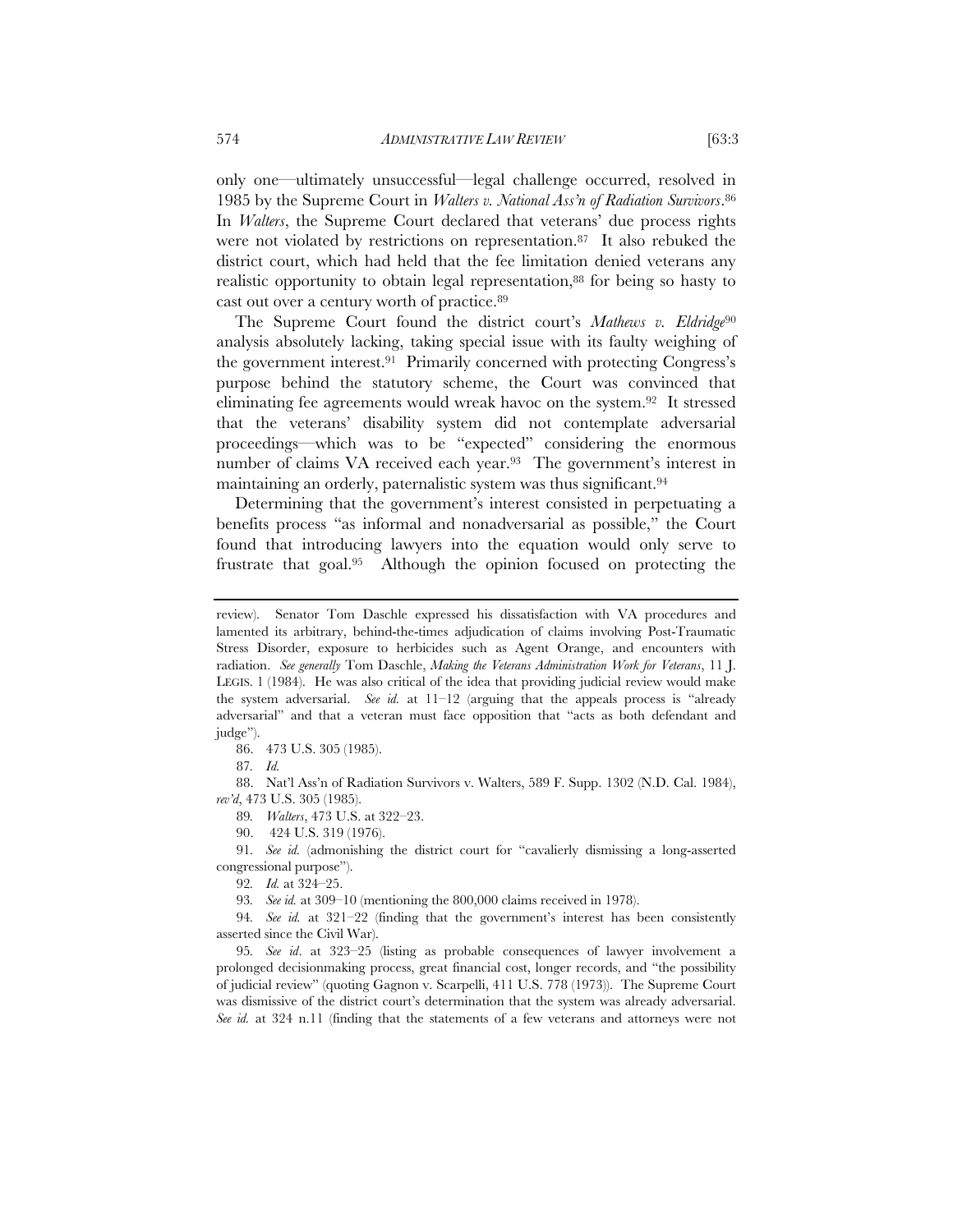system, it also noted that Congress's "principal goal" was to ensure the veteran received the entirety of the award.96 The Supreme Court's *Mathews* analysis was thus quite different from the district court's: it accorded "great weight" to the government's interest in a paternalistic system.<sup>97</sup>

Correspondingly, it looked for an "extraordinarily strong showing" of probable error and probability that attorneys would "sharply diminish" that possibility—and found neither.98 Although Justice O'Connor's concurring opinion remarked that the door was still open for the district court to consider individual claims and "as applied" due process challenges,99 the Supreme Court's majority was clear: a \$10 fee limitation did not violate a veteran's due process rights. Congress, in 1988, changed the game.

#### *D. Growing Discontent and the Veterans Judicial Review Act*

In 1988, Congress departed from the decades of tradition the Supreme Court found so convincing in *Walters* and enacted the Veterans Judicial Review Act (VJRA), allowing for judicial review and attorney involvement.100 Vietnam-era veterans, fed up with VA's inability to process

persuasive).

<sup>96.</sup> *See id.* at 326. For example, Congress had considered modifications to the fee limit but cautioned those changes needed to be "made carefully so as not to induce unnecessary retention of attorneys" or "disrupt unnecessarily the very effective network of nonattorney resources." *Id.* at 322 (quoting S. REP. NO. 97-466, at 49 (1982)). *Walters* recognized, as did the Senate, that VA's insistence that veterans must be protected from unscrupulous lawyers was "no longer tenable." *Id.* However, the Court specifically mentioned its fears that a claimant with a "factually simple and obviously deserving claim may nonetheless feel impelled to retain an attorney simply because so many other claimants retain attorneys." *Id.* at 326.

<sup>97</sup>*. Id.* at 329. For a thorough analysis of the difference between the district court's and the Supreme Court's *Mathews* analysis, see generally David R. DiMatteo, Comment, Walters *Revisited: Of Fairness, Due Process, and the Future of Veterans' Fight For the Right to Hire an Attorney*, 80 TUL. L. REV. 975, 983–93 (2006).

<sup>98</sup>*. Walters*, 473 U.S. at 326. The Supreme Court found the numbers telling: VSOs had a 16.2%–16.8% success rate at the BVA; attorneys had an 18.3% success rate. *Id.* at 327–28. The Court did indicate that the "availability of particular lawyers' services in socalled 'complex' cases" could be a factor in preventing error in those cases—but this concession was tempered by lack of knowledge as to how to define such cases or how many of them there were. *Id.* at 330. Even then, the Court pointed out, due process must be judged by the generality of cases; a process sufficient for the large majority of claims is deemed sufficient for them all. *Id.*

<sup>99</sup>*. See id.* at 337–38 (O'Connor, J., concurring) (reasoning that though the majority concluded denying legal representation was not per se unconstitutional, the district court should still consider individual claims alleging that VA did not fulfill its obligations).

<sup>100.</sup> Veterans' Judicial Review Act, Pub. L. No. 100-687, 102 Stat. 4105 (1988) (codified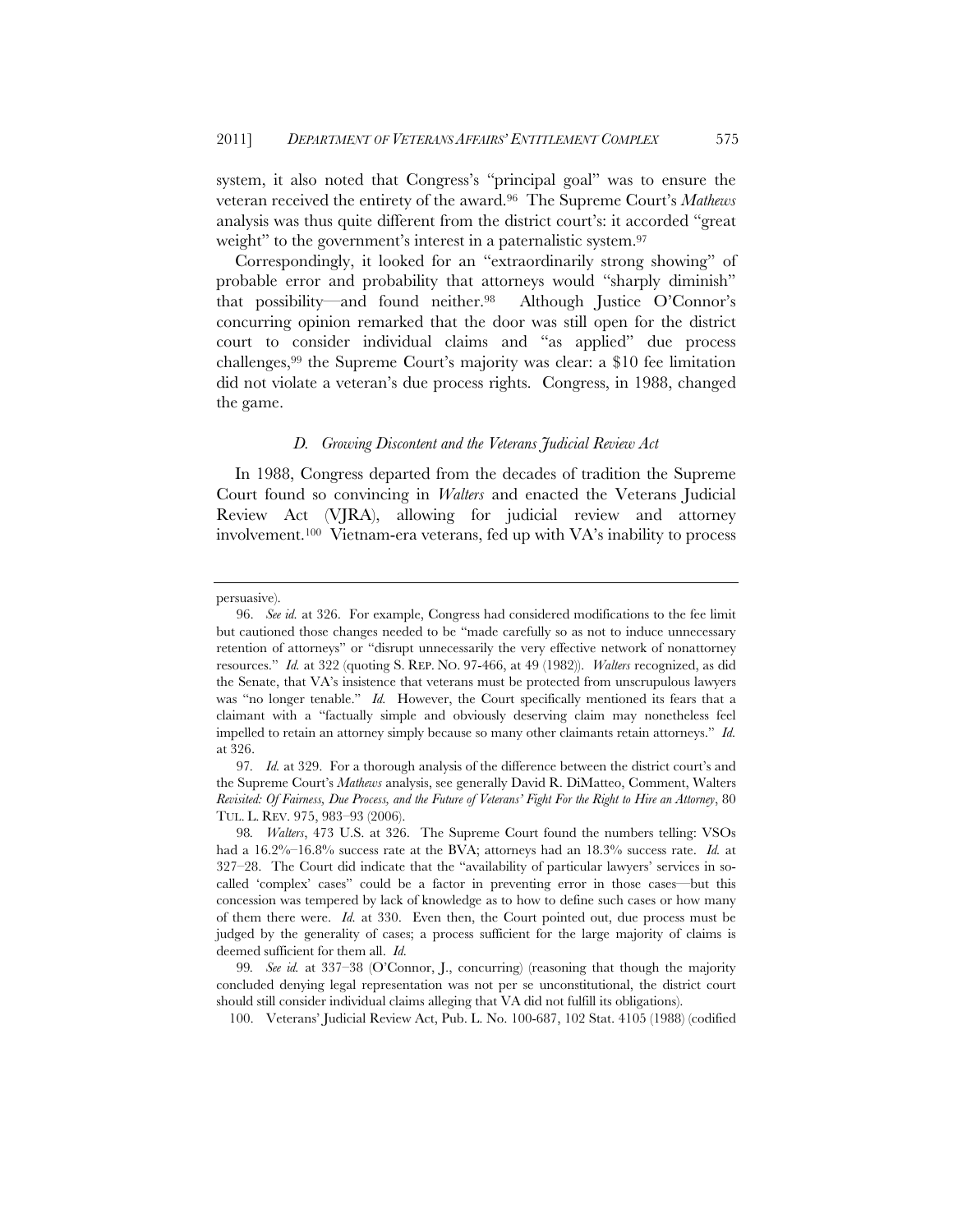claims fairly and accurately, are largely credited with sparking this drastic reform.101 Before the VJRA, there was no judicial review of VA decisions;102 the Secretary's say was final and only challenges to the constitutionality of the underlying statute were justiciable.103 The VJRA created the CAVC, an entirely new court allowing for initial review outside of VA, and then provided for further review by Article III courts.104

Besides adding much to the perceived fairness of benefits adjudication,<sup>105</sup> traditional judicial review allowed attorneys to become involved and represent veterans once the BVA issued its first final decision.106 Congress also allowed for direct payment of attorney fees, so long as the agreement capped the fee at 20% of past-due benefits and the agreement was properly filed with VA.107

The VJRA certainly gave the veterans their day in court but not necessarily much assistance before the agency.108 While Congress and courts agreed that veterans should have the opportunity to secure legal representation during a claim, the VJRA was geared toward cases that extended beyond the intermediate appeal at the BVA.109 Indeed, the new

as amended throughout sections of 38 U.S.C.). For a critical look at the benefits process before and after the Veterans' Judicial Review Act (VJRA), see Lawrence B. Hagel & Michael P. Horan, *Five Years Under the Veterans' Judicial Review Act: The VA is Brought Kicking and Screaming into the World of Meaningful Due Process*, 46 ME. L. REV. 43 (1994) (parsing the different views of various VSOs on the subject and concluding that, for the most part, the VJRA simply had the impact of making VA do what it was supposed to be doing all along).

<sup>101</sup>*. See, e.g.*, WILLIAM F. FOX, JR., THE UNITED STATES BOARD OF VETERANS' APPEALS: THE UNFINISHED STRUGGLE TO RECONCILE SPEED AND JUSTICE DURING INTRA-AGENCY REVIEW 23 (2000) (identifying the Vietnam generation of veterans as having enough political clout to push for reform).

 <sup>102. 38</sup> U.S.C. § 211 (1982) ("[T]he decisions of the Administrator on any question of law or fact . . . providing benefits for veterans . . . shall be final and conclusive and no other official or any court of the United States shall have power or jurisdiction to review any such decision."), *amended by* Veterans Judicial Review Act, 38 U.S.C. §§ 7251–7252 (2006).

<sup>103</sup>*. See, e.g.*, Johnson v. Robison, 415 U.S. 361, 367 (1974) (finding that a veteran may constitutionally challenge decisions of Congress even if he could not challenge decisions of VA).

 <sup>104.</sup> *See supra* notes 49–52 and accompanying text (discussing the CAVC's limited jurisdiction to reverse findings of fact but authority to provide de novo review of the BVA's legal conclusions).

<sup>105</sup>*. See, e.g.*, Wright, *supra* note 39, at 433–39 (discussing how veterans were fed up by unfairly decided and inaccurately processed claims and demanded judicial review).

<sup>106</sup>*. See* Ridgway, *supra* note 81, at 260 (criticizing fee restrictions as showing that "[a]lthough Congress opened the door to attorneys, it could not force them through it").

<sup>107</sup>*.* 38 U.S.C. § 5904(d).

<sup>108</sup>*. See* Bates v. Nicholson, 398 F.3d 1355, 1363 (Fed. Cir. 2005).

<sup>109</sup>*. See* Collier & Early, *supra* note 44, at 12 (citing judicial conclusions regarding the then-simple procedures and the adequacy of VSOs to handle the vast majority of claims).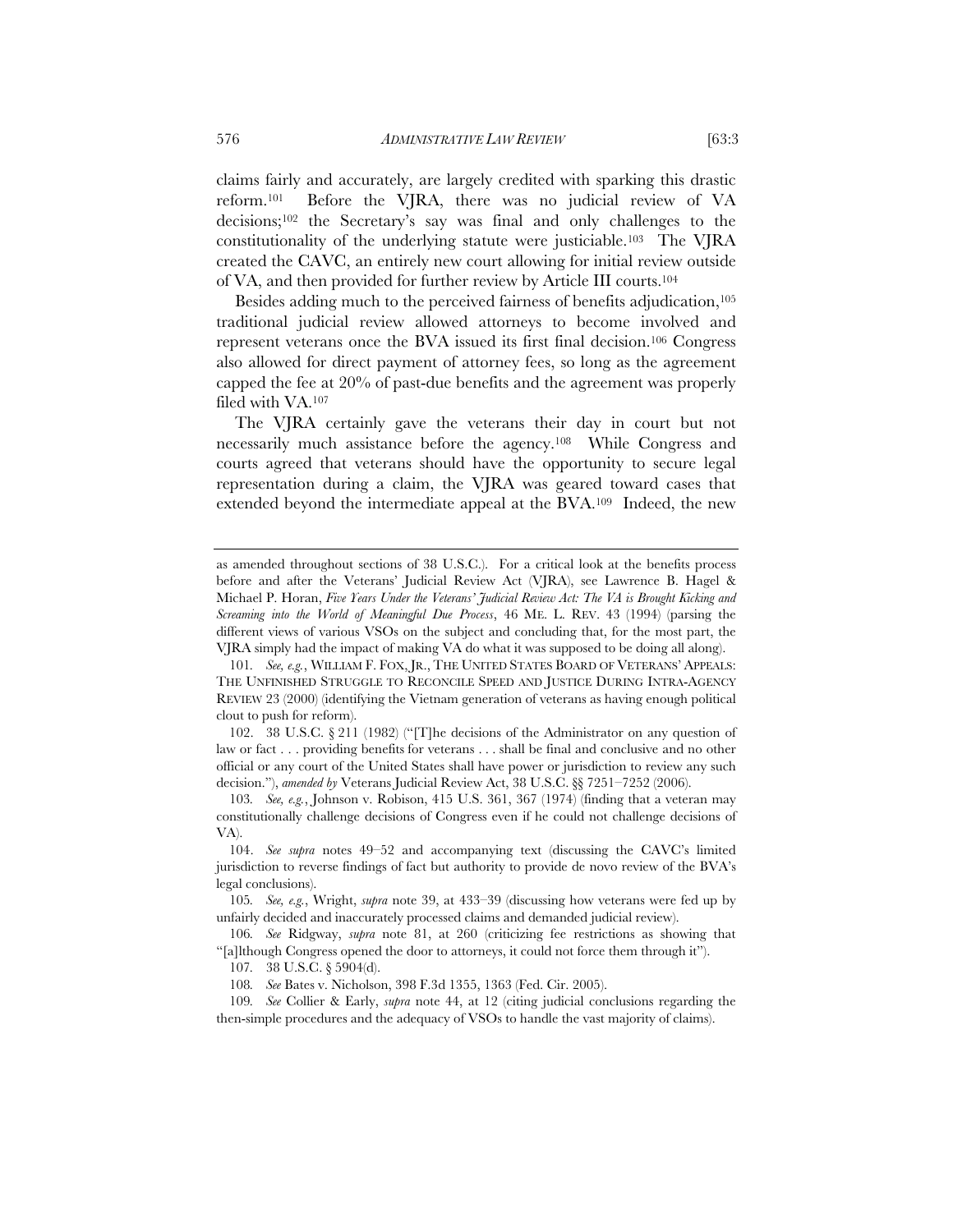access to courts was accompanied by a measure replacing the \$10 fee previously charged for representation before VA with a general prohibition against charging any fee at the agency level prior to the BVA's final decision.110 The VJRA thus entirely excluded compensated attorneys from initial VA proceedings, despite the expanded opportunities for representation at the courts.

VA assured veterans that, despite ousting attorneys from the initial stages of benefits adjudication, it remained committed to a paternalistic system.111 Yet there was a definite drawback to VA's benevolence: its paternalism basically barred attorneys from representing veterans until after the administrative record was closed—and at that point no further fact-finding or development could occur.112 Veterans, advocates, and even the CAVC pleaded with Congress to change the rules in favor of permitting meaningful attorney participation in VA adjudication.<sup>113</sup> VA pushed back by pointing to the availability of Veterans Service Organizations.

#### *E. Veterans Service Organizations as Alternatives to Legal Representation*

Many of the restrictions on attorneys have been justified by references to other available representation. Veterans Service Organizations (VSOs), congressionally recognized organizations created to assist veterans with claims, have long been part of the benefits claims system.114 VSOs are statutorily prohibited from earning any fee or type of compensation (even at the judicial stage), which makes them an attractive option for many claimants.115

VSOs provide useful assistance to many veterans' claims, especially those

<sup>110</sup>*. See* 38 U.S.C. § 5904(c)(1) (2000), *amended by* 38 U.S.C. § 5904(c)(1) (2006). An attorney could continue representation after successfully winning a remand at the CAVC and be compensated for the time spent before the agency, but could not charge any fee prior to a BVA final decision. *Id.* Of course, this likely made no practical difference, as the disparity between \$10 and nothing was probably not determinative to a lawyer in 1988.

<sup>111</sup>*. See, e.g.*, Carpenter, *supra* note 1, at 285 (documenting Congress's expectations that VA fully and sympathetically develop the veteran's claim to its optimum and then give the veteran the benefit of the reasonable doubt).

<sup>112</sup>*. Id.*

<sup>113</sup>*. See, e.g.*, *Benefits Legislative Initiatives Currently Pending Before the U.S. Senate Committee on Veterans' Affairs*: *Hearing Before the S. Comm. on Veterans' Affairs*, 109th Cong. 28 (2006) [hereinafter *Benefits Hearing*] (statement of Donald Ivers, Former C.J., U.S. Court of Appeals for Veterans Claims) ("The [CAVC] has long been on record in support of a veteran's right to retain counsel at the initial stages of the process.").

<sup>114. 38</sup> U.S.C. § 5902 (2006) (establishing representatives of VSOs such as the Vietnam Veterans of America and the American Legion as recognized "in the preparation, presentation, and prosecution of claims").

<sup>115</sup>*. Id.* §§ 5902(b)(1)(A), 5903(a)(1) (prohibiting compensation "of any nature").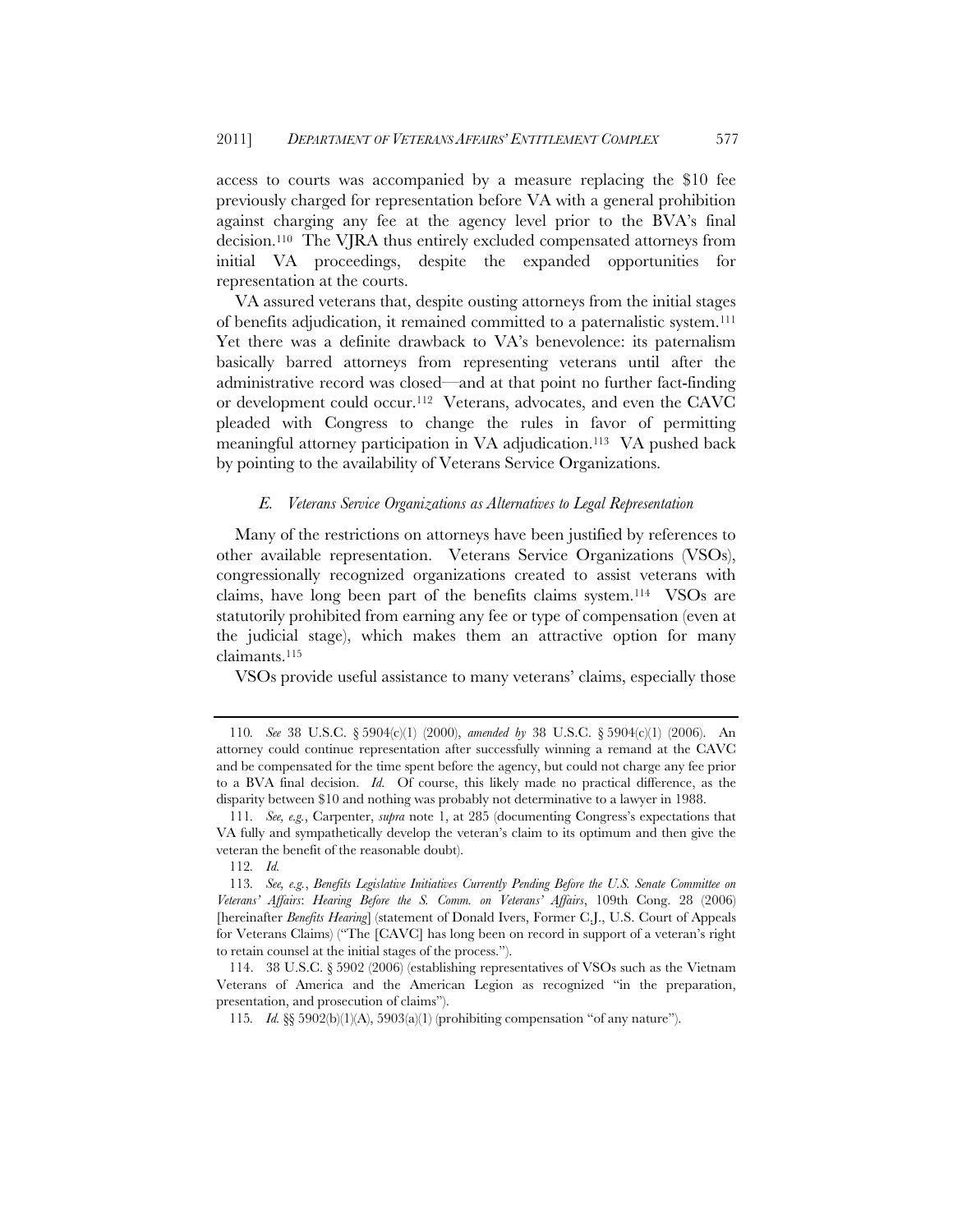that are straightforward and well supported.116 Despite familiarity with the VA system, however, the vast majority of VSO employees have no legal training and are thus largely incapable of developing the record with an eye toward the legal details that might secure a claim's success on appeal.117 This lack of legal training is one basis for the courts' recognition that veterans represented by VSOs are still essentially proceeding pro se.118

Even the *Walters* Court, which was extremely complimentary of VSOs, recognized that there would likely be some circumstances where legal experience would be necessary.119 The limitations of VSOs factored into Congress's decision to enact the VJRA.120 Conversely, Congress cited the success of VSOs as a justification for discouraging attorney participation at the agency level.121

By 2006, however, Congress recognized that despite quality guidance from VSOs, attorney representation needed to be available much earlier in the benefits decision process.122 Complex claims, often involving multiple

 119. Walters v. Nat'l Ass'n of Radiation Survivors, 473 U.S. 305, 330 (1985) ("The availability of particular lawyers' services in so-called 'complex' cases might be more of a factor in preventing error in such cases . . . .").

120*. See* S. REP. NO. 100-418, at 30–31 (1988) ("The combination of no judicial review and a statutory limit of \$10 on the amount an attorney is permitted to receive for [representation] . . . has led many claimants over the years to believe that they have been denied their 'day in court.'").

121*. Id.* at 63–65 (reflecting the Committee's belief that "there is no compelling justification for attorney representation at the initial level" because in most cases a veteran simply needs to file a claim and the agency will handle the record-gathering).

122*. See generally* Wright, *supra* note 39, at 445–47 (noting that while some statistics show the number of remands and grants of benefits broken down by type of representation, no statistics show the differences between the amount of benefits finally won by pro se claimants, those represented by VSOs, and those represented by the attorneys). Also of concern was the VSO caseload and its effect on quality of representation—for example, as of 2006, the Los Angeles VA's office had only nine service officers handling the cases of 9,000. *See Benefits Hearing*, *supra* note 113, at 47 (concluding that "no matter how well trained," no VSO officer can effectively handle that many claims) (statement of Barton F.

<sup>116</sup>*. See, e.g.*, Comer v. Peake, 552 F.3d 1362, 1369 (Fed. Cir. 2009) (appreciating the "invaluable assistance" provided by aides from VSOs).

<sup>117</sup>*. Id.* (asserting that VSOs cannot offer the same services as an attorney).

<sup>118</sup>*. See id.* at 1369–70 (concluding that the assistance provided by a VSO officer, who is styled an "organizational aide," is "not the equivalent" of legal representation). *Comer* also notes that the purpose of a VSO "is to cooperate with the VA in obtaining benefits for disabled veterans," which makes their role "fundamentally different from attorneys who represent clients in adversarial proceedings." *Id*. In a rather tentative and recent development in veterans law, courts are modifying veterans' obligations and VA duties to assist in order to fit the style of representation. *See, e.g.*, Andrews v. Nicholson, 421 F.3d 1278, 1283 (Fed. Cir. 2005) (reinforcing that there is no requirement for sympathetic reading of pleadings filed by counsel); *Comer*, 552 F.3d 1362, 1369–70 (contrasting the abilities of VSOs and licensed attorneys.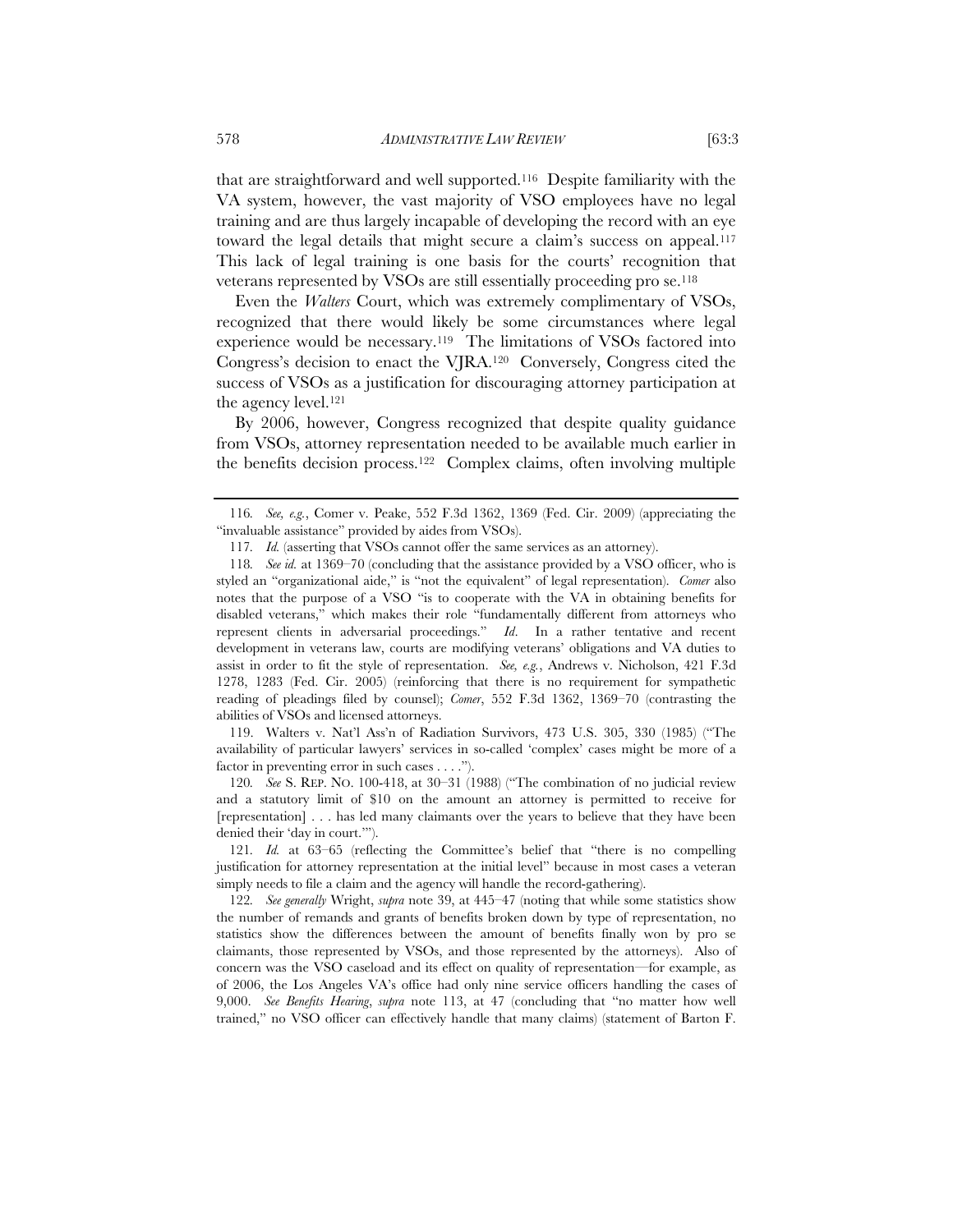or related disabilities, had the potential to become stuck in a revolving door of remands, mistakes, and appeals. Veterans saw attorneys as a positive force for change: legal expertise and development of the record were needed to hold VA accountable for proper and prompt resolution of claims.

#### *F. The Veterans Benefits Act of 2006: Representation Before the Agency*

Under the Veterans Benefits, Health Care, and Information Technology Act of 2006 (Veterans Act of 2006),<sup>123</sup> a veteran can hire<sup>124</sup> legal representation once an NOD is filed.125 This permits legal representation prior to a BVA final decision—essentially, as soon as VA first says no. VA recognized that allowing attorneys to be compensated for work done before the agency much earlier in the process was a significant change to the statutory scheme, an "expression of congressional intent to remove all restrictions on paid representation" so long as an RO has made a decision and the veteran has filed an NOD.126

The modern requirements of the benefits system demand increased attorney involvement. Although the VA process is still intended to be paternalistic, $127$  it is uncertain if the system can adequately and timely

Stichman, Co-director, National Veterans Legal Services Program).

 <sup>123.</sup> Veterans Benefits, Health Care, and Information Technology Act of 2006 (Veterans Act of 2006), Pub. L. No. 109-461, 120 Stat. 3403 (codified throughout 38 U.S.C.).

 <sup>124.</sup> Although this Comment extensively discusses contingency fees, by no means are such agreements the only way in which an attorney can receive compensation for work done before the agency. Attorneys and their clients can agree on a flat fee, an hourly rate, a contingency fee, some combination, or perhaps something different entirely, so long as the fee is "reasonable." Payment of Fees, 38 C.F.R.  $\S$  14.636(e) (2010). This Comment focuses on the legal representation available to impoverished and indebted veterans, and has largely assumed that with such limited means these veterans can only compensate attorneys through contingency fee agreements.

 <sup>125. 38</sup> U.S.C. § 5904 (2006). The Veterans Act of 2006 responds to fears, such as those articulated in *Walters*, 473 U.S. at 321–33, that attorneys will look for easy cases and thereby provide mostly meaningless "assistance." By setting the point for attorney representation at the filing of an NOD, lawyers will not be able to assist claimants unless VA first denies their claim. This means that the *Walters* fears are only realized if VA messes up first—which obviously should not happen if the claim truly is easy to prove and simple to resolve.

<sup>126</sup>*. See* Accreditation of Agents and Attorneys; Agent and Attorney Fees, 73 Fed. Reg. 29,852, 29,868–69 (responding to comments accompanying the final rule issued May 22, 2008) (codified throughout 38 C.F.R. pts. 1, 4, 19, 20 (2010)).

<sup>127</sup>*. See, e.g.*, Henderson v. Shinseki, 131 S. Ct. 1197 (2011) (noting the obviously paternalistic attitude of VA as evidenced by many statutory provisions relaxing procedural requirements for filing and appealing claims, and holding that a missed deadline is not in every case a bar to appellate jurisdiction).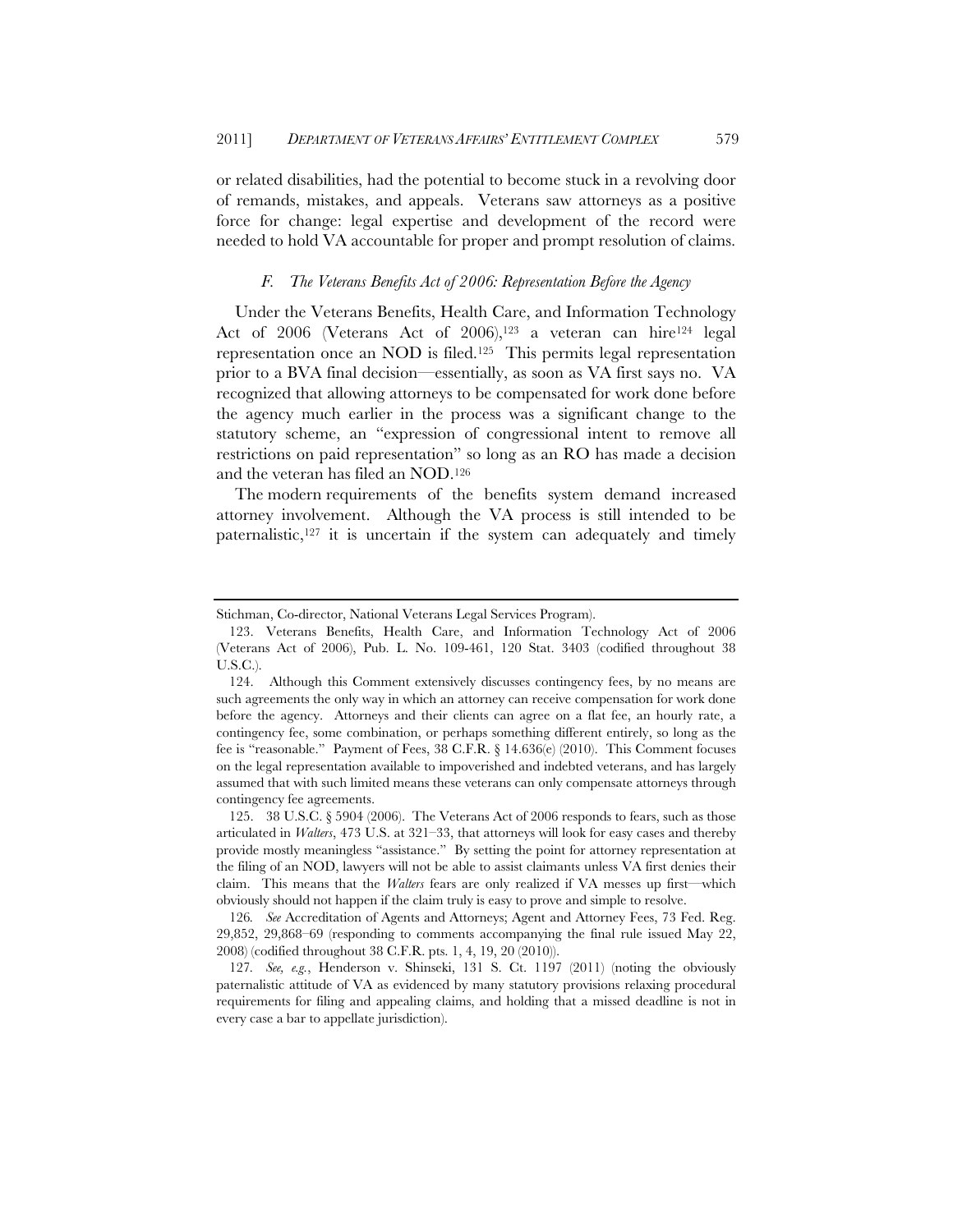respond to the increasing complexity of modern claims.128 It is also becoming more apparent that VSOs, which prior to the Veterans Act of 2006 were primarily responsible for handling claims before the agency, might be unable to keep up their current workload without deleterious effects on the adequacy of their representation. It is more common to see claims that require outside medical opinions, private evaluations, extensive legal research, and more importantly, exhaustive record-checking.129 As the process for achieving disability compensation benefits becomes more complicated, attorneys will become a more necessary part of the system.

The extent of attorney involvement and its perceived value have greatly changed since the Civil War. Congress now recognizes that veterans must have the option of hiring an attorney as soon as VA has denied their claims. As the benefits process has evolved to encourage legal representation, new issues, such as administrative offset, have emerged as complications in the relationship between VA and attorneys. VA's responses to these recent developments have often landed it in court.

# II. JUDICIAL INTERPRETATION OF ATTORNEY FEE AGREEMENTS

The judicial history of VA's attempts to curtail attorney involvement illustrates why VA's decision to mix attorney fee regulations and administrative offset provisions is problematic. Despite its long-standing statutory mandate to uphold—and enforce through direct payment attorney fee agreements, VA has historically attempted to skirt these obligations. This Part first outlines judicial decisions regarding fee

 <sup>128.</sup> Traumatic brain injury, for example, is an increasingly tricky issue for veterans and advocates. *See, e.g.*, Gregg Zoroya, *360,000 Veterans May Have Brain Injuries*, USA TODAY, Mar. 5, 2009, http://www.usatoday.com/news/military/2009-03-04-braininjuries\_N.htm (remarking that traumatic brain injury science is so new that it cannot yet fully distinguish whether symptoms are attributable to a psychological post-traumatic stress disorder or a physical concussive injury). VA's handling of these cases reflects the unique difficulties they pose. *See* VA FY 2010 P&A REP., *supra* note 7, at II-165 (documenting VA's inability to correctly process 26% of the traumatic brain injury claims reviewed; about half of these errors occurred because VA did not order traumatic brain injury examinations or incorrectly evaluated the disability claims).

<sup>129</sup>*. See* Carpenter, *supra* note 1, at 294–95 (listing the vast expenditure of resources, including time, necessary just to adequately review a veteran's claim file, which is rarely arranged chronologically and often composes thousands of pages). From her time with a veterans law firm, the Author vividly recalls the above difficulties that Mr. Carpenter mentions. Most notably, the claims files from Puerto Rico were often almost entirely in Spanish. Of course, difficulties only accrue if VA can find the records in the first place: one audit disclosed that approximately 296,000 claims folders were in locations different than that displayed in the tracking system, and 141,000 folders were lost altogether with no effective process for locating them. VA FY 2010 P&A REP., *supra* note 7, at II-157 to -158.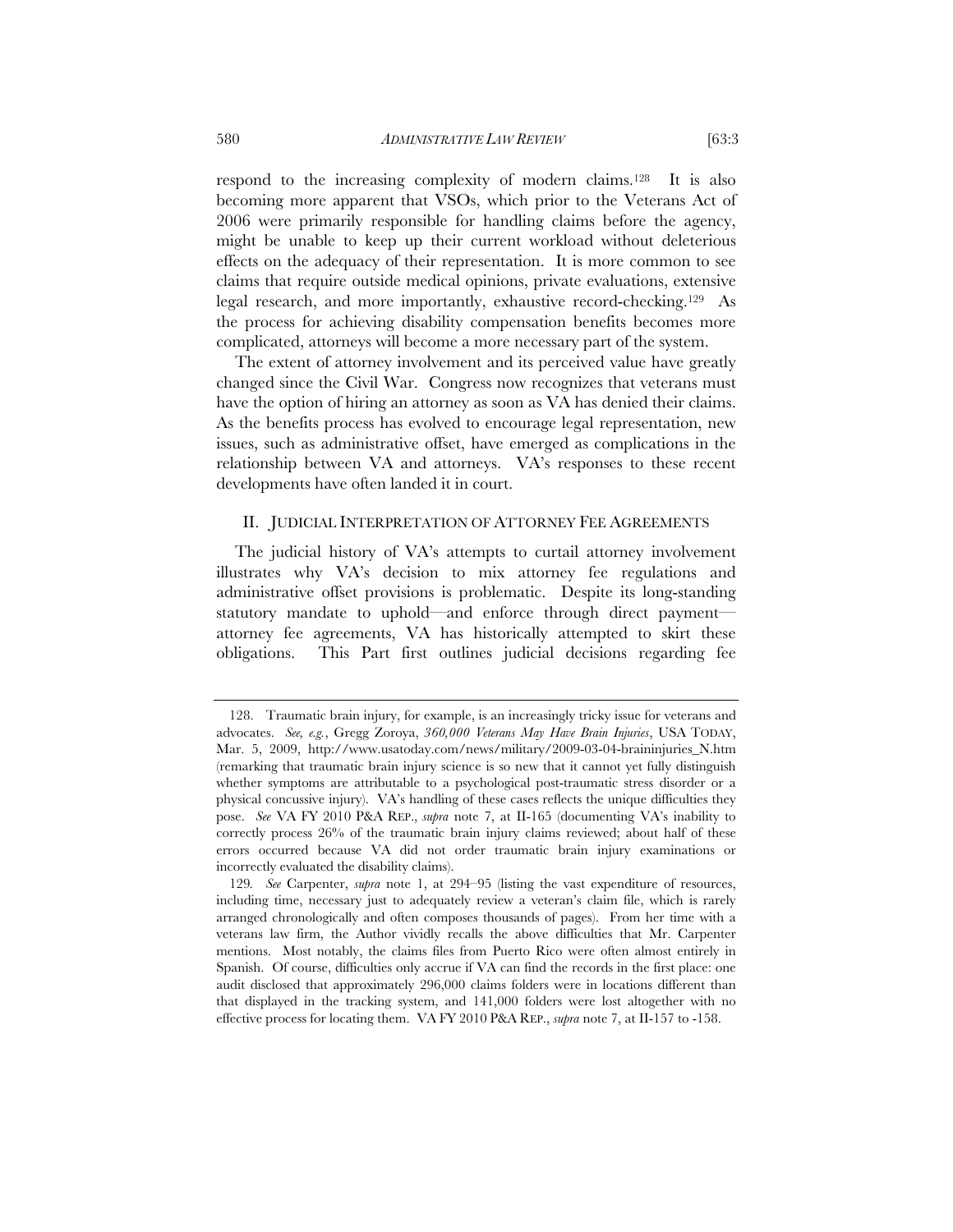agreements as to (a) whether enforcement is mandatory or discretionary, (b) whether VA may forego enforcement when the veteran has already been paid the entirety of his award, and (c) whether VA must pay attorney fees as a percentage of the total award or the actual payment to the veteran. This Part concludes with an analysis of *Ratliff*, which sets forth the Supreme Court's analysis for when an attorney is entitled to direct payment prior to any offset of the claimant's award.

# *A. VA Enforcement of Fee Agreements*

*In re Smith* sought to address a recurrent issue that plagued direct payment fee agreements: VA enforcement.130 The CAVC attempted to simplify the issue to an if–then analysis: if the veteran and the attorney have entered into a fee agreement that provides for direct payment from the Secretary, the payment is contingent upon successful resolution of the claim and does not exceed 20% of the past-due benefits award, and all or part of the relief sought is granted, then the Secretary may direct that payment be made.131 The analysis depended completely on satisfaction of the statutory requirements.132 The CAVC also noted that it is VA's regulation that goes one step farther by requiring that the award of past-due benefits results in a cash payment.133

Instead of relying on the regulations, the CAVC turned to the statutory language to determine if the Secretary's enforcement of fee agreements was obligatory or discretionary. The court remained mindful that it was bound to look not only at the specific language at issue but at the statute's overall structure as well.134 The CAVC found there was "no question" that Congress contemplated an obligatory direct payment to the veteran's attorney.135 Beyond statements of congressional intent, however, the CAVC read the language of  $\S 5904(d)(3)$  providing the Secretary "may direct payment" as referring to  $\S 5904(d)(2)(A)$  language that the fee "is to be paid" to the attorney directly.<sup>136</sup> The Secretary thus did not have

<sup>130</sup>*. In re* Smith*,* 4 Vet. App. 487 (1993), *vacated in part on other grounds sub. nom. In re* Wick, 40 F.3d 367 (Fed. Cir. 1994).

<sup>131</sup>*. Id.* at 492 (recognizing that in no event may attorney fees be paid out of future benefits).

<sup>132</sup>*. Id.*

<sup>133</sup>*. Id*.

<sup>134</sup>*. Id.* at 493 ("If the statutory language is plain, and its meaning clear, no room exists for statutory construction [because] [t]here is nothing to construe.") (citing Gardner v. Derwinski, 1 Vet. App. 584, 587–88 (1991)).

<sup>135</sup>*. Id.* at 494 (quoting Congress's language as anticipating the Secretary "will pay the attorney's fees directly out of past-due . . . benefits").

<sup>136</sup>*. Id.*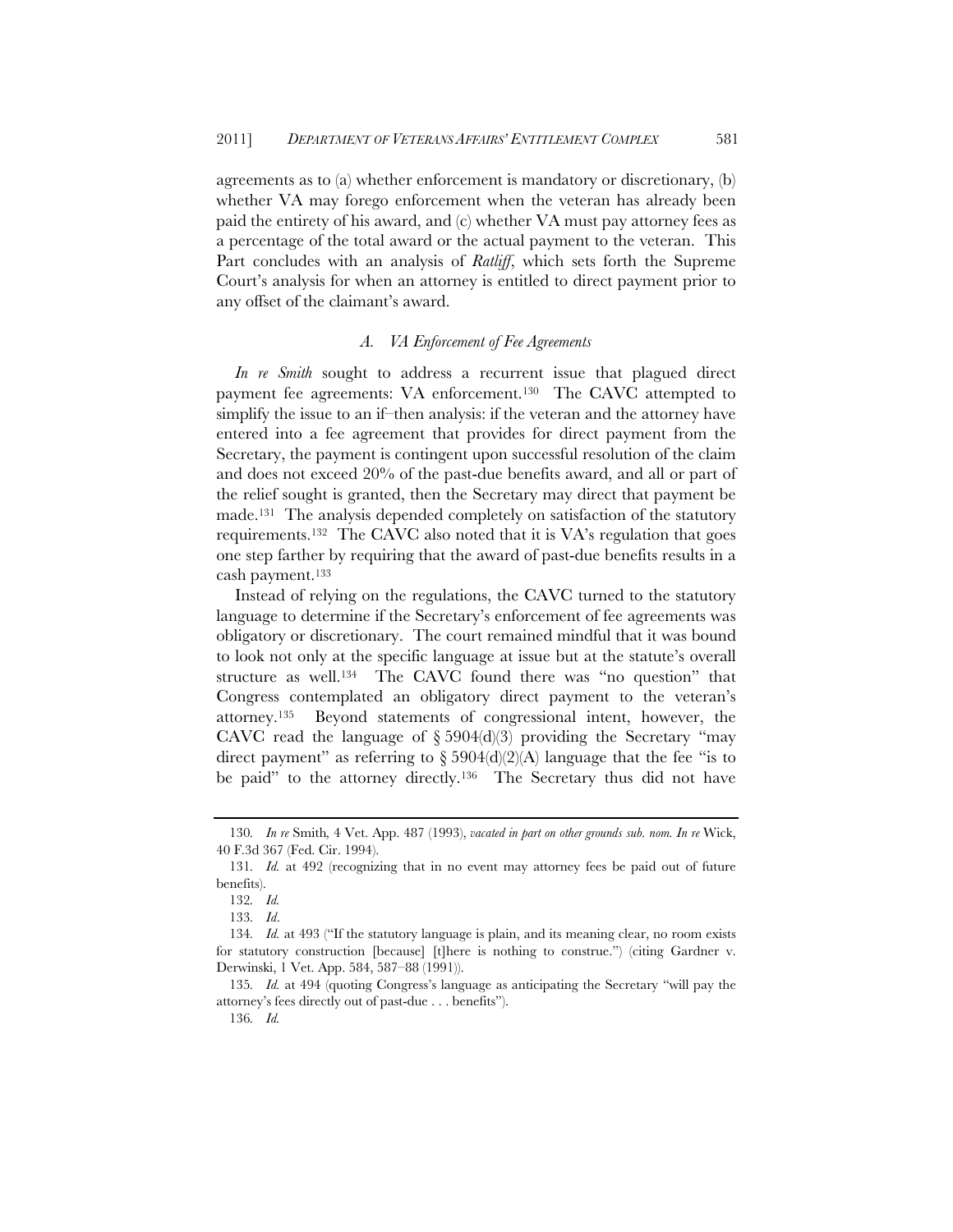discretion to withhold direct payment because *may* in this direct payment context was permissive rather than discretionary.137 As to why Congress did not just make things easy and write *shall*, the CAVC decided that the permissive aspect was needed in light of the blanket prohibition against the assignment of any portion of past-due benefits found in  $\S 5301(a)$ .<sup>138</sup> The CAVC therefore concluded that VA "is under a legal duty to comply with a § 5904(d) fee agreement" with "no discretion to refuse."139

Under the CAVC's analysis in *In re Smith*, so long as a fee agreement meets the statutory requirements VA is obligated to provide direct payment of attorney fees. By finding that Congress intended mandatory direct payment to attorneys, the CAVC limited VA's discretion to add requirements for valid fee agreements and to forego enforcement of those fee agreements. Nevertheless, VA continued its attempts to read direct payment out of the statute in certain situations where past-due benefits were awarded.

#### *B. The "Fund" Argument*

VA has repeatedly tried to work "fund" language into its arguments regarding awards of past-due benefits.140 This position essentially attempts to relate the attorney's entitlement to the fund of benefits VA owes the veteran. For example, *In re Smith* found the Secretary in the unenviable position of having mistakenly paid the veteran the entire sum of past-due benefits awarded rather than withholding 20% for his attorney as requested by the fee agreement on file with VA—meaning there were simply no benefits left from which to direct payment to the attorney.141 The Secretary unsuccessfully argued that when a fund was not available from which to deduct the attorney's fee, VA was immune from claims for attorney fees.<sup>142</sup>

<sup>137</sup>*. Id.*

<sup>138</sup>*. Id.* The CAVC also found support in *Aronson v. Derwinski*, which found that "38 U.S.C. § 5301 does not constitute a limitation on the Secretary's obligation" to provide direct payment from past-due benefits. 3 Vet. App 162, 163–64 (1992). Pursuant to *In re Smith*'s characterization of attorney fee agreements as an exception to the general prohibition against assignment, VA could argue that *Ratliff* does not apply, since it rejected assignor– assignee relationships as exempting attorney fees from administrative offset. *Astrue v. Ratliff,* 130 S. Ct. 2521, 2528–29 (2010). However, given the overall statutory scheme and the judicial development of attorney entitlement in *Snyder*, it seems clear that the entitlement is not in the nature of an assignment. *See infra* Part II.C.

<sup>139</sup>*. In re Smith*, 4 Vet. App. at 494. The court emphasized that VA's obligation was not one of liability, which would require a waiver of sovereign immunity, but of statutory origin. *Id.* at 497.

<sup>140</sup>*. See* Precedent Opinion 12-93, *supra* note 18 (expanding the fund argument).

<sup>141</sup>*. In re Smith*, 4 Vet. App. at 494–95.

<sup>142</sup>*. Id.* at 495.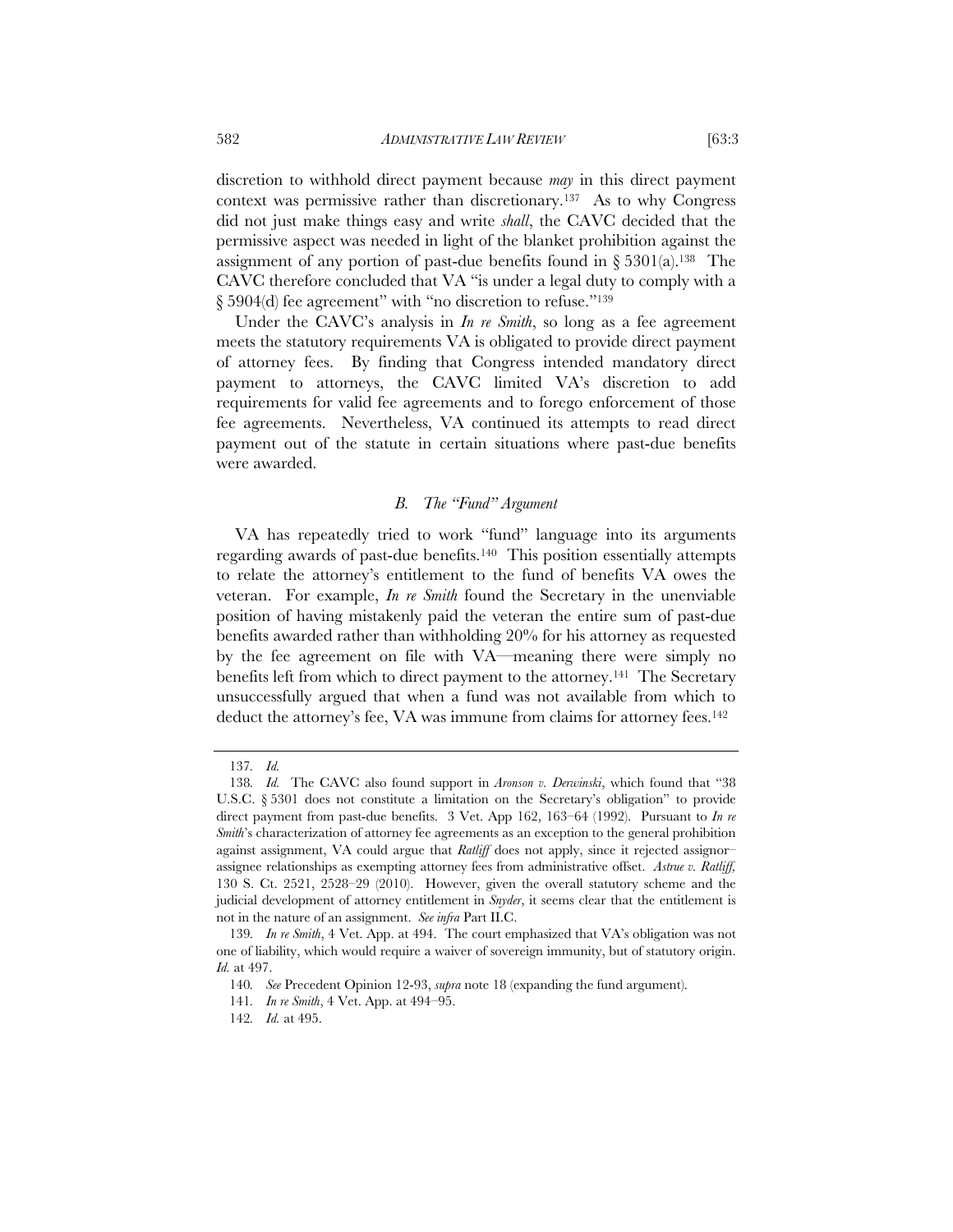Although VA has persistently argued this line of reasoning, it has continued to be unsuccessful in the courts. *In re Smith* rejected the depletedfund argument by finding that a "necessary corollary" of the Secretary's obligation to honor a  $\S 5904(d)$  fee agreement was the attorney's "corresponding right" to receive payment.143 Though VA had mistakenly dispersed the entire fund of benefits to the veteran, that error had no bearing on the attorney's entitlement to direct payment from VA of 20% of the past-due benefits awarded.144

The CAVC thus expressly rejected the fund argument when it came to enforcement of fee agreements. Yet VA, still intent on utilizing the argument, decided to interpret *In re Smith* as only pertaining to situations where VA mistakenly depleted the fund by paying the entirety of the award to the veteran.145 This led to VA's assertion that when the fund was depleted through administrative offset, it was not obligated to pay attorneys directly through enforcement of fee agreements.<sup>146</sup>

# *C. Attorney Entitlement Tied to the "Award of Past-Due Benefits"*

The Federal Circuit's 2007 decision in *Snyder v. Nicholson* diminished the validity of VA's argument that attorney fees in some way depend upon the actual payment of benefits to the veteran.147 *Snyder* presents an excellent example of the type of case that attracts lawyers: perpetual mismanagement and interminable appeals prevented resolution and ratcheted up the veteran's past-due benefits to a final award of \$93,044.148 The veteran was incarcerated, and pursuant to the governing statute,  $149$  the VA dispensed past-due benefits at a 10% level of compensation.150 His counsel's attorney fees were likewise calculated as 20% of the post-withholding past-due

<sup>143</sup>*. Id.* (noting that a § 5904(d) fee agreement creates a "joint entitlement" whereby the attorney is entitled to 20% of the fund and the veteran to 80%).

<sup>144</sup>*. Id*. In a fabulous remark, the CAVC found the Secretary's argument that its error gave it immunity to have "all the appeal of the plea of the apocryphal felon who, upon having been found guilty of murdering his parents, sought mercy from the court because he was now an orphan." *Id.* at 496.

<sup>145.</sup> Precedent Opinion 12-93, *supra* note 18, at cmt. 6.

 <sup>146.</sup> *Id*. at cmt. 10.

<sup>147</sup>*. See* Snyder v. Nicholson, 489 F.3d 1213 (Fed. Cir. 2007) (distinguishing between actual payment to veterans and attorney entitlement to a portion of the veteran's award).

<sup>148</sup>*. Id.* at 1214–15. Although *Snyder* involved an incarcerated veteran, its language is broad and interprets 38 U.S.C. § 5904 as it applies to all veterans subject to withholding. *See id.* at 1219.

<sup>149. 38</sup> U.S.C. § 5313 (2006).

<sup>150</sup>*. Snyder*, 489 F.3d at 1216 (explaining that the maximum amount received in such a situation is "computed as if [the veteran's] disability rating were only 10 percent").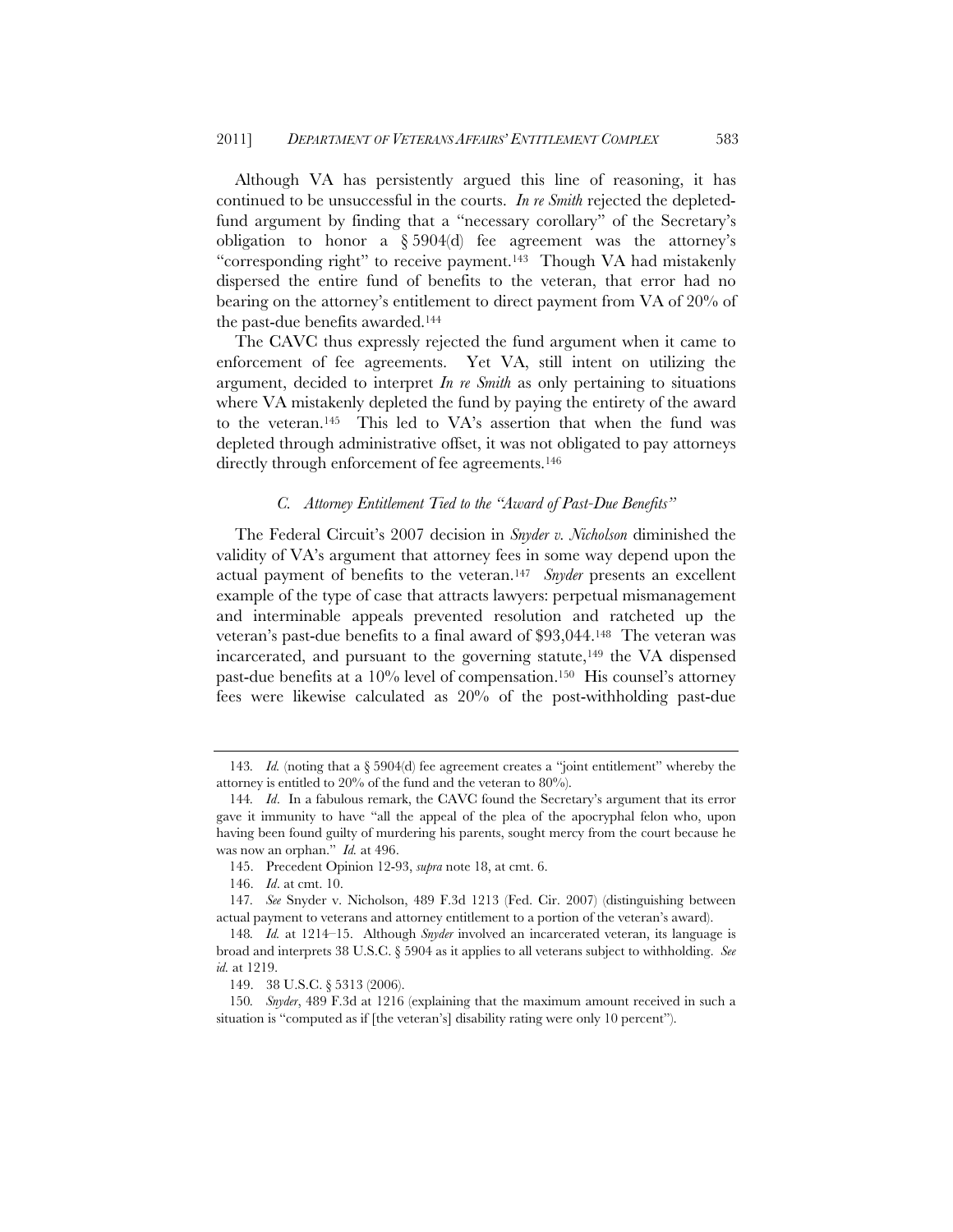benefits, not as 20% of pre-withholding past-due benefits.151

The Federal Circuit in *Snyder* found resolution to be quite simple: the veteran may only get 10% of his award, but that does not change the attorney's entitlement to 20% of the claimed benefits that were awarded prior to offset and withholdings.152 The court thereby eschewed the CAVC's willingness to accept the VA's perception of "ambiguity" between the statutes authorizing a withholding of an incarcerated veteran's benefits and those providing for direct payment from past-due benefits.153 The Federal Circuit then continued on to resolve the "primary dispute," which concerned the meaning of "total amount of any past-due benefits awarded on [the claim]."154 Observing that the language of VA regulations respects a difference between the amount awarded and the amount payable,155 the court summed up the law with succinct elegance: "the word 'award' is clear and unambiguous, and in the parlance of veterans' benefits it means the amount stated as the award for success in pursuit of a claim for benefits."156

The Federal Circuit concluded by holding that, specifically in reference to § 5904, the "total amount of any past-due benefits awarded on the basis of the claim" means the sum of each month's unpaid compensation.157 So long as a fee agreement was made pursuant to the statute, the agreement is entitled to protection by the Secretary and the fee "is to be paid to the attorney by the Secretary directly from any past-due benefits awarded on the basis of the claim."158

#### *D.* Ratliff *and Statutory Entitlement to Fees: A Matter of Direct Payment*

In 2010, the Supreme Court used *Ratliff v. Astrue* to set forth the analysis for determining when statutory language acts to bar attorney fees from being lumped with a claimant's award and subjected to administrative offset.159 In *Ratliff*, a Social Security claimant prevailed in her claim for

<sup>151</sup>*. See id.* at 1214–15 (reporting the long procedural history of *Snyder* and the calculation of attorney fees).

<sup>152</sup>*. See id.* at 1217 ("Literal application of these two statutes . . . seems to permit of no result other than reduced compensation for [the veteran] during his incarceration and a payment, per the attorney fee agreement, to [his attorney] equal to 20 percent of the total past-due benefits awarded . . . .").

 <sup>153.</sup> The CAVC had compared the statutes to "two ships passing in the night." *Snyder v. Nicholson*, 19 Vet. App. 445, 450 (2006), *rev'd* 489 F.3d 1213 (Fed. Cir. 2007).

<sup>154</sup>*. Snyder*, 489 F.3d at 1217 (quoting 38 U.S.C. § 5904(d)).

<sup>155</sup>*. Id.* at 1219.

<sup>156</sup>*. Id.*

<sup>157</sup>*. Id.* at 1218.

<sup>158</sup>*. Id.* at 1216 (quoting 38 U.S.C. § 5904(d)(2)(A)(i)).

<sup>159.</sup> Astrue v. Ratliff, 130 S. Ct. 2521 (2010).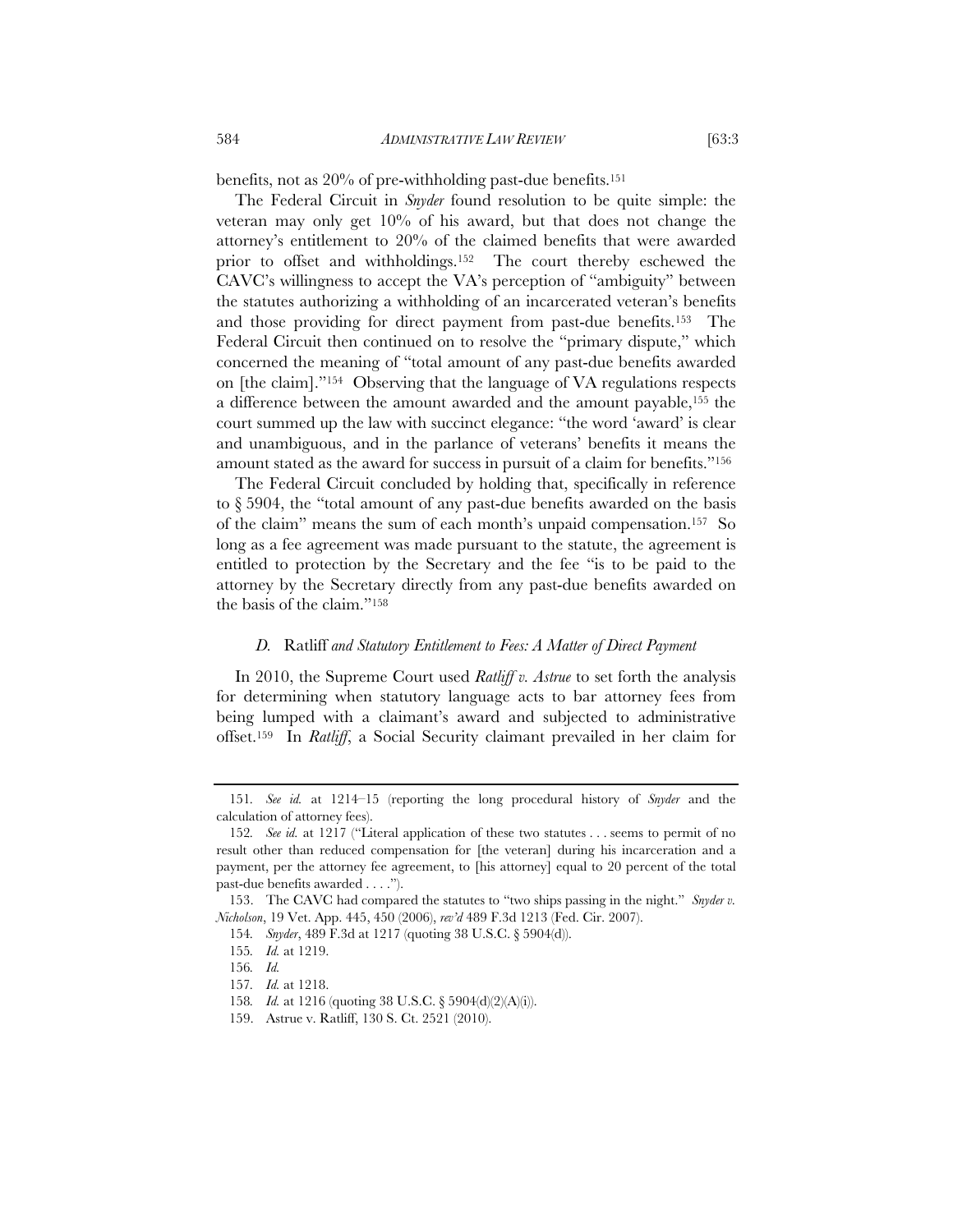benefits but a government debt was discovered that predated the effective date of the award.160 This prompted the agency to apply the entirety of the award, including attorney fees, to reduce the amount of the claimant's debt.161 The claimant's attorney protested the proposed administrative offset, asserting the EAJA fees belonged to him and thus could not be applied to his client's debt.162

The Court found the EAJA statute clear: fees are awarded "to a prevailing *party*."163 Noting that certain other Social Security statutory provisions allow "for payment *to such attorney* out of" the benefits award,<sup>164</sup> the contrast showed the Court "that Congress knows how to make fees awards payable directly to attorneys where it desires to do so."165 Thus, in keeping with the EAJA's clear entitlement scheme, EAJA attorney fees are primarily payable to the litigant and subject to administrative offset.166

The *Ratliff* Court was careful to steer clear of theories espousing contractual and assignment-based rights as the basis for entitlement determinations.167 It reasoned that even though the "practical reality" was that attorneys are the ultimate recipients of fees awarded by statute, it is the EAJA litigant that is technically the recipient of the award.168 Indeed, the Court proposed that assignment agreements would be wholly unnecessary if there was simply a statutory right to direct payment to attorneys.169 This attention to what does *not* create entitlement further underlines the Court's preoccupation with the statutory language. *Ratliff* decided that it is the statute that creates the entitlement to direct payment of attorney fees, and it is to the statute that courts must look.170 It is not practice or policy that

167*. See id.* at 2530 (explaining that these nonstatutory rights usually confer upon the attorney the entitlement that the statute confers on the prevailing litigant).

168*. Id.* at 2529. Justice Sotomayor explained somewhat more clearly that because the attorney fee award under EAJA is "payable to the prevailing litigant," EAJA does not obligate the government to pay the litigant's attorney. *Id.* at 2529–30 (Sotomayor, J., concurring). Any obligation on the part of the claimant to pay her attorney is thus not controlled by EAJA, but by contract law. *Id.* at 2530.

169*. Id.* at 2529 (majority opinion).

170*. See generally* Joseph A. Fischetti, Comment, Ratliff v. Astrue: *The Collision of the Equal Access to Justice Act and the Debt Collection Improvement Act*, 40 SETON HALL L. REV. 723 (2010) (presciently outlining what the Supreme Court eventually decided to do). Justice Sotomayor's concurring opinion reflected her additional concern for the policy implications

<sup>160</sup>*. Id.* at 2524.

<sup>161</sup>*. Id.*

<sup>162</sup>*. Id.* at 2525. This position reflects one side of the circuit split. *See id.* (tallying the various decisions among the courts of appeals).

<sup>163</sup>*. Id.* at 2524 (emphasis added) (quoting 28 U.S.C. § 2412 (d)(1)(A) (2006)).

<sup>164</sup>*. Id.* at 2527 (quoting 42 U.S.C. § 406(b)(1)(A) (2006)).

<sup>165</sup>*. Id.*

<sup>166</sup>*. Id.* at 2524.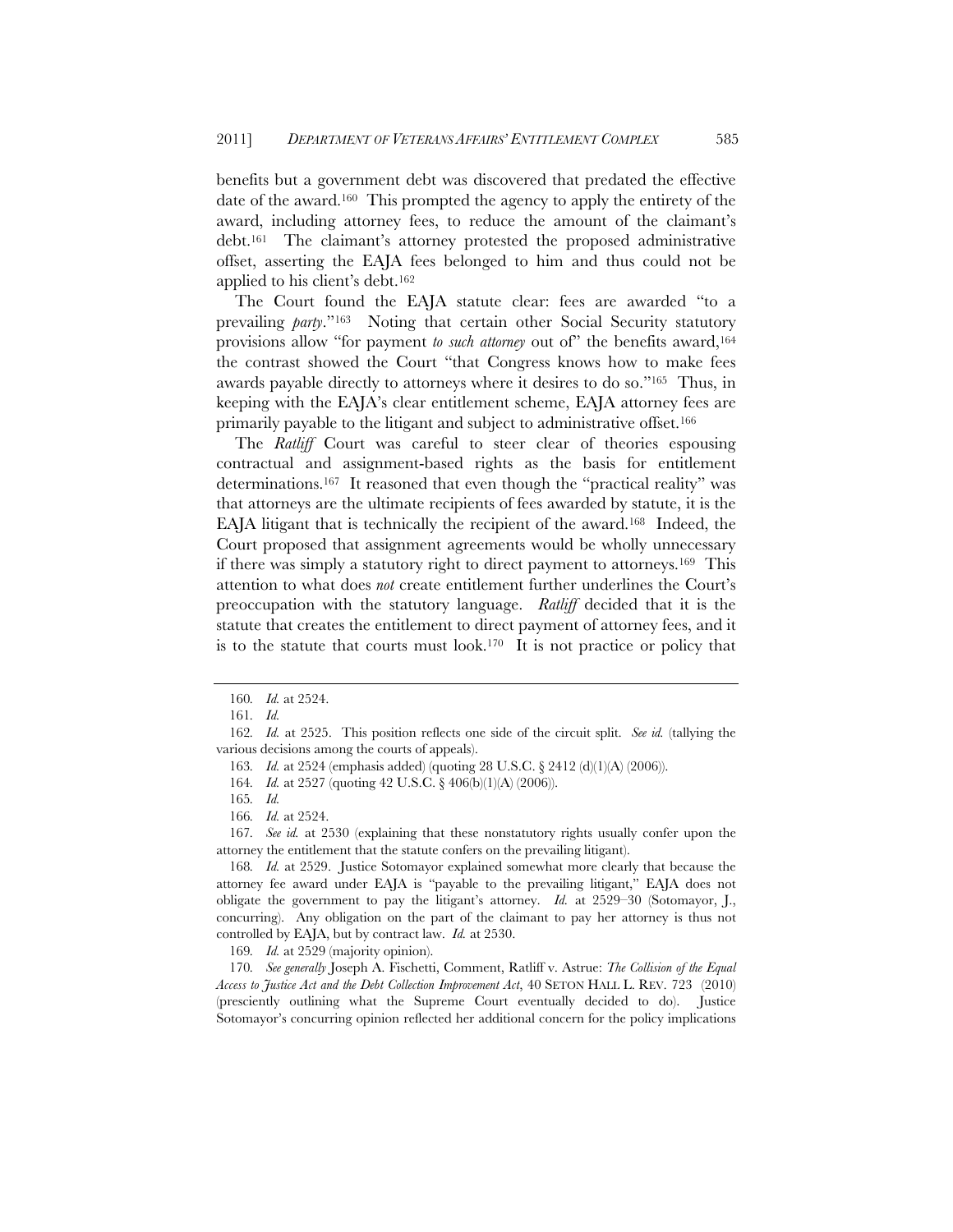creates the basis for entitlement to attorney fees.171 Further, *Ratliff* made clear that if the direct payment of fees to attorneys is called for, those fees cannot be usurped by the government through administrative offset to pay the claimant's debt.172

# III. ADMINISTRATIVE OFFSET AND ATTORNEY FEES: INTERSECTING LAWS

While the intricacies of administrative offset are not within the parameters of this Comment,173 the basics are discussed here to provide a backdrop for understanding the problematic intersection of administrative offset provisions with attorney fees statutes. In the most general of descriptions, claimants who have been granted government benefits might not actually receive them if they are in debt to the government.174 Instead, those benefits will be applied to reduce the amount owed.175 Essentially, administrative offset flows from the idea that it makes no sense for the government to pay its debtor.

In slightly more technical language, funds payable by the United States may be used to offset particular types of federal debt unless exempted by statute.176 To utilize administrative offset, VA participates in the Treasury Offset Program (TOP),<sup>177</sup> a centralized collection program administered by the Department of the Treasury under the Debt Collection Improvement Act of 1996 (DCIA).178 Until 2005, the portion of a claimant's award

of the decision. *Ratliff*, 130 S. Ct. at 2530 (Sotomayor, J., concurring). She expressed regret that the Court's enforcement of the statutory provision would operate to thwart the EAJA's central aim of creating incentives for lawyers to take on the cases of financially needy citizens with legitimate claims. *Id.*

<sup>171</sup>*. See Ratliff*, 130 S. Ct. at 2527 (majority opinion) ("Even accepting [the statute] as ambiguous . . . the provisions and practices [claimant] identifies do not alter our conclusion that EAJA fees are payable to litigants and are thus subject to offset where a litigant has outstanding federal debts.").

<sup>172</sup>*. Id.*

 <sup>173.</sup> See Paras N. Shah, Comment, Lockhart v. United States*: Decapitating the New Deal & Ignoring the Plain Language of the Social Security and Debt Collection Improvement Acts*, 58 ADMIN. L. REV. 455 (2006), for a discussion of administrative offset in the more general realm of Social Security benefits.

<sup>174</sup>*. See* 31 U.S.C. § 3711 (2006) (giving an agency the power to collect a debt through administrative offset and listing proper notice requirements and other procedural issues).

<sup>175</sup>*. Id.*

<sup>176</sup>*. Id.* §§ 3701(a)–(b), 3716(h)(2).

<sup>177. 38</sup> C.F.R. § 1.910 (2010).

<sup>178. 31</sup> U.S.C. § 3701. *See generally Oversight of the Implementation of the Debt Collection Improvement Act: Hearing Before the Subcomm. on Gov't Mgmt., Info., and Tech. of the H. Comm. on Gov't Reform and Oversight,* 105th Cong. 89–99 (1999) (statement of Mark Catlett, Chief Financial Officer, Dep't of Veterans Affairs) (presenting VA's first efforts to utilize the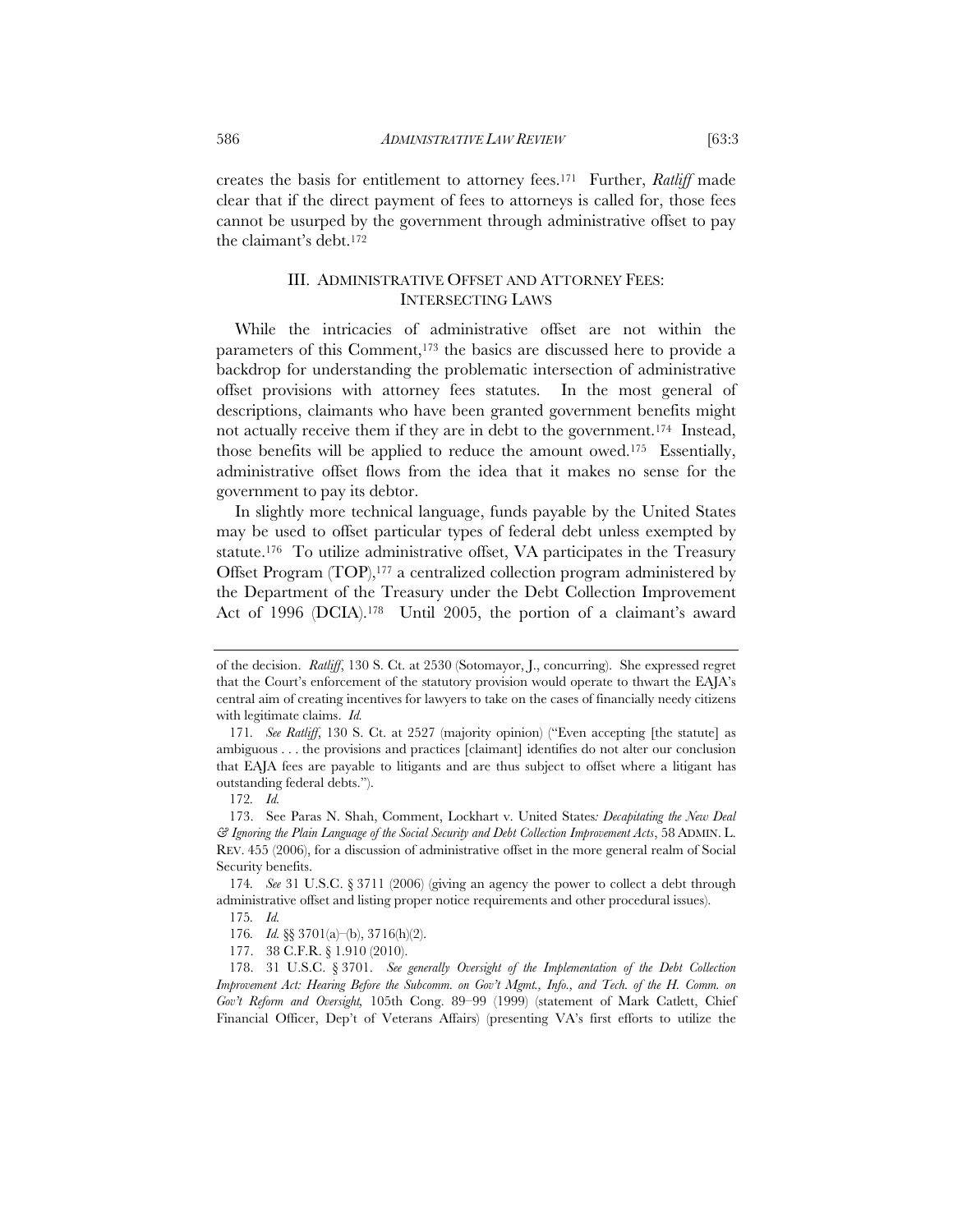designated as attorney fees was not subject to administrative offset—only when Treasury modified its TOP regulations to include "miscellaneous payments" were attorney fees brought within its purview.179

Unless attorney fees are in some way statutorily exempted from falling within the DCIA, they are subject to administrative offset as miscellaneous payments. This statutory exemption is satisfied by an indication that Congress intended attorneys to receive payment directly.180 If direct payment is specified, an agency may not lump attorney fees together with claimants' awards; only the claimant's portion may be applied to reduce his or her debt. If not, then the entire award, including the attorney fees, qualifies for offset in accordance with the DCIA.181

Unlike Social Security benefits, which are subject to general administrative offset,182 VA can only collect on debts resulting from participation in VA programs.183 In fiscal year 2010, VA referred \$860 million to TOP, 99% of its eligible debt.<sup>184</sup> Although there is no report detailing how many veterans are in debt beyond the value of their compensation claims, 366,000 veterans are currently in debt to VA.185

Administrative offset happens often enough to be of concern to veterans and their lawyers. Almost all attorneys hired by veterans are compensated either through EAJA fees for work before the court or other fees for work before the agency.186 After *Ratliff* decided that attorney fees awarded under

182*. See, e.g.*, Shah, *supra* note 173 (thoroughly explaining the administrative offset process for Social Security benefits and the theory behind the principle of offset in general).

183*. See, e.g.*, 38 U.S.C. §§ 5301, 5314 (2006) (exempting VA benefit payments from offset to collect any debt other than those owed to VA); *see also* DEP'T OF VETERANS AFFAIRS, VA HANDBOOK 4800.7: TREASURY OFFSET PROGRAM AND TREASURY CROSS SERVICING 5 (2003), *available at* http://www.va.gov/vapubs/viewPublication.asp?Pub\_ID=161&FType=2 (providing VA employees an explanation of the Secretary's implementation of administrative offset).

184. VA FY 2010 P&A REP.*, supra* note 7, at I-94.

Treasury Offset Program (TOP)).

 <sup>179.</sup> This recent development weakened the attorney's argument in *Ratliff* that the government's extensive past practice of providing for direct payment, even when the claimant was in debt, was evidence that attorney fees were not subject to offset. *See* Astrue v. Ratliff, 130 S. Ct. 2521, 2528–29 (2010) (declining to interpret past payment practices as estopping the government from conforming its current practices to the revised Treasury regulations).

<sup>180</sup>*. Id.* at 2527–28.

 <sup>181.</sup> *See Astrue v. Ratliff*, 130 S. Ct. 2521 (2010).

 <sup>185.</sup> E-mail from David Sturm, Assistant Dir., VA Debt Mgmt. Ctr., to Author (Jan. 24, 2011, 12:19 PM) (on file with Author).

<sup>186</sup>*. See, e.g.*, Wright, *supra* note 39, at 445–46 (explaining that very few attorneys represent veterans pro bono because the opportunity cost is "tremendous," and noting that contingency fee agreements and EAJA fees are the only meaningful compensation available).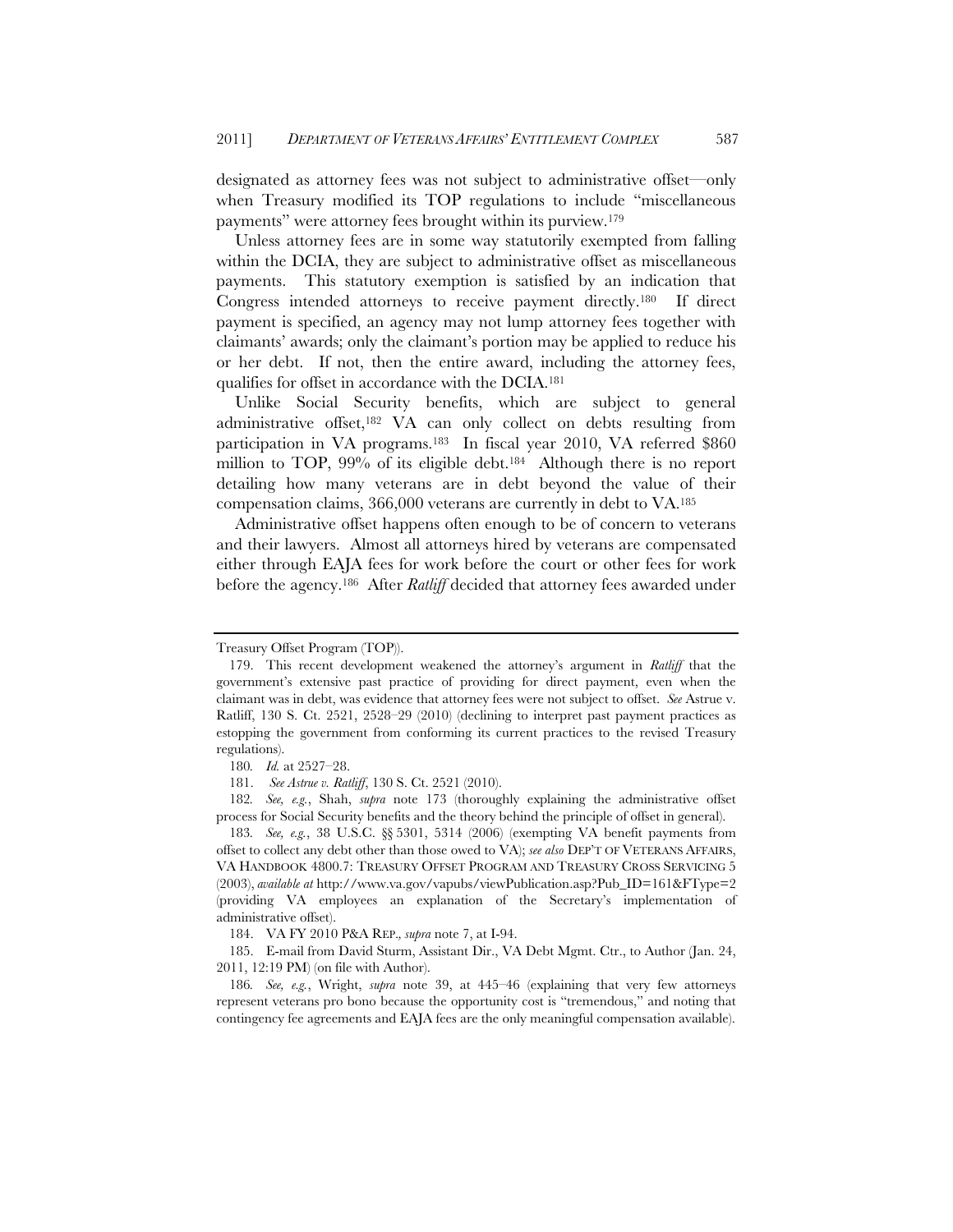the EAJA's language could be applied to offset debt through administrative offset, the statutory entitlement scheme for attorney fees earned before VA has become much more important. If contingency fee agreements are not protected by VA, few indebted veterans will be able to secure legal representation.

# IV. VA HAS NO AUTHORITY TO SHIFT THE ENTITLEMENT SCHEME

# *A. Congress Envisioned Direct Payment*

Legislative intent, expressed through the plain language of the statute, decides the entitlement scheme involving attorney work before the agency.187 While Congress is somewhat permissive with veterans' fee agreements in general, requiring only that they be "reasonable," there are two important restrictions for agreements an attorney is seeking to be enforced by VA: the fees cannot exceed 20% of the total amount of pastdue benefits awarded on the basis of the claim, and the fee agreement must be contingent on resolution of the claim in favor of the veteran.188 Additionally, the agreement itself must specify the fee will be paid to the attorney "directly from any past-due benefits awarded on the basis of the claim."189

If past-due benefits are awarded and such a fee agreement is in place, the Secretary will then "direct that payment of any fee . . . be made [from] past-due benefits."190 The language shows Congress's intention to allow attorneys to be paid directly so long as the fee agreement meets statutory requirements. It thus sets up an unambiguous entitlement scheme very unlike the EAJA at issue in *Ratliff*.<sup>191</sup> VA's regulations and opinions must be analyzed in light of both the statutory text and the importance placed on that text by *Ratliff*—an analysis that shows that VA has erected a regulatory scheme that distinctly differs from what is set forth by statute.

<sup>187</sup>*. See* Astrue v. Ratliff, 130 S. Ct. 2521 (2010).

<sup>188. 38</sup> U.S.C. § 5904(d)(1), (d)(2)(ii) (2006).

<sup>189</sup>*. Id.* § 5904(d)(2). A fee agreement that does not specify the veteran's wish to pay the attorney directly leaves the agreement without statutory entitlement to enforcement. *See supra* note 8.

 <sup>190. 38</sup> U.S.C. § 5904(d)(3). VA has no discretion in the matter because it has "acknowledged [its] obligation" to pay directly to the attorney fees that comport with § 5904. Aronson v. Derwinski, 3 Vet. App. 162, 164 (1992); *see supra* notes 130–140 and accompanying text.

<sup>191</sup>*. See Ratliff,* 130 S. Ct. at 2527–28 (showing the Court's attention to the contrast between Social Security statutory language that allows for payment to attorneys and EAJA language that provides for payment to the prevailing party).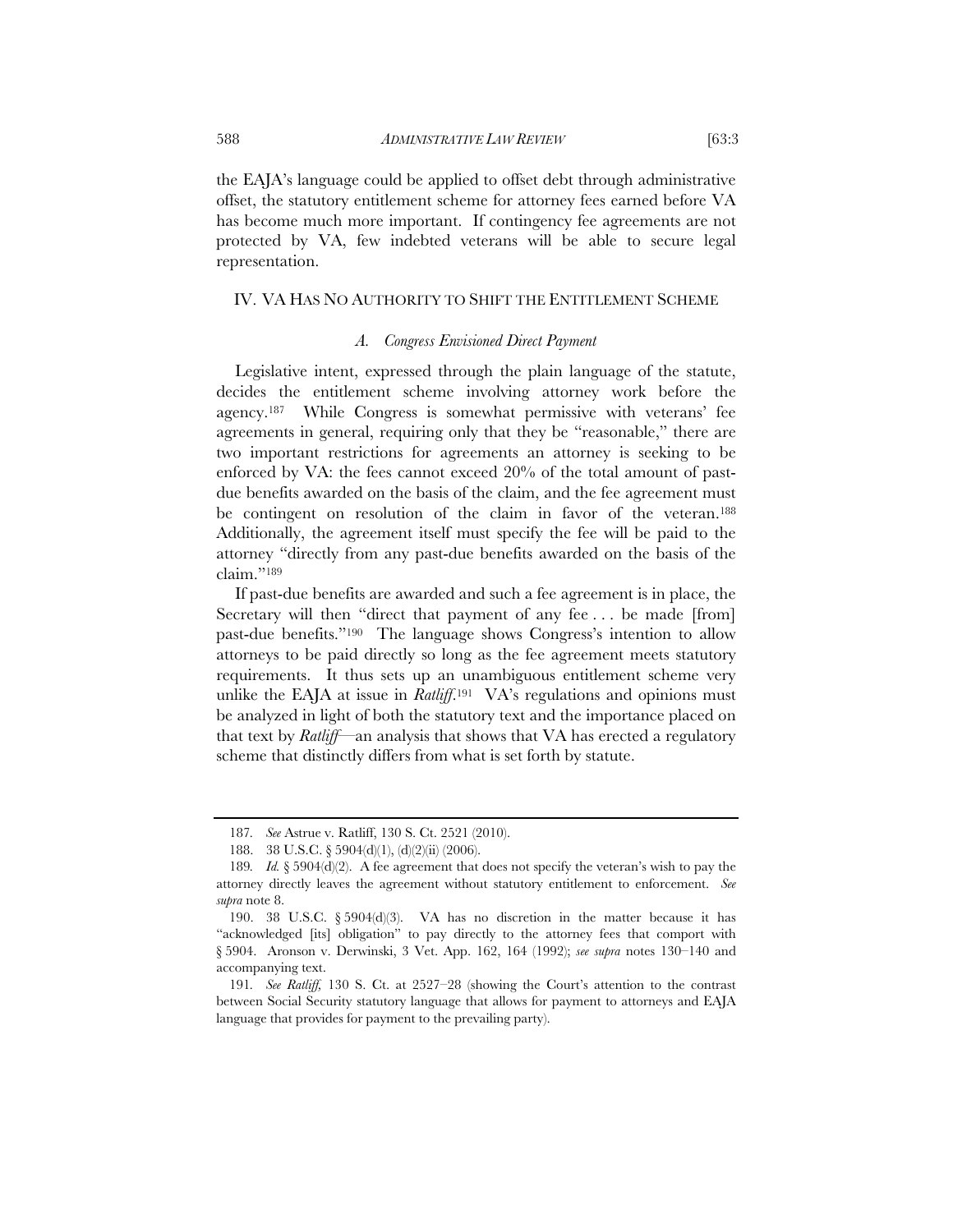### *B. VA's Regulation*

38 C.F.R. § 14.636 differs from 38 U.S.C. § 5904 by adding the requirement that a veteran receive a cash payment before VA will uphold and enforce an attorney fee agreement.192 It does not necessarily follow that the regulation is an impermissible expansion of authority. In fact, the extra language of 38 C.F.R. § 14.636, when viewed outside of the administrative offset context, makes good sense.

Congress has always been committed to ensuring that veterans are the final recipients of their disability benefits—not creditors, agents, or attorneys.193 If the VA benefits maze had not become such a complicated mess with all the trappings of arbitrariness, it is possible Congress might never have enacted the VJRA.194 Even as it loosened restrictions on attorney participation, Congress retained its provisions that compensated attorneys could only get involved once VA has first denied a claim and then be compensated only if the claim was ultimately successful.195 This shows that Congress intended to permit attorneys to be compensated only when their services were actually necessary to properly resolve a claim and gain veterans the fullest benefits to which they are entitled.

The regulation, when interpreted as merely prohibiting attorneys from collecting fees when the veteran receives no tangible benefit from the representation, fits within Congress's overall statutory scheme for veterans' benefits. For example, the regulation mentions situations where a veteran is entitled to benefits but elects instead to receive a pension.196 It is not difficult to see why an attorney should not receive 20% of a disability compensation award that is of no benefit to the veteran. Another example would be a veteran who is already considered 100% disabled and receiving the highest level of compensation but files a claim for hearing loss—even though the veteran's claim may be successful, the attorney has not actually gained anything for the veteran because benefits were already being received at the highest level available. If the regulation's language is interpreted to preclude attorneys from being compensated for largely moot work, 38 C.F.R. § 14.636 poses no threat to needy veterans' ability to retain legal representation.

Nonetheless, the regulation's language states "results in a cash payment,"

<sup>192</sup>*. See In re Smith*, 4 Vet. App. 487, 492 (1993) (recording the CAVC's awareness that the regulation imposes requirements beyond the statute).

<sup>193</sup>*. See, e.g.*, 38 U.S.C. § 5301 (prohibiting assignment of veterans' benefits).

<sup>194</sup>*. See supra* notes 120–129 and accompanying text.

<sup>195</sup>*. See supra* notes 108–110 and accompanying text.

<sup>196.</sup> Payment of Fees, 38 C.F.R. § 14.636(h)(iii) (2010).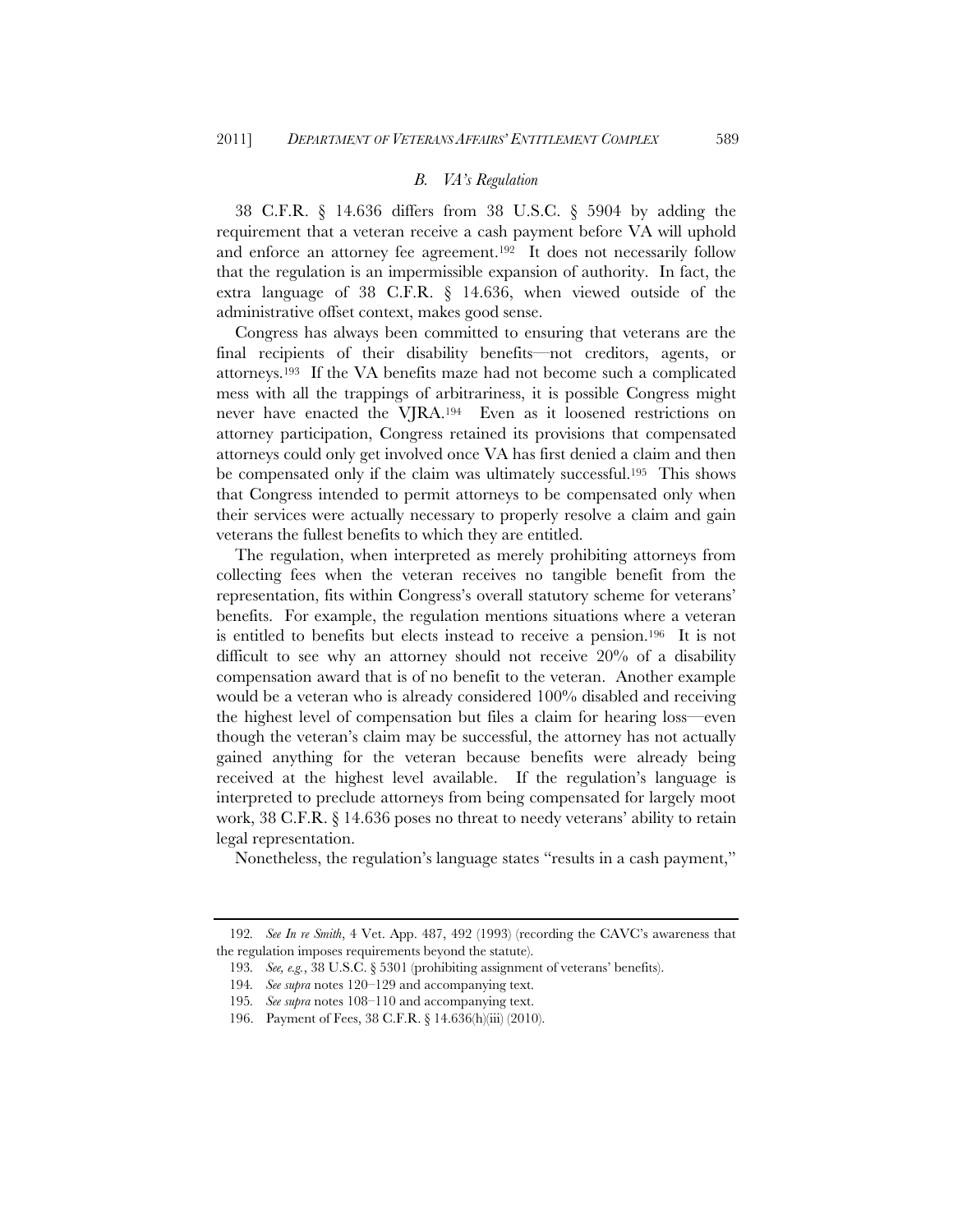not "results in monetary benefit."197 In cases involving administrative offset, a successful attorney has unquestionably gained something of value for his client. Further, even though the claimant might not receive his pastdue benefits award in cash, he has still in some sense been compensated the payment was simply applied to reduce his debt to the government. Such a veteran has still received something of value, making it difficult to see why his attorney does not deserve compensation for the work done on the claim.

The validity of 38 C.F.R. § 14.636 has yet to be tested in courts,<sup>198</sup> but if it were simply VA's decision to interpret "results in a cash payment" so as to keep attorneys from claiming portions of benefits awards that are of no use to a veteran, it is unlikely a court would find the regulation troubling. This, however, is not the case. VA has taken a different direction with its regulation by using it to change the statutory entitlement scheme for direct payment of attorneys.199 Precedent Opinion 12-93 declares that 38 C.F.R. § 14.636 precludes the payment of attorney fees when administrative offset applies the entirety of a veteran's award to offset debt to the government even though affected veterans still receive something of financial value.200

# *C. Precedent Opinion 12-93: The Real Hurdle*

Precedent Opinion 12-93 is the clearest statement of VA's position regarding administrative offset and attorney fees.201 It establishes that VA will only enforce fee agreements if they fit 38 U.S.C. § 5904 and 38 C.F.R. § 14.636(h), meaning the claimant must, at the end of VA proceedings, receive a payment of some amount, however nominal.202 If the claimant is paid nothing, neither is the attorney. The set of facts that prompted the

 202. Precedent Opinion 12-93, *supra* note 18. VA focuses on "payment" language, which further distinguishes it from *Snyder*'s "awarded" language. *Cf. Snyder*, 489 F.3d 1213.

 <sup>197.</sup> *See id.*

<sup>198</sup>*. See* Snyder v. Nicholson, 489 F.3d 1213, 1220 n.2 (Fed. Cir. 2007) (postponing the discussion of whether 38 C.F.R. § 14.636 is valid).

<sup>199.</sup> Precedent Opinion 12-93, *supra* note 18.

<sup>200</sup>*. Id.*

 <sup>201.</sup> *Id.* (resolving whether VA must enforce a fee agreement "when the claimant would not be entitled to payment of any portion of the past-due benefit award because his outstanding indebtedness to the United States exceeded the amount of the past-due benefits"). If an agency interpretation is delivered in policy statement, rather than a regulation, the interpretation is not entitled to full *Chevron* deference. *See* Christensen v. Harris County, 529 U.S. 576, 587 (2000) (quoting Skidmore v. Swift & Co., 323 U.S. 134, 140 (1944) (holding that interpretations such as opinion letters are entitled to respect to the extent they have "power to persuade")). *See generally* Robert A. Anthony, *Three Settings in Which Nonlegislative Rules Should Not Bind*, 53 ADMIN. L. REV. 1313 (2001) (dissecting various precedents that dictate the proper level of deference in a given regulatory situation).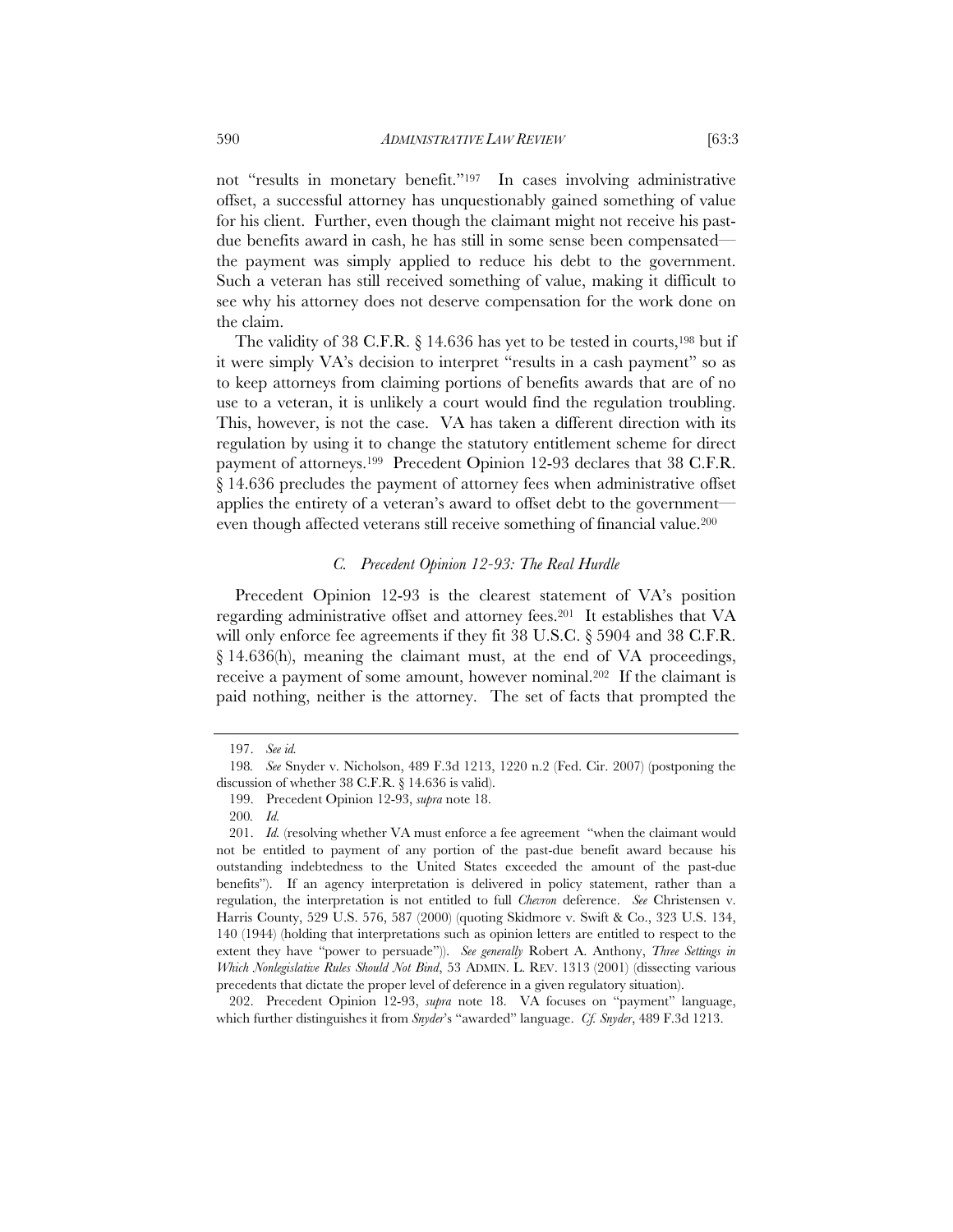decision clarifies the issue. In Precedent Opinion 12-93, the veteran owed \$8,041.10 to VA after his participation in a loan program, which exceeded the amount of past-due benefits the RO awarded after finding his disability rating should be increased.203 His attorney had filed a fee agreement with VA that in every respect comported with statutory requirements. The attorney argued that he was entitled to 20% of the past-due benefits awarded, which left only the remainder subject to administrative offset.

Instead, VA decided that because the entirety of the debt would not satisfy the veteran's debt obligations, it must all be offset and 38 C.F.R.  $\S 14.636$  acted to preclude the attorney from claiming his portion.<sup>204</sup> If, after all the dust has settled, the veteran owes more to VA than he is due to receive, there is no fund from which the fee can be deducted and paid out directly to the attorney.<sup>205</sup> There must be a payment made, however small, for an attorney fee agreement to be enforced by VA. *Snyder* brings out a potential absurdity in this result—if at the conclusion of offset a claimant receives \$1 of a \$100,000 award, the attorney is entitled to 20% of the amount awarded on the claim (\$20,000), not 20% of the \$1 actually received by the veteran. But if at the conclusion of offset the claimant's debt is exactly settled, with nothing left over for the veteran—a mere \$1 difference in the final cash result—the attorney will receive nothing because the veteran received nothing. VA can sustain this position only by contending that the attorney's entitlement is inextricably linked to the veteran's cash payment.206

Precedent Opinion 12-93 struggled to prove VA's interpretation of attorney fee regulations was in accord with *In re Smith*.207 It largely relied on what VA perceived as the CAVC's favorable use of fund language.<sup>208</sup> However, this reliance is misguided. It is true that the CAVC referred to the fund of past-due benefits awarded, but it did not use *fund* to refer to the amount of what would actually be paid to the veteran, as VA does.209 Instead, it saw the fee agreement as an instrument to "divide and define" the fund of past-due benefits—there was a fund for the attorney and a fund

<sup>203.</sup> Precedent Opinion 12-93, *supra* note 18, at cmt. 2.

<sup>204</sup>*. Id.* at cmt. 5.

<sup>205</sup>*. Id.* at cmt. 9.

<sup>206</sup>*. See supra* notes 147–148 and accompanying text (explaining how *Snyder* undermines this position by holding that *awarded* means amount awarded on the claim, not actually received).

<sup>207</sup>*. In re Smith*, 4 Vet. App. 487 (1993).

<sup>208</sup>*. See* Precedent Opinion 12-93, *supra* note 18, at cmts. 8 & 9 (arguing CAVC's quotation of the regulatory requirements shows there is "no reason to believe" that VA is precluded from collecting attorney fees in cases involving total administrative offset).

<sup>209</sup>*. See In re Smith,* 4 Vet. App. at 494.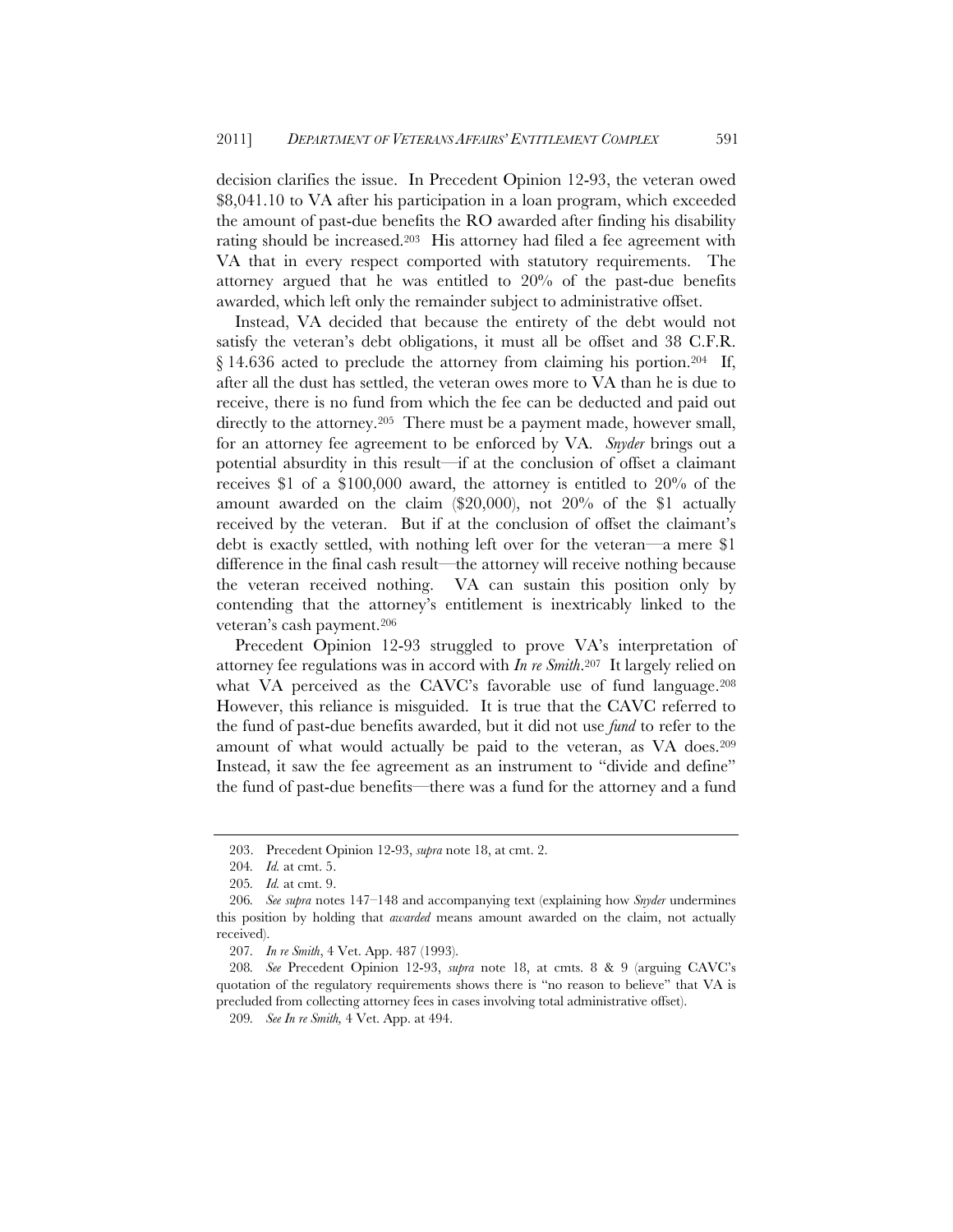for the veteran.210 This supports the attorney as being directly entitled to his contingent fee; indeed, it mirrors the attorney's argument at issue in Precedent Opinion 12-93.<sup>211</sup> VA either missed or ignored the CAVC's explanatory statement and instead decided no fund of past-due benefits is created in situations of offset.

Further, Precedent Opinion 12-93 overlooks the CAVC's discussion of the important congressional purpose behind  $\S 5904(d)$  fee agreements, which was to assist all veterans in gaining legal assistance by enabling them to pay for it out of past-due benefits.212 VA policy instead makes it impossible for certain veterans to pay for representation. It does so by twisting a statute granting authority to set the amount of fees into a permit to alter the entitlement scheme providing for direct payment of attorney fees.

#### *D. VA's Abuse of Its Limited Authority*

The Federal Circuit interprets  $\S 5904$  as authorizing the VA to issue regulations and opinions that conform strictly to its language but go no further. For example, *Snyder* mentions that "[§] 5904 makes no mention of special provisions for attorneys who . . . undertake representation of incarcerated veterans."213 Likewise, § 5904 makes no mention of administrative offset, meaning that under *Snyder*'s statute-based analysis VA has no authority to make special rules attempting to merge administrative offset rules with those governing attorney fees. The Federal Circuit has also asserted plainly that certain and direct payment is a crucial part of the system as an "offsetting benefit" to make up for the lower contingency fees that are found in other practices.214 Certainty of payment is part of the plan; by altering the statute beyond its authority, VA is discouraging attorneys from representing veterans with doubtful financial situations.215

In enacting the VJRA, Congress envisioned attorney fee agreements in which the total "amount of the fee payable to the attorney is to be paid to

<sup>210</sup>*. Id*. at 495.

<sup>211</sup>*. See* Precedent Opinion 12-93, *supra* note 18, at cmts. 3 & 9 (asserting that if the veteran's fund is depleted, there is no fund for the attorney).

<sup>212</sup>*. See In re Smith*, 4 Vet. App. at 496 (highlighting importance of paid legal representation).

<sup>213.</sup> Snyder v. Nicholson, 489 F.3d 1213, 1216 (Fed. Cir. 2007).

<sup>214</sup>*. See* Scates v. Principi, 282 F.3d 1362, 1366 (Fed. Cir. 2002) (discerning congressional intent to provide incentive to take cases that are far less profitable than the average claim in practice).

<sup>215</sup>*. See* Astrue v. Ratliff, 130 S. Ct. 2521, 2529–30 (2010) (Sotomayor, J., concurring) (believing there to be no question that without economic incentives lawyers will not take on needy clients).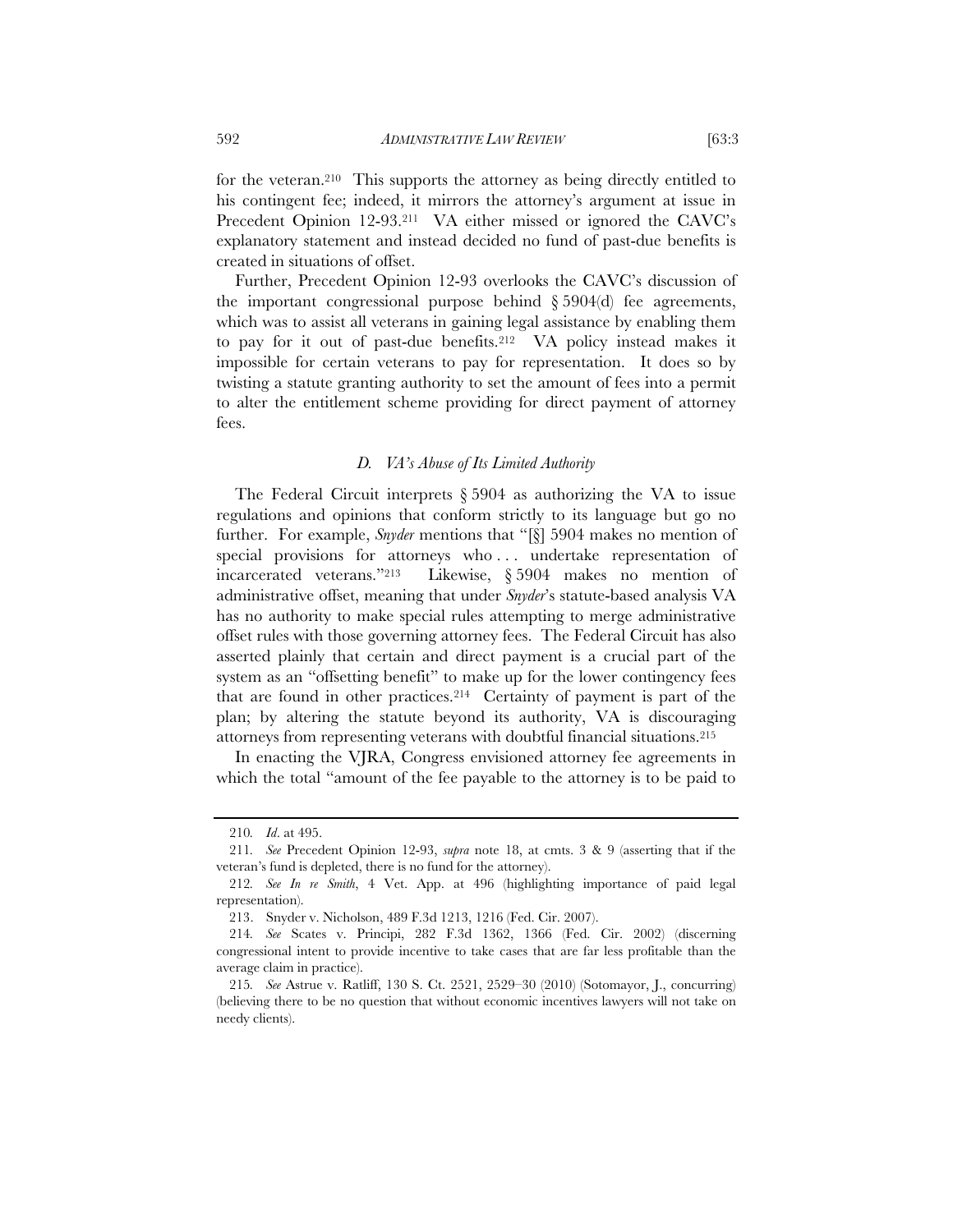the attorney by the Secretary directly from any past-due benefits awarded on the basis of the claim."216 While the Veterans Act of 2006 changed the timeline for when attorneys can become involved, Congress did not alter its "is to be paid . . . directly" language.

Congress gave the Secretary the power to prescribe "reasonable restrictions on the *amount* of fees [an attorney] may charge a claimant," and then further limited the power by declaring that a fee that does not exceed 20% of the past-due benefits awarded on the claim is presumptively reasonable.217 This shows the Secretary's ability regarding fee agreements is merely to regulate the amount that can be charged—not determine ultimate ownership of the contingent fee.218 Although the Secretary may review a fee agreement filed with VA, the review power is simply for reduction if the fee is "excessive or unreasonable."219 Indeed, even VA recognizes that Congress's intent in enacting § 5904 was to grant VA the power to regulate the amount charged—i.e., the fee percentage.220

So long as the attorney follows the procedures to file a fee agreement with VA, the VA is required to uphold and honor that agreement—with direct payment of fees.<sup>221</sup> Congress has established attorney ownership of such fees; there is nothing for VA to do. There is simply no ambiguity as to ownership.

Beyond setting reasonable restrictions on the amount of fees an attorney may charge, Congress intended to give the Secretary the authority to require attorneys practicing before VA to have minimum levels of experience and training, to collect from attorneys a periodic registration fee to defray the costs of attorneys practicing before VA, and to review fee agreements and reduce fees that are excessive and unreasonable.222 No mention was made of VA's ability to change an attorney's entitlement to direct payment. In the Senate hearing, VA recognized the limited grant of authority, repeating that it would be authorized to "restrict the amount of fees attorneys may charge, and subject fee agreements . . . to review by the

<sup>216. 38</sup> U.S.C. § 5904(d)(2)(A)(i) (1988).

<sup>217. 38</sup> U.S.C. § 5904(a)(5) (2006) (emphasis added).

<sup>218.</sup> The Secretary is also permitted to regulate VA's requirements for recognition and qualification of attorneys. *Id.* § 5904 (a)–(b).

<sup>219</sup>*. Id.* § 5904(c).

 <sup>220.</sup> Accreditation of Agents and Attorneys; Agent and Attorney Fees, 73 Fed. Reg. 29,852, 29,866–68 (preamble to final rule issued May 22, 2008) (to be codified at 38 C.F.R. § 14.636) (stating Congress authorized VA to "prescribe in regulations reasonable restrictions on the amount of fees that an agent or attorney may charge a claimant" and that Congress "intended that claimants would have [a] choice in representation with respect to all claims for benefits").

<sup>221. 38</sup> U.S.C. § 5904(d)(2).

<sup>222</sup>*. Id.* § 5904.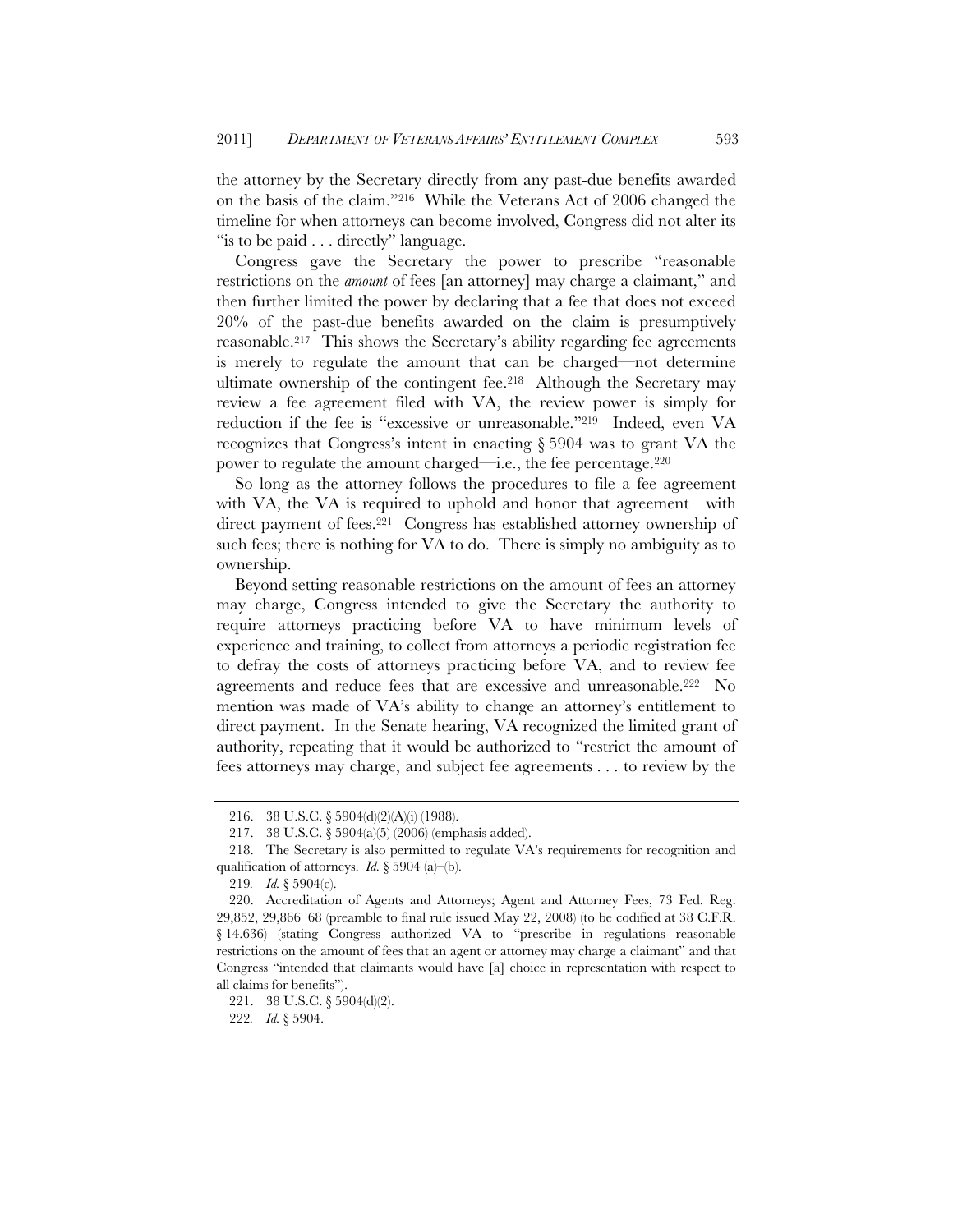Secretary."223 Congressional intent is clear: it is important for the Secretary to have some latitude in deciding who can practice and how much they can charge, but VA has no authority to alter the statutory scheme of direct payment out of past-due benefits.224

Moreover, stripping an attorney of ownership of a contingency fee goes directly against Congress's broader intent. It is important to remember that attorneys have never been completely locked out of the VA benefits system. Under no statutory scheme were attorneys absolutely prohibited from representing veterans; the representation just had to be essentially pro bono.225 And yet in enacting the Veterans Act of 2006, Congress was concerned with a veteran's right to hire an attorney—which, given the history, must mean the ability to pay one.<sup>226</sup>

The ability to pay an attorney is integral to the statutory scheme of the Veterans Act of 2006, which intended to enable all claimants to have the benefit of legal counsel during VA administrative proceedings.227 This "benefit" in reality only accrues when the veteran can pay the attorney and under the current law, the only way a veteran can "pay" an attorney is through a contingent cut from past-due benefits.228 If the entirety of an indebted veteran's past-due benefits must go to reduce the government debt, VA has eliminated that veteran's ability to pay and hire an attorney.

#### *E. An Anticipated VA Response*

VA's most successful attempt to downplay the importance of attorneys and circumscribe their rights came in *Walters*, and it is reasonable to expect VA to rely on *Walters* if it opposes any regulatory changes promoting attorney participation in veterans law.229 *Walters* dealt with due process

<sup>223</sup>*. See Benefits Hearing*, *supra* note 113, at 12–13 (prepared statement of VA).

 <sup>224.</sup> Courts have freely admitted that without economic incentive for attorney involvement most veterans will be forced to forego legal representation. *See* Snyder v. Nicholson, 489 F.3d 1213, 1216 (Fed. Cir. 2007) (remarking that because at the time attorneys were prohibited from collecting compensation before the BVA issued a final decision, "[a]s a practical matter, this means that veterans will not be represented by attorneys until their claims for benefits have been rejected by the Board").

<sup>225</sup>*. See supra* Part I (tracking the progression of attorneys fees from the low limits established during the Civil War to the VJRA, which prohibited attorneys from charging any fee prior to a final BVA decision).

<sup>226</sup>*. See, e.g.*, *Benefits Hearing*, *supra* note 113, at 1–3 (statement of Sen. Larry E. Craig, Chairman, S. Comm. on Veterans Affairs) (expressing Congress's overwhelming agreement that veterans needed to have the ability and choice to hire an attorney).

<sup>227</sup>*. Id.*

<sup>228</sup>*. See* 38 U.S.C. §§ 5901, 5904 (2006) (limiting compensation to payment out of pastdue benefits, a statutory exception to the general rule against assignment of benefits).

<sup>229.</sup> Walters v. Nat'l Ass'n of Radiation Survivors, 473 U.S. 305 (1985).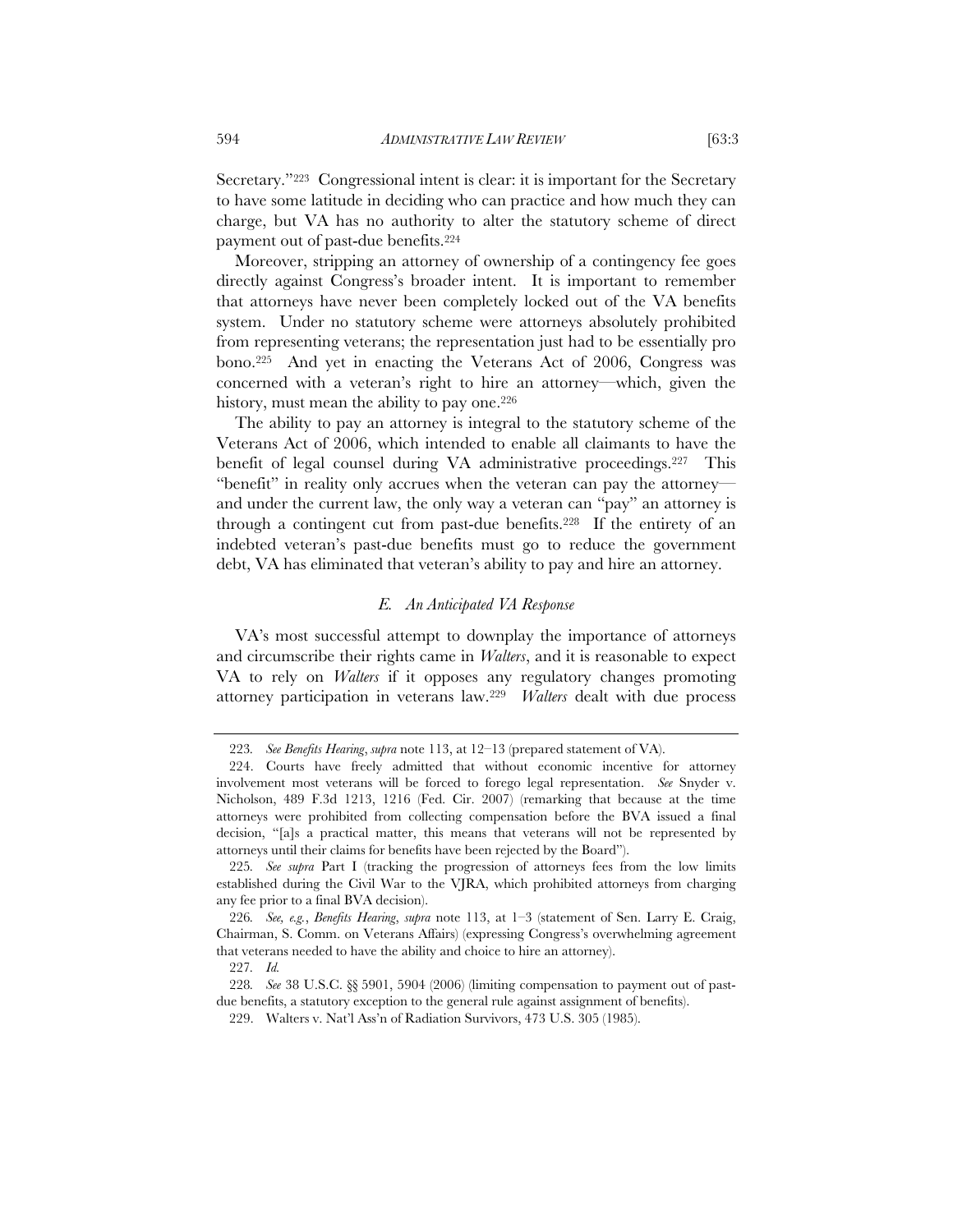challenges to restrictions on legal representation and is thus largely irrelevant to the issue of statutory entitlement to direct payment of attorney fees.230 But it nonetheless merits some attention because it is the only case involving a veteran's right to counsel to reach the Supreme Court.

The VJRA, enacted only a few years after *Walters* and superseding its holding, pretty well proves the importance that Congress places on veterans' access to legal representation—an importance that is only heightened by the Veterans Act of 2006. Further, the issue in *Walters* was a veteran's constitutional due process right to a lawyer—and the present issue is a lawyer's *statutory* entitlement to a portion of the veteran's award.231 Thus, *Walters* provides no real support for a potential VA position that attorneys are unnecessary and the claimants that would be affected by attorney fee policies have adequate access to VSOs.

Moreover, the accessibility of VSOs does nothing to change the statutory entitlement scheme and does not negate Congress's intent to allow veterans to compensate an attorney for work done on claims. Congress recognized the quality service offered for free by VSOs but widely felt that it could not limit veterans' options.232 This concern was specifically about a veteran's ability to compensate attorneys at the agency level, as attorneys were already able to get EAJA fees for representation once in court.<sup>233</sup> By foreclosing the ability for certain veterans to pay an attorney, VA is eliminating that class of veterans' ability to exert the freedom Congress intended to afford them. As Congress noted, not being able to hire a lawyer results in a "de facto bar [on legal representation] because the lawyer cannot get compensated for their time."<sup>234</sup> VA's regulatory scheme thus defeats a cherished principle of VA adjudication of veterans benefits: that the merits of a case, and not financial standing, would dictate a veteran's ability to retain legal representation.

 <sup>230.</sup> For analysis on the future of due process challenges to VA's lawyering rules, see John W. Egan, Note, *The Department of Veterans Affairs and the Constitutional Implications of Judicial Review: Veterans' Due Process Right to Hire Counsel*, 16 FED. CIR. B.J. 31 (2006).

 <sup>231.</sup> As to the state of a veteran's due process right to a lawyer, the scene has changed since *Walters*. *Cushman v. Shinseki*, 576 F.3d 1290, 1290–92 (Fed. Cir. 2009), displayed the Federal Circuit's initiative in holding "a veteran alleging a service-connected disability has a due process right to fair adjudication of his claim for benefits." VA did not seek certiorari in *Cushman*, which has led Professor Jeffrey Lubbers to conclude that it represents the agency's current view. *See* Jeffrey S. Lubbers, *Giving Applicants for Veterans' and Other Government Benefits Their Due (Process)*, ADMIN. & REG. L. NEWS, Spring 2010, at 16, 19.

 <sup>232.</sup> *See Benefits Hearing*, *supra* note 113, at 2 (acknowledging veterans may conclude that the free VSO services are a better deal, but deciding against limiting their options).

 <sup>233.</sup> *Benefits Hearing*, *supra* note 113.

<sup>234</sup>*. Id.* at 23.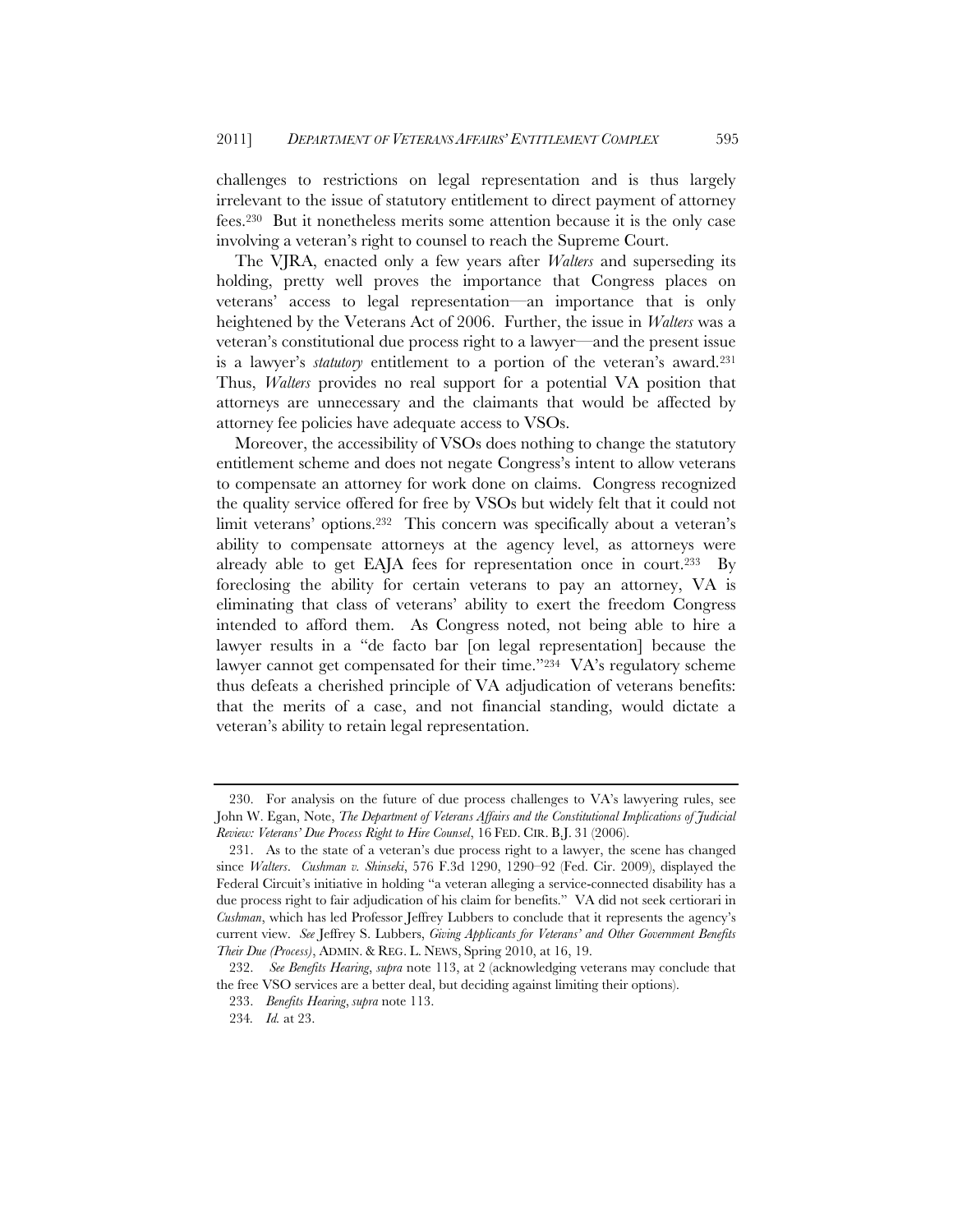Unlike awards of attorney fees under EAJA, Congress did express its intent to provide for the direct payment of veterans' attorney fee agreements that comport with the requirements of  $\S 5904(d)$ . The Federal Circuit, as previously mentioned, sees certainty of collection as a congressionally created perk to compensate for the low fee percentage attorneys are allowed to charge when representing veterans who could not otherwise hire at attorney. In addition, *Snyder* works to discredit VA's "results in a cash payment" rule as grounds for the entitlement shifting promulgated in Precedent Opinion 12-93: once fee agreements meet the requirements of  $\S 5904$ , VA is obligated to enforce them.<sup>235</sup> If Congress did not specifically mention a special scheme for certain veterans regarding the payment of their attorneys, the Federal Circuit's opinion in *Snyder* suggests that there simply is not supposed to be one and VA cannot make one up. Likewise, *In re Smith* discounts VA's emphasis on the existence of the fund argument by explaining that a fee agreement "divides and defines" two separate funds with two separate entitlements.236 Given the Supreme Court's recognition in *Ratliff* that Congress knows how to provide for direct payment when it wants to, $237$  VA should work to either conform its regulatory interpretations to the statutory language or simply change the regulations themselves.

Congress provided for judicial review of VA decisions to ensure veterans were treated fairly and that all veterans received the benefits to which they were entitled.238 Later, perceiving that legal representation only before the courts was not enough, Congress expanded its statutes to promote legal representation before the agency. To this end, Congress allowed veterans to hire attorneys, who are compensated by a percentage of past-due benefits ultimately awarded. It likewise provided for direct payment of these fees to give attorneys incentives—namely, that of certain collection. Precedent Opinion 12-93 has stepped beyond VA's statutory power and has frustrated Congress's intent by eliminating an indebted veteran's ability to hire and pay an attorney. This opinion flouts the Supreme Court's decision in *Ratliff* by relying on regulations, rather than the underlying statute, to justify its administrative offset provisions for attorney fees.

If it does not amend its regulations, VA will force the most needy veterans to navigate one of the most complex benefits systems in the world without legal representation. VA must abandon its resistance to direct

<sup>235.</sup> Snyder v. Nicholson, 489 F.3d 1213, 1216 (Fed. Cir. 2007).

<sup>236</sup>*. See supra* note 28 and accompanying text.

<sup>237.</sup> Astrue v. Ratliff, 130 S. Ct. 2521, 2527 (2010).

<sup>238.</sup> Barrett v. Nicholson, 466 F.3d 1038, 1044 (Fed. Cir. 2006).